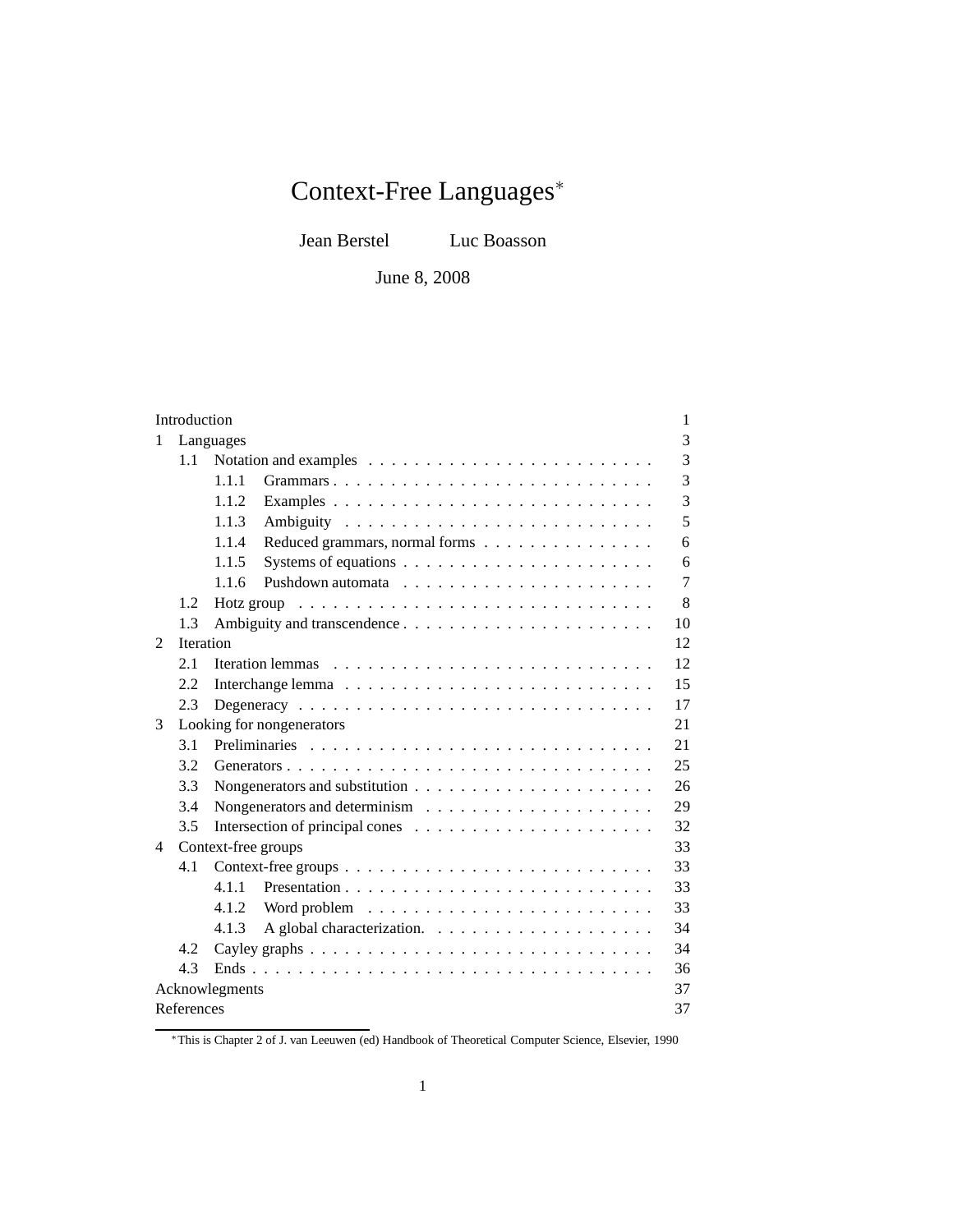# **Introduction**

This chapter is devoted to the presentation of some recent results about context-free languages. There have been many results that appeared in the last years, both on classical topics and in new directions of research. The choice of the material to be presented was guided by the idea to emphasize on results which are not presented in any of the available textbooks [2, 12, 32, 33, 38, 55].

Context-free languages and grammars were designed initially to formalize grammatical properties of natural languages. They subsequently appeared to be most suitable for the formal description of the syntax of programming languages. This led to a considerable development of the theory. The recent research is oriented toward a more algebraic treatment of the main topics, in connection with mathematical theories; it also pursues investigations about famous open problems, such as the equivalence of deterministic pushdown automata, or the existence of principal cones with a principal cone of nongenerators.

Most of the theorems given in this chapter have been proved in the last five years. It appears (as systematically indicated in the text) that some of them constitute answers to questions listed in [3]. It should be observed that nearly all the conjectures of [3] are now solved (even if some of the solutions are not given here). As usual, these answers raise new questions, some of which are mentioned below.

Even when restricted to recent results, we had make a choice for the material to be presented. In the first section, we first illustrate the algebraic development of the theory by showing the existence of an invariant for context-free languages, namely the Hotz group. Then we give an account of recent refinements to the proof of inherent ambiguity by a clever investigation of generating functions.

Section 2 is devoted to iteration. We first prove the iteration lemma of Bader and Moura; we then discuss the interchange lemma and some of its applications, mainly to square-free words. Finally we prove that a context-free language which has only degenerated iterative pairs is in fact regular.

Section 3 describes the state of our knowledge concerning generators in cones of context-free languages. The main conjecture, namely that the cone of nongenerators of the context-free languages is not principal, is still open. New informations are: this cone is not the substitution closure of any strict subcone, and it is not generated by any family of deterministic context-free languages. New results concerning the "geography" of the context-free cones are also reported.

In the final section, we give an account of the theory of context-free groups, that is the groups for which the word problem is context-free. We give a global characterization, a description in terms of Caley graphs, and a relation to the theory of "ends".

There are major topics not presented here. Among them, the theory of rewriting systems has been the object of a recent monograph by Jantzen [41]. Connections to infinite words are only scarcely sketched in the text. For an overview, see [13] and [61]. The decidability of equivalence of deterministic context-free languages has made considerable progress in the last years. However, it seems not yet ripe for a systematic treatment, and the interested reader is referred to [51, 59, 62].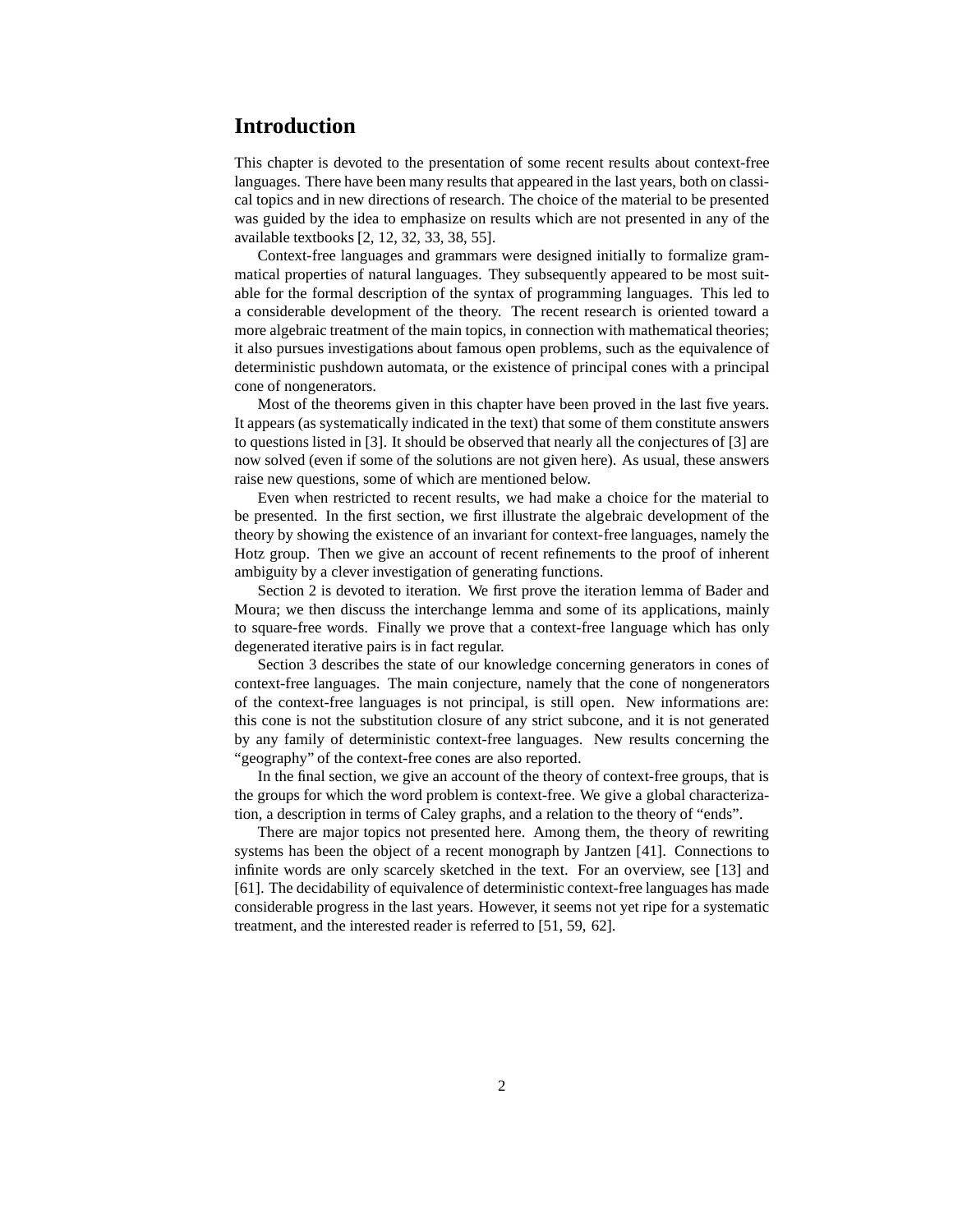## **1 Languages**

## **1.1 Notation and examples**

### **1.1.1 Grammars**

A *context-free grammar*  $G = (V, A, P, S)$  is composed of a finite alphabet V, a subset A of V called the *terminal alphabet*, a finite set  $P \subset (V - A) \times V^*$  of *productions*, and a distinguished element S ∈ V −A called the *axiom*. A letter in V −A is a *nonterminal* or *variable*.

Given words  $u, v \in V^*$ , we write  $u \to v$  (sometimes subscripted by G or by P) whenever there exist factorizations  $u = xXy$ ,  $v = x\alpha y$ , with  $(X, \alpha)$  a production. A *derivation* of length  $k \geq 0$  from u to v is a sequence  $(u_0, u_1, \dots, u_k)$  of words in  $V^*$ such that  $u_{i-1} \to u_i$  for  $i = 1, \ldots, k$ , and  $u = u_0, v = u_k$ . If this hold, we write  $u \stackrel{k}{\rightarrow} v$ . The existence of some derivation from u to v is denoted by  $u \stackrel{*}{\rightarrow} v$ . If there is a proper derivation (i.e. of length  $\geq 1$ ), we use the notation  $u \stackrel{+}{\rightarrow} v$ . The *language generated by* G is the set

$$
L(G) = \{ w \in A^* \mid S \stackrel{*}{\rightarrow} w \}.
$$

If  $X$  is a variable in  $G$ , we write

 $L_G(X) = \{ w \in A^* \mid X \stackrel{*}{\to} w \}.$ 

Thus  $L(G) = L_G(S)$ . A language L is called *context-free* if it is the language generated by some context-free grammar.

Consider a derivation  $u = u_0 \to u_1 \to \cdots \to u_k = v$ . It is a *leftmost* derivation if, for any derivation step  $u_i \rightarrow u_{i+1}$ , the variable in  $u_i$  which is replaced is the leftmost occurrence of a variable in  $u_i$ . Rightmost derivations are defined symmetrically. A *derivation tree* in G is a rooted, planted labelled tree. The internal nodes of the tree are labelled with variables. Leaves are labelled with elements in  $A \cup \{1\}$ , subject to the following condition. Let s be a node, and let  $s_1, s_2, \ldots, s_n$  be the children of s, ordered from left to right. If X is the label of s, and if  $Y_i$  is the label of  $s_i$ , then  $(X, Y_1 \cdots Y_n) \in P$ . Moreover, if  $n \geq 2$ , then none of the  $Y_i$ 's is the empty word. It is well-known that there is a bijection between derivation trees with root  $X$  and leaves in  $A \cup \{1\}$ , and leftmost derivations (rightmost derivations) from X into words over A.

Two grammars are *equivalent* if they generate the same language.

#### **1.1.2 Examples**

There are several convenient shorthands to describe context-free grammars. Usually, a production  $(X, \alpha)$  is written  $X \to \alpha$ , and productions with same lefthand side are grouped together, the corresponding righthand sides being separated by a '+'. Usually, the variables and terminal letters are clear from the context. The language generated by a context-free grammar is denoted by the list of productions enclosed in a pair of brackets, the axiom being the first lefthand side of a production.

(i) The *Dyck languages*. Let  $A = \{a_1, \ldots, a_n\}$ ,  $\overline{A} = \{\overline{a}_1, \ldots, \overline{a}_n\}$  be two disjoint alphabets. The *Dyck language* over  $A \cup \overline{A}$  is the language

$$
D_n^* = \langle S \to TS + 1 \, ; \, T \to a_1 S \overline{a}_1 + \cdots + a_n S \overline{a}_n \, \rangle
$$

The notation is justified by the fact that  $D_n^*$  is indeed a submonoid of  $(A \cup \overline{A})^*$ . It is even a free submonoid, generated by the language of *Dyck primes*

$$
D_n = \langle T \to a_1 S \bar{a}_1 + \cdots + a_n S \bar{a}_n ; S \to TS + 1 \rangle.
$$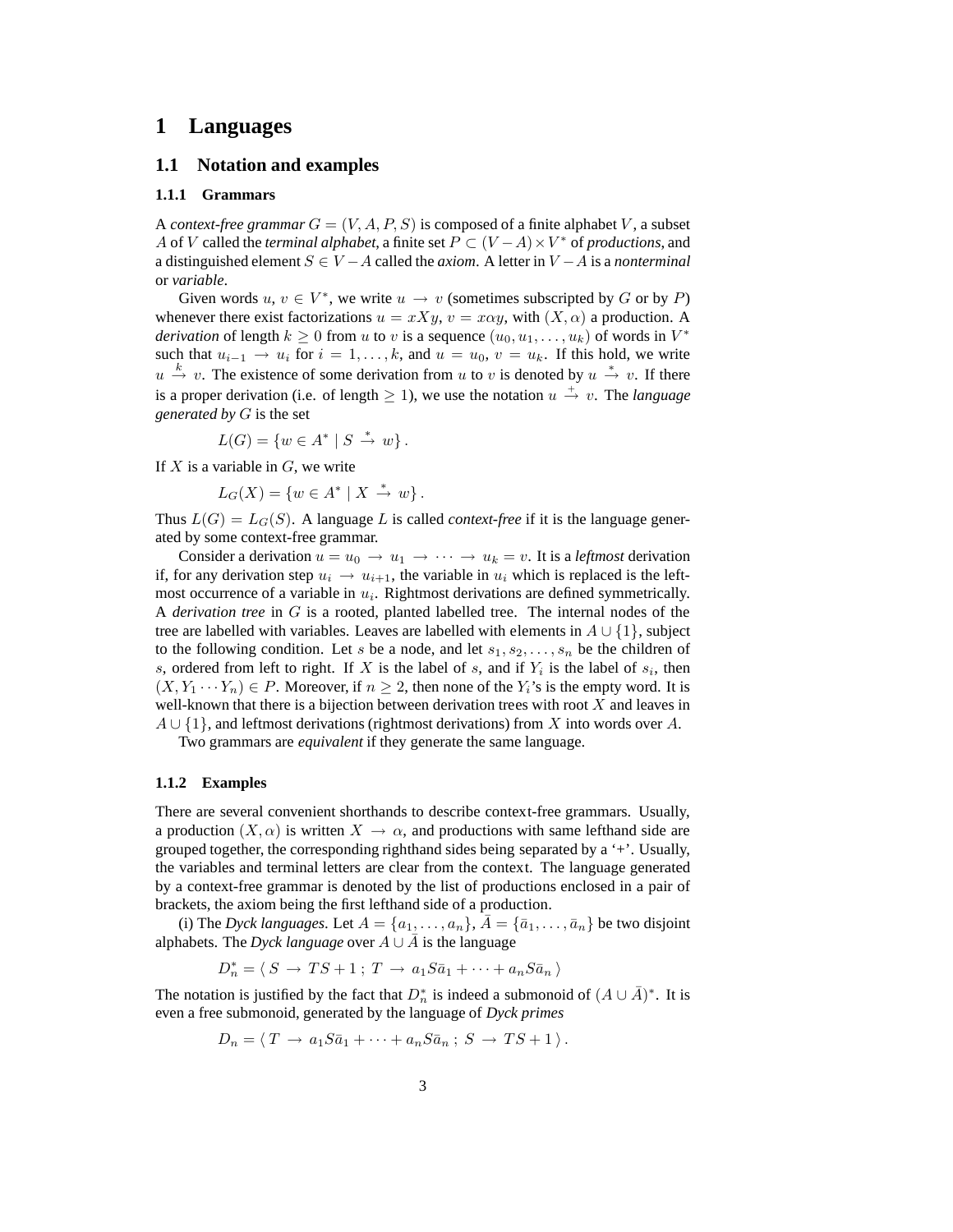If  $n = 1$ , we write  $D^*$  and D instead of  $D_1^*$  and  $D_1$ .

The *two-sided Dyck language* over  $A \cup \overline{A}$  is the language

$$
\hat{D}_n^* = \langle S \to TS + 1 \, ; \, T \to \sum_{i=1}^n a_i S \overline{a}_i + \sum_{i=1}^n \overline{a}_i S a_i \, \rangle \, .
$$

Again  $\hat{D}_n^*$  is a free submonoid of  $(A \cup \bar{A})^*$  generated by the set  $\hat{D}_n$  of *two-sided Dyck primes*. This set is also context-free, and is generated by T in the following grammar

$$
T \rightarrow \sum_{i=1}^{n} T_i + \sum_{i=1}^{n} \overline{T}_i ,
$$
  
\n
$$
T_i \rightarrow a_i S_i \overline{a}_i ; \quad \overline{T}_i \rightarrow \overline{a}_i \overline{S}_i a_i \qquad (i = 1, ..., n),
$$
  
\n
$$
S_i \rightarrow 1 + \sum_{j=1}^{n} T_j S_i + \sum_{j \neq i} \overline{T}_j S_j \qquad (i = 1, ..., n),
$$
  
\n
$$
\overline{S}_i \rightarrow 1 + \sum_{j \neq i} T_j \overline{S}_i + \sum_{j=1}^{n} \overline{T}_j \overline{S}_i \qquad (i = 1, ..., n).
$$

Again, we write  $\hat{D}^*$  and  $\hat{D}$  instead of  $\hat{D}_1^*$  and  $\hat{D}_1$ .

There is an alternative way to define these languages as follows. Consider the congruence  $\delta$  (resp. $\delta$ ) over  $A \cup A$  defined by

$$
a_i\overline{a}_i \equiv 1 \mod \delta \ (i = 1,\ldots,n), \ a_i\overline{a}_i \equiv \overline{a}_i a_i \equiv 1 \mod \hat{\delta}, \ (i = 1,\ldots,n).
$$

Then  $D_n^* = \{w \in (A \cup \overline{A})^* \mid w \equiv 1 \mod \delta\}$  and  $\hat{D}_n^* = \{w \in (A \cup \overline{A})^* \mid w \equiv 1 \mod \delta\}$  $\hat{\delta}$ . Moreover, the quotient  $(A \cup \bar{A})^*/\hat{\delta}$  is a group, called *the free group generated by* A and denoted by  $F(A)$ .

(ii) The *Lukasiewicz language* over a set  $A = A_0 \cup A_1 \cdots \cup A_n$  partitioned into subsets  $A_i$  of symbols of "arity" i is the language

$$
\langle S \to A_0 + A_1 S + \cdots + A_n S^n \rangle
$$

The most well-known case is when  $A_0 = \{b\}, A_2 = \{a\}$ , and the other sets are empty. This gives the language

$$
L = \langle S \, \rightarrow \, b + a S S \rangle \, .
$$

(iii) The languages of *completely parenthesized expressions*

$$
E_n = \langle S \rangle \to \sum_{k=1}^n a_k SbSc_k + d \rangle.
$$

For  $n = 1$ , we write E instead of  $E_1$ :  $E = \langle S \rightarrow aSbSc + d \rangle$ .

(iv) The set of *palindromes* over an alphabet A

$$
Pal = \langle S \rangle \rightarrow \sum_{a \in A} aSa + \sum_{a \in A} a + 1 \rangle
$$

is the set of words  $w \in A^*$  with  $w = w^{\sim}$  where  $w^{\sim}$  denotes the *reversal* of w. Related to this set are the *symmetric languages*  $Sym_n$  defined over the alphabet  $\{a_1, \ldots, a_n\}$  $\bar{a}_1, \ldots, \bar{a}_n$  by

$$
Sym_n = \langle S \rangle \to \sum_{i=1}^n a_i S \bar{a}_i + 1 \rangle \, .
$$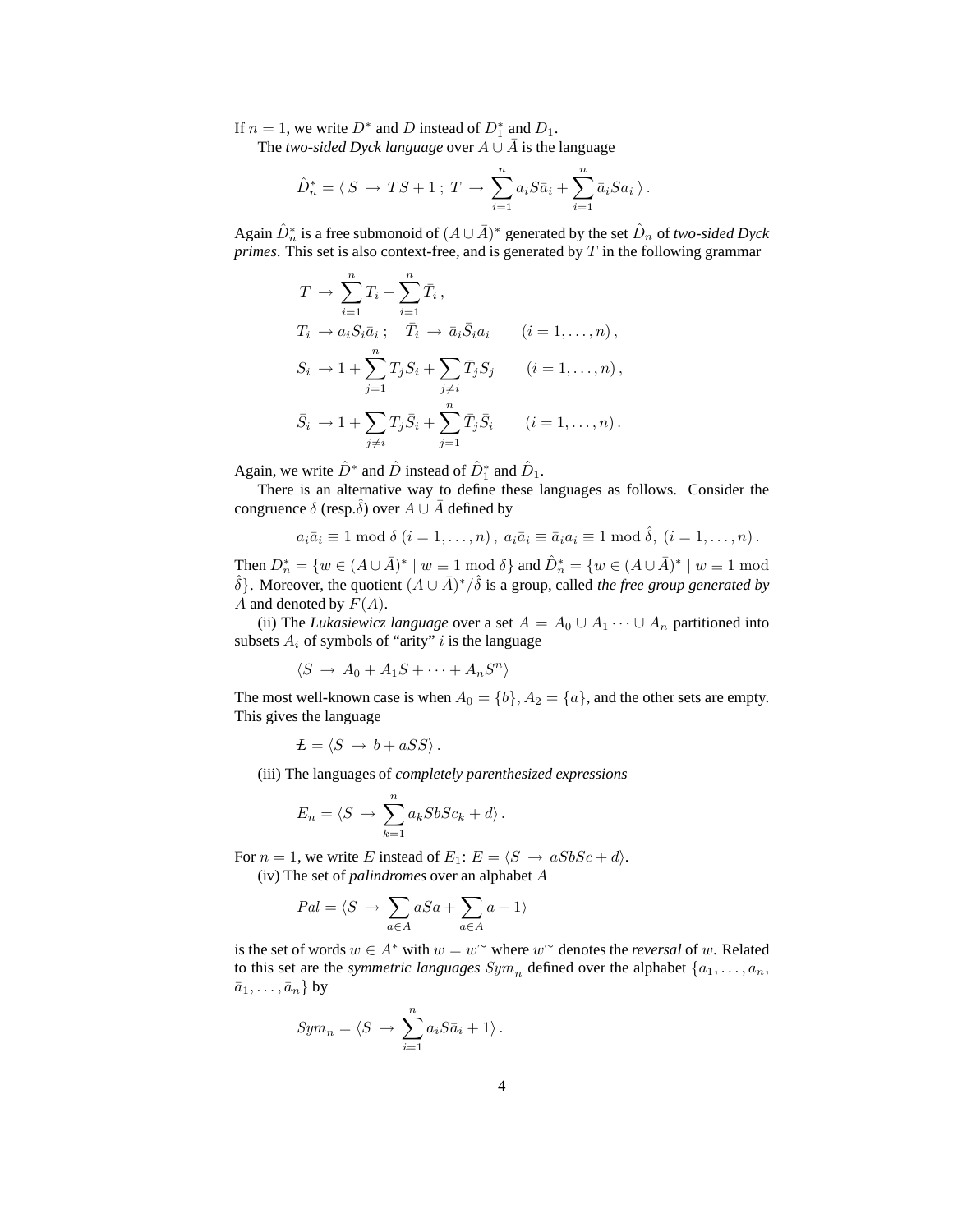Contrary to previous conventions,  $Sym$  will denote the language  $Sym_2$ .

It is interesting to observe that the languages

 $\{w\#w^{\sim} \mid w \in A^*\}\$ and  $\{w\#w' \mid w'\neq w^{\sim}\}$ 

(with  $\#$  not in A) are both context-free. On the contrary, the language  $Copy =$  $\{w\#w \mid w \in A^*\}$  is not context-free (as can be shown by one of the pumping lemmas given below); however, the language  $\{w \# w' \mid w' \neq w\}$  is context-free.

(v) The *Goldstine language*  $G$  over  $\{a, b\}$  is the set  $G$  of words

$$
a^{n_1}ba^{n_2}b\cdots a^{n_p}b
$$

with  $p \ge 1, n_i \ge 0$ , and  $n_j \ne j$  for some  $j, 1 \le j \le p$ . To see that this language is context-free we start with the context-free language

$$
\{a^pb^qc \mid q \neq p+1,\ q,p \geq 0\}
$$

and then apply the substitution

$$
a\mapsto a^*b\,,\quad b\mapsto a\,,\quad c\mapsto b(a^*b)^*\,.
$$

The language  $G$  is the result of this substitution. Since rational (and even context-free) substitution preserves context-freeness, the language  $G$  is context-free.

Observe that  $G$  is related to the infinite word

$$
\mathbf{x} = aba^2ba^3b\cdots a^nba^{n+1}b\cdots
$$

Let indeed

Co-Pref(
$$
\mathbf{x}
$$
) = {w | w is not a prefix of  $\mathbf{x}$  }.

Then G is just composed of those words in Co-Pref(x) which end with the letter b. Further, consider the context-free language

 ${a^n b^p \mid p > n + 1, n \ge 0}$ 

and then apply the substitution

$$
a\mapsto a^*b\,,\quad b\mapsto a\,.
$$

Let  $H$  be the resulting language. Then

$$
Co\text{-}\mathsf{Pref}(\mathbf{x}) = Ga^* \cup H.
$$

This shows that  $Co-Pref(x)$  is a context-free language.

#### **1.1.3 Ambiguity**

A grammar  $G = (V, A, P, S)$  is *unambiguous* if every word in  $L(G)$  has exactly one left most derivation. It is equivalent to say that there is only one derivation tree for each word, whence only one right derivation. A language is *unambiguous*if there is an unambiguous grammar to generate it, otherwise it is called *inherently ambiguous*.

Ambiguity is undecidable. However there are techniques that work in special cases to prove inherent ambiguity. One method is by using iteration lemmas in a clever way. (see e.g. Harrison [38]). This can be used for instance to prove that the language  ${a^n b^p c^q \mid n = p \text{ or } p = q}$  is inherently ambiguous. The same method applies sometimes to unambiguity relatively to a subclass. Let us just give one example. A grammer is *linear* for if, for every production, the righthand side contains at most one occurrence of a variable. A language is linear if there exists a linear grammar that generates it.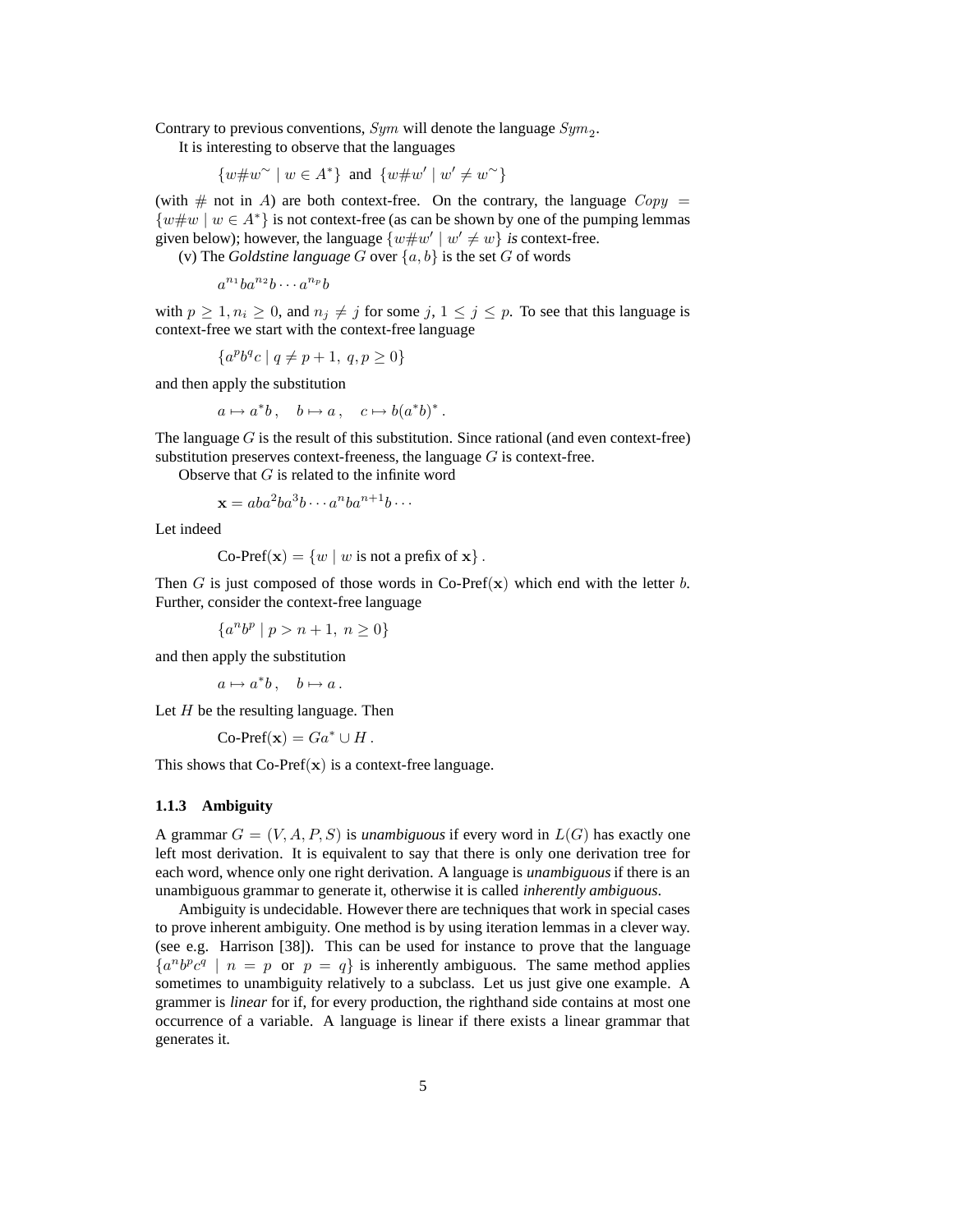Consider the following language over  $\{a, b, \# \}$ :

$$
M=\left\{a^nb^n\#a^pb^q\mid n,p,q\geq 1\right\}\cup\left\{a^pb^q\#a^nb^n\mid n,p,q\geq 1\right\}.
$$

This language is linear. However, it can be shown that every linear grammar generating  $M$  is ambiguous. On the other hand

 $M = \{a^n b^n \# a^p b^q \mid n, q, p \ge 1\} \cup \{a^n b^m \# a^p b^p \mid n, m, p \ge 1, n \ne m\}$ 

is the disjoint union of two (non linear) languages, which both are unambiguous, thus  $M$  is unambiguous.

We shall see another way to attack ambiguity below.

#### **1.1.4 Reduced grammars, normal forms**

There exist a great number of normal forms for grammars. These normal forms have mainly theoretical interest and are of little help in pratical applications such as parsing. Reduction is a first step toward these normal forms.

A grammar  $G = (V, A, P, S)$  is *reduced* if the following 3 conditions are fulfilled :

- (i) for every nonterminal X, the language  $L_G(X)$  is nonempty;
- (ii) for every  $X \in V A$ , there exist  $u, v \in A^*$  such that  $S \stackrel{*}{\to} uXv$ ;
- (iii) the axiom  $S$  appears in no righthand side of a production.

It is not difficult to see that for every grammar G with  $L(G) \neq \emptyset$ , an equivalent reduced grammar can effectively be constructed. A variation of this construction which sometimes is useful, requires that  $L_G(X)$  is infinite for every variable X. A production is called an ε-*production* if its righthand side is the empty word. At least one ε-production is necessary if the language generated by the grammar contains the empty word. It is not too difficult to construct, for every context-free grammar  $G$ , an equivalent grammar with no  $\varepsilon$ -production excepted a production  $S \to 1$  if  $1 \in L(G)$ . The final special kind of grammars we want to mention is the class of proper grammars. A grammar  $G$  is *proper* if it has neither  $\varepsilon$ -productions nor any production of the form  $X \to Y$ , with Y a variable. Again, an equivalent proper grammar can effectively be constructed for any grammar G if  $L(G) \neq 1$ . The two most common normal forms for context-free grammars are the so called Chomsky normal form and the Greibach normal form. A grammar  $G = (V, A, P, S)$  is in *Chomsky normal form* if every production  $X \to \alpha$  satisfies  $\alpha \in A \cup (V - A)^2$ . It is in *Greibach normal form* if  $\alpha \in A \cup A(V - A) \cup A(V - A)^2$ . For every context-free grammar G with  $1 \notin L(G)$  equivalent grammars in Chomsky normal form and in Greibach normal form can effectively be constructed. A less usual normal form is the *double Greibach normal form* where every production  $X \to \alpha$ satisfies

$$
\alpha \in A \cup A^2 \cup A[(V - A) \cup (V - A)^2]A.
$$

There again, for every context-free grammar G with  $1 \notin L(G)$ , an equivalent grammar in double Greibach normal form can be effectively constructed (Hotz [39]). A very large variety of such normal forms exists (Blattner, Ginsburg [14]).

### **1.1.5 Systems of equations**

Let  $G = (V, A, P, S)$  be a context-free grammar. For each variable X, let  $P_X$  be the set of righthand sides of productions having  $X$  as lefthand side. With our notation, the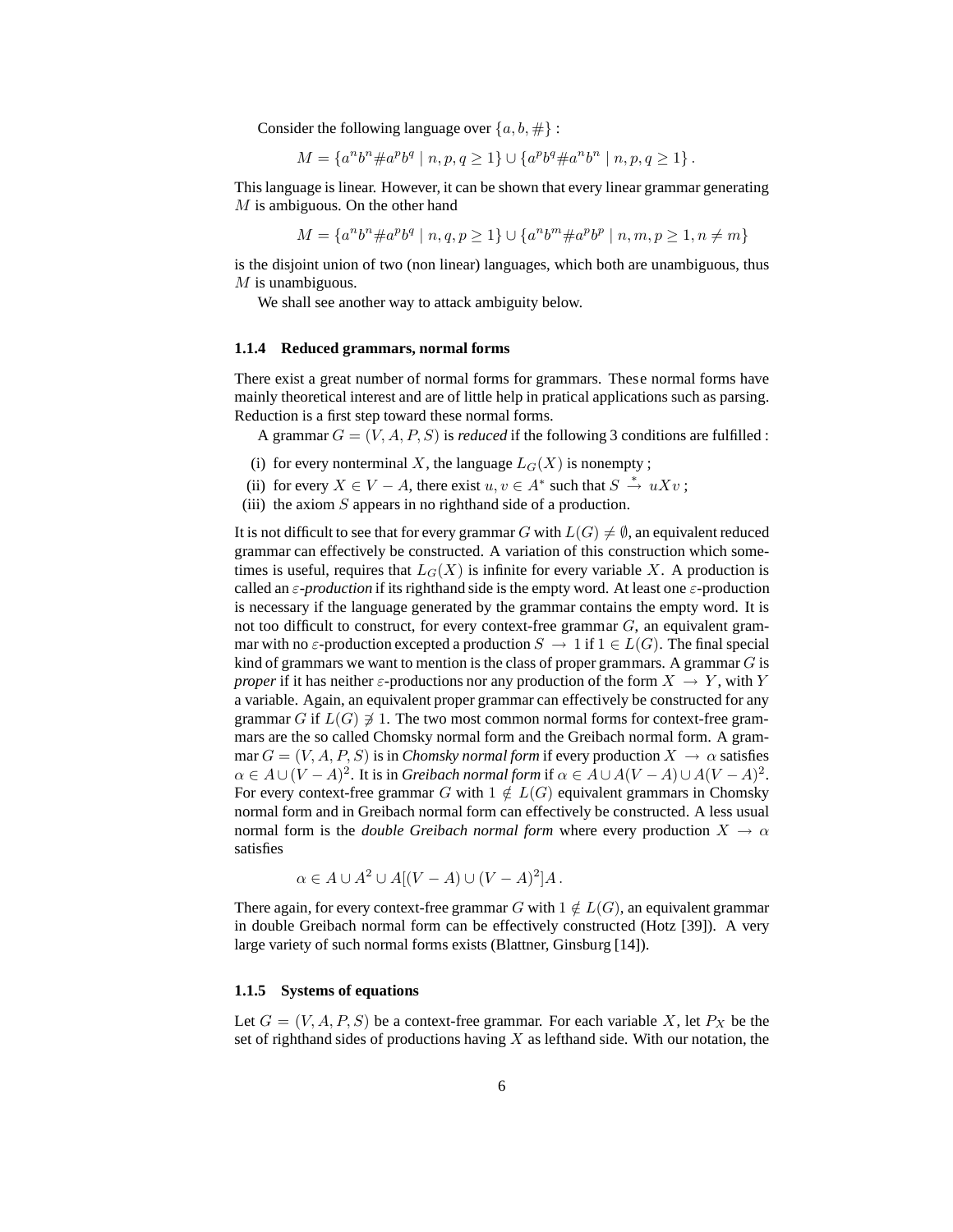set of productions can be written as

$$
X \to \sum_{p \in P_X} p \qquad (X \in V - A)
$$

or simply as

$$
X \to P_X \qquad (X \in V - A).
$$

The *system of equations* associated to the grammar G is the set of equations

$$
X = P_X \qquad (X \in V - A).
$$

A solution of this system is a family  $L = (L_X)_{X \in V - A}$  of subsets of  $A^*$  such that

$$
L_X = P_X(L) \qquad (X \in V - A),
$$

with the notation

$$
P_X(L) = \bigcup_{p \in P_X} p(L)
$$

and  $p(L)$  being the product of languages obtained by replacing, in p, each occurrence of a variable Y by the language  $L_Y$ . Solutions of a system of equations are ordered by component-wise set inclusion. Then one has :

**1.1**. THEOREM (Schützenberger [57]). Let  $G = (V, A, P, S)$  be a context-free gram*mar. The family*  $L = (L_X)$  *with*  $L_X = L_G(X)$  *is the least solution of the associated set of equations. If the grammar* G *is proper, then the associated system has a unique solution.*

**1.2.** EXAMPLE. The grammar  $S \rightarrow aSS + b$  is proper. Thus the Lukasiewicz language  $\overline{L}$  is the unique language satisfying the equation  $\overline{L} = a \overline{L} \overline{L} \cup b$ .

**1.3**. EXAMPLE. The grammar  $S \rightarrow S$  generates the empty set which is the least solution of the equation  $X = X$ . Every language is indeed solution of this equation.

For more details along these lines see [43], and [56].

#### **1.1.6 Pushdown automata**

A *pushdown automaton* (pda)  $A = (A, V, Q, \delta, v^0, q^0, Q')$  is composed of a finite terminal alphabet  $A$ , a finite nonterminal alphabet  $V$ , a (nondeterministic) transition function  $\delta$  from  $(A \cup \{\epsilon\}) \times Q \times V$  into the finite subsets of  $Q \times V^*$ , an initial pushdownstore symbol  $v^0$  in V, an initial state  $q^0$  in Q and a set Q' of terminal states, a subset of Q. A *configuration* of A is a triple  $c = (\gamma, q, x)$  in  $V^* \times Q \times A^*$ . The automaton moves directly from configuration  $c = (\gamma, q, x)$  into configuration  $c' =$  $(\gamma', q', x')$ , denoted  $c \longleftarrow c'$  iff

— either  $\gamma = \gamma_1 v \ (v \in V), x = ax' \ (a \in A), \gamma' = \gamma_1 m \ (m \in V^*)$  and  $\delta(a, q, v) \ni$  $(q', m)$ ; this is a "a-move".

 $\text{or } \gamma = \gamma_1 v \ (v \in V), x = x', \gamma' = \gamma_1 m \ (m \in V^*) \text{ and } \delta(\varepsilon, q, v) \ni (q', m); \text{ this is}$ a "ε-move".

We denote  $\stackrel{*}{\longleftarrow}$  the reflexive and transitive closure of the relation  $\longleftarrow$ , and we define the *language recognized by empty store* by A as

$$
Null(\mathcal{A}) = \{ x \in A^* \mid (v^0, q^0, x) \stackrel{*}{\longleftarrow} (1, q, 1) \mid q \in Q \},
$$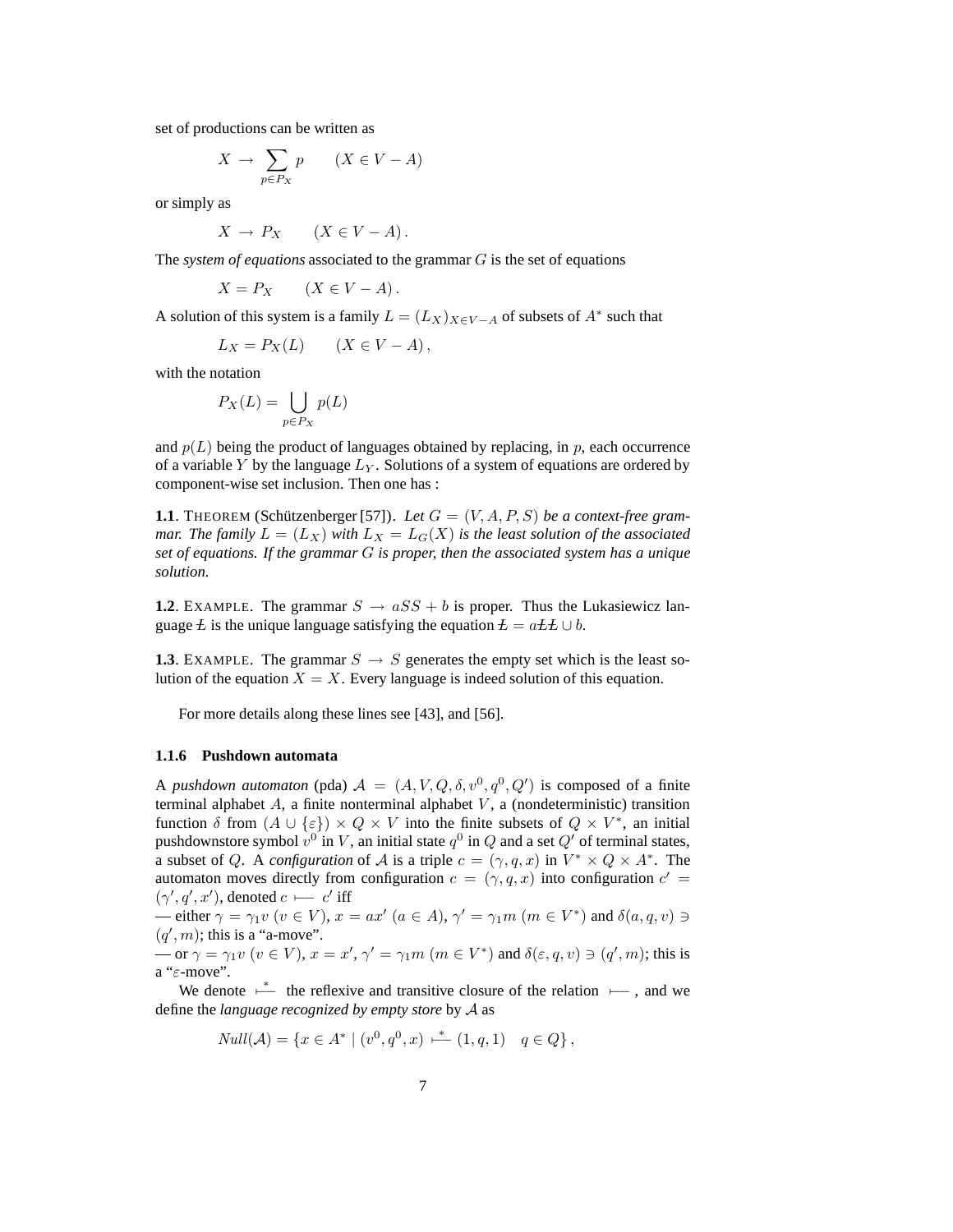and the *language recognized by terminal state* by A as

$$
T(\mathcal{A}) = \{ x \in A^* \mid (v^0, q^0, x) \stackrel{*}{\longleftarrow} (\gamma, q', 1) \quad \gamma \in V^*, \ q' \in Q' \}.
$$

The context-free languages are then characterized in terms of pda's:  $L \subset A^*$  is contextfree iff there exists a pda A such that  $L = T(A)$  (resp.  $L = Null(A)$ ). Moreover, this result holds even if A is restricted to be *realtime* (= involves no  $\varepsilon$ -moves in its transition function).

A pda is *deterministic* (is a dpda) iff, for each  $q$  in  $Q$  and each  $v$  in  $V$ ,

— *either*  $\delta(\varepsilon, q, v)$  is a singleton in  $Q \times V^*$  and, for each a in A,  $\delta(a, q, v) = \emptyset$ ;

 $-\partial r \delta(\epsilon, q, v) = \emptyset$  and, for each a in A, the set  $\delta(a, q, v)$  is either empty or a singleton.

A context-free language L is *deterministic* iff there exists a dpda  $\mathcal A$  such that  $L =$  $T(A)$ . It should be noted that, contrarily to what happens for nondeterministic pda's, the family of languages recognized by empty store by a dpda A forms a strict subfamily of the deterministic languages. Similarly, the family of realtime dpda's gives raise to a strict subfamily of deterministic languages. (See [38] for all these classical results)

## **1.2 Hotz group**

One of the most interesting questions concerning the relation between grammars and languages is whether two grammars are equivalent, i.e. generate the same language. Since this question is undecidable, one may look for weaker formulations of this question, i.e. properties which are implied by the equivalence of context-free grammars. One such invariant has been discovered by G. Hotz [40] and is the topic of this section.

Consider any set A. The *free group*  $F(A)$  over A is the quotient monoid

$$
F(A) = (A \cup \bar{A})^*/\hat{\delta}
$$

where  $\bar{A} = {\bar{a} \mid a \in A}$  is a disjoint copy of A and where  $\hat{\delta}$  is the congruence generated by the relations  $a\bar{a} \equiv \bar{a}a \equiv 1$ ,  $(a \in A)$  (see also Example (i) in Section 1.1.2.

Let  $G = (V, A, P, S)$  be a context-free grammar. The *Hotz group* of G is the group

 $\mathcal{H}(G) = F(V)/[P]$ .

where  $[P]$  is the group congruence generated by P, that is  $u \equiv v \mod [P]$  iff u and v can be obtained one from each other by successive application of productions or their inverses in *both* directions :  $u \equiv v \mod [P]$  iff there exist  $k \ge 0$  and  $w_0, \ldots, w_k$  such that  $u = w_0, v = w_k$ , and for  $i = 0, \dots, k - 1$ ,

 $w_i \to w_{i+1}$  or  $w_{i+1} \to w_i$  or  $\bar{w}_i \to \bar{w}_{i+1}$  or  $\bar{w}_{i+1} \to \bar{w}_i$ .

**1.4**. EXAMPLE. For the grammar  $G = \langle S \rightarrow 1 + aSb \rangle$ , the congruence is generated by  $S \equiv 1$ ,  $S \equiv aSb$ ; clearly  $a^n b^p \equiv a^{n-p}$ , for  $n, p \in \mathbb{Z}$ . Thus  $\mathcal{H}(Q) = \mathbb{Z}$ .

**1.5**. THEOREM. Let  $G_1$  and  $G_2$  be two reduced context-free grammars. If  $L(G_1)$  =  $L(G_2)$ *, then*  $\mathcal{H}(G_1) \cong \mathcal{H}(G_2)$ *.* 

This result means that the Hotz group, defined for a grammar, is in fact a property of the language generated by the grammar. It is well-known that other algebraic objects are associated with a formal language. The most frequently quoted is the syntactic monoid (for a discussion, see Perrin's Chapter [52]).

Theorem 1.5 is an immediate consequence of the following intrinsic characterization of the Hotz group. Let  $L \subset A^*$  be a language. The *collapsing group* of L is the quotient

 $\mathcal{C}(L) = F(A)/[L \times L]$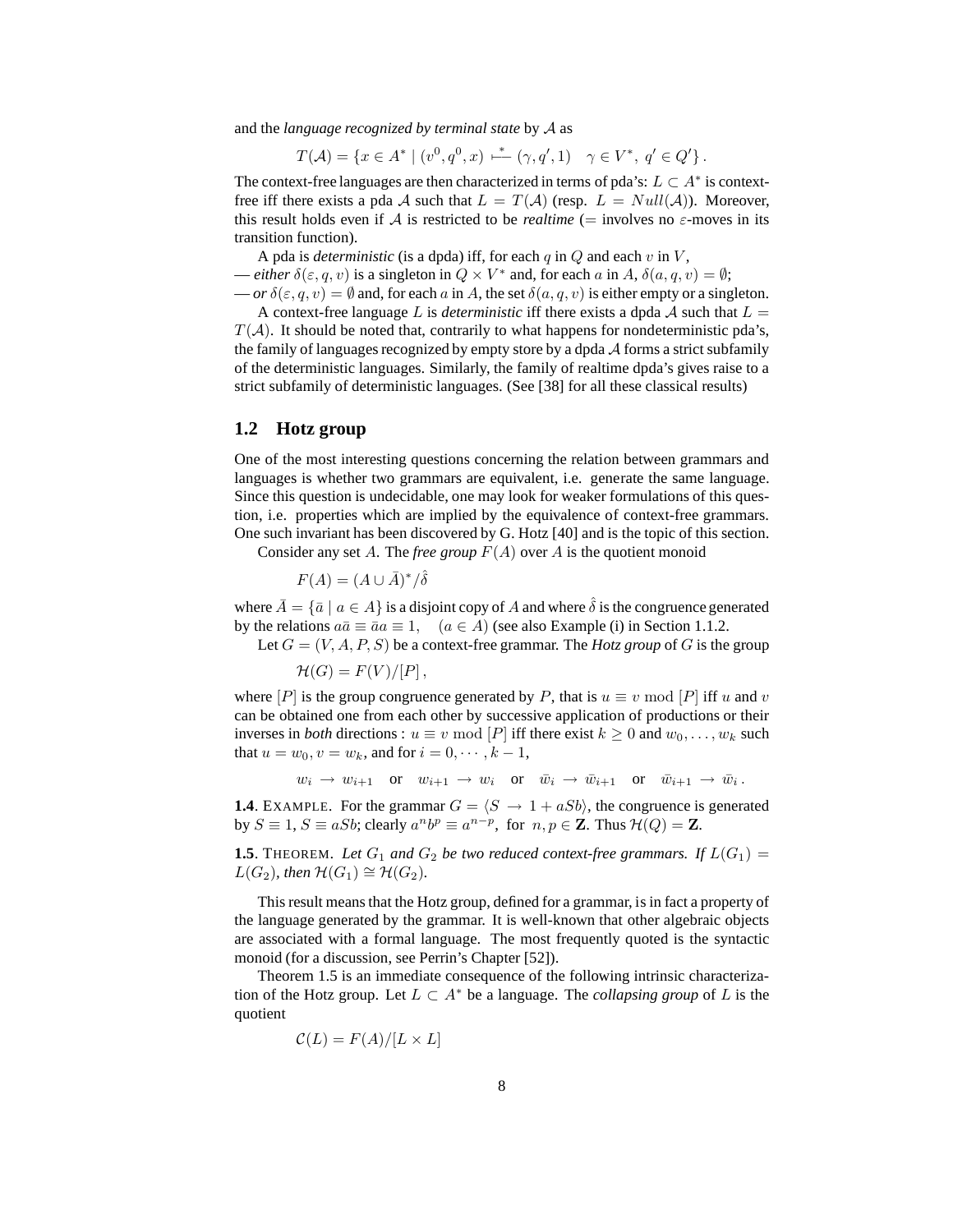of the free group over A by the finest (group) congruence such that  $L$  is contained in a single class.

**1.6**. THEOREM. *Let* L *be a context-free language, and let* G *be a reduced context-free grammar generating* L*; then the collapsing group of* L *and the Hotz group of* G *are isomorphic, i.e.*  $\mathcal{C}(L) \cong \mathcal{H}(G)$ .

PROOF. Let  $G = (V, A, P, S)$ . For convenience, we denote the congruence  $mod[P]$ by ∼, and the congruence mod[ $L \times L$ ] by  $\equiv$ . Observe that ∼ is defined over  $F(V)$ , and  $\equiv$  is only defined over  $F(A)$ .

We first show that if  $u, v \in F(A)$ , then

$$
u \equiv v \Longleftrightarrow u \sim v \, .
$$

For this, consider words  $w, w' \in L$ . Then  $S \stackrel{*}{\to} w'$ . Consequently  $w \sim S$ , and  $S \sim w'$ , whence  $w \sim w'$ . By induction, it follows that for  $u, v \in F(A)$ ,

$$
u\equiv v\Rightarrow u\sim v\,.
$$

Conversely, consider words  $w, w' \in L_G(X)$  for some variable X. Since the grammar is reduced,  $uwv, uw'v \in L$  for some words  $u, v \in A^*$ . Thus  $uwv \equiv uw'v$ , and since we have a group congruence, it follows that  $w \equiv w'$ . Thus each  $L_G(X)$  is contained in a single class of the collapsing congruence.

Consider now, for each variable X, a fixed word  $\varphi(X) \in L_G(X)$ , and extend  $\varphi$  to a morphism from  $V^*$  into  $A^*$ , and then from  $F(V)$  into  $F(A)$ , by setting  $\varphi(a) = a$ for  $a \in A$ . In view of the previous discussion, given any production  $X \to \alpha$  in P, one has  $\varphi(X) \equiv \varphi(\alpha)$ . Assume now that  $u, v \in F(V)$ , and  $u \sim v$ . Then there are  $k \geq 0$ , and  $w_0, \ldots, w_k \in F(V)$ , such that  $u = w_0, v = w_k$ , and  $\varphi(w_i) \equiv \varphi(w_{i+1})$ for  $i = 0, \ldots, k - 1$ . Consequently  $\varphi(u) \equiv \varphi(v)$ , and since  $\varphi(u) = u, \varphi(v) = v$ , this shows that  $u \equiv v$ . Thus, our claim is proved.

Let  $p$  be the canonical morphism

$$
p: F(V) \to F(V)/\sim (\cong \mathcal{H}(G)).
$$

In order to complete the proof, it suffices to observe that  $\mathcal{H}(G) = p(F(A))$ , since for each  $w \in V^*$  one has  $w \sim \varphi(w)$  and  $\varphi(w) \in F(A)$ each  $w \in V^*$ , one has  $w \sim \varphi(w)$ , and  $\varphi(w) \in F(A)$ .

The concept of collapsing group appears in [64]. A more systematic formulation of Theorem 1.6 is given by Frougny et al. [30]. For recent developments on these lines, see [23, 24].

The relation between the congruence  $[P]$  and the so-called NTS languages is the following : rather than considering the group  $F(V)/[P]$ , we may consider the quotient monoid  $V^*/[P]$  also called the *Hotz monoid*. Obviously, this is no more an invariant. However, it may happen, for some grammar  $G = (V, A, P, S)$ , that the congruence class of each variable  $X$  is exactly the set of sentential forms generated by  $X$ :

$$
\{x\in V^*\mid x\equiv X\bmod [P]\}=\{x\in V^*\mid X\,\stackrel{*}{\to}\,x\}\,.
$$

In that case, the grammar G is called an *NTS-grammar*. Some striking results concerning these grammars are (Sénizergues [58]):

- (i) languages generated by NTS-grammars are deterministic context-free languages;
- (ii) the equivalence of NTS-grammars is decidable;
- (iii) given a context-free grammar  $G$ , it is decidable whether G is an NTS-grammar.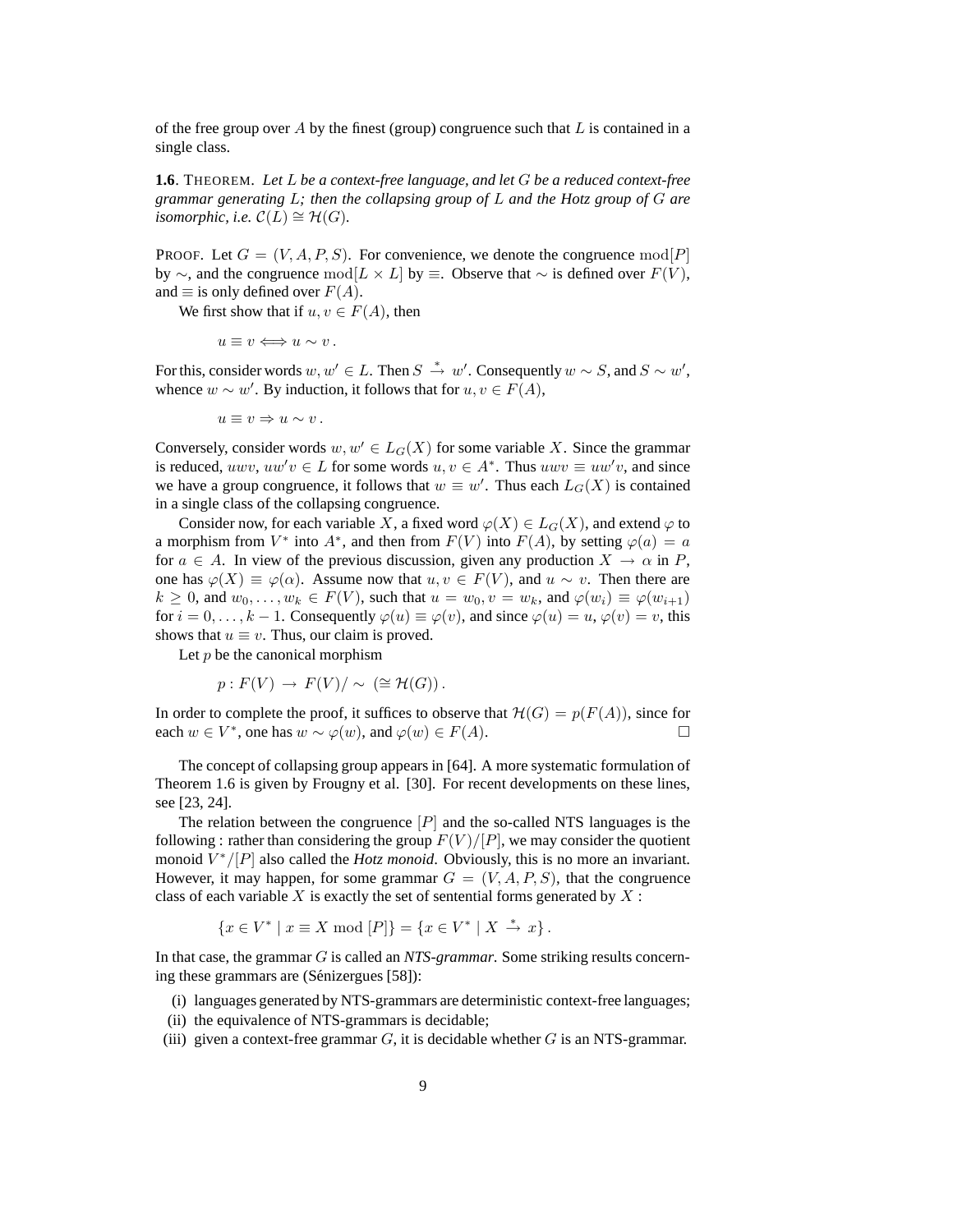There remains an interesting open problem: is the family of NTS-languages (i.e. languages generated by NTS-grammars) closed under inverse morphism? This question seems to be related to another one concerning a weakening of the NTS condition. A grammar  $G = (V, A, P, S)$  is called *pre-NTS* if, for each variable X, the restriction of its congruence class to terminal words is exactly the language generated by  $X$ , thus if  $L_G(X) = \{x \in A^* \mid X \equiv x \bmod [P]\}.$  Clearly, any NTS-grammar is pre-NTS. The question is whether the converse holds for languages.

## **1.3 Ambiguity and transcendence**

As already mentioned above, a proof that a given context-free language is inherently ambiguous by means of combinational arguments is rather delicate. The reason for this is that one has to show that *every* grammar is ambiguous. Another reason is that pumping lemmas like those described in the next section only concern local structure.

A fundamental technique for proving ambiguity is based on the use of generating functions. This technique has recently been refined and successfully employed by Flajolet [28, 29]. Let <sup>L</sup> <sup>⊂</sup> <sup>A</sup><sup>∗</sup> be any language over a finite alphabet <sup>A</sup>. The *generating function* of L is given by the series

$$
f_L(z) = \sum a_n z^n \,,
$$

where

$$
a_n = \operatorname{Card} \{ w \in L \mid |w| = n \}.
$$

Since  $a_n \leq \text{Card}(A)^n$  for  $n \geq 0$ , the series  $f_L(z)$  is an analytic function in the neighbourhood of the origin, and its radius of convergence  $\rho$  satisfies  $\rho \geq 1/\text{Card}(A)$ . The basic result for the study of ambiguity is the following classical theorem of Chomsky and Schützenberger:

**1.7**. THEOREM. Let  $f_L(z)$  be the generating function of a context-free language L. If L is unambiguous, then  $f_L(z)$  is an algebraic function.

This result means of course that if  $f_L(z)$  is transcendental and L is context-free, then  $L$  is inherently ambiguous. In order to use this statement, is suffices to rely on well-known classical families of transcendental functions or to use more or less easy criteria for transcendence. We just give some examples.

#### **1.8**. PROPOSITION. *The Goldstine language* G *is inherently ambiguous.*

PROOF. Consider indeed a word which is not in G. Then either it ends with the letter a, or it is one of the words in the set

$$
F = \{1, ab, aba2b, aba2ba3b, \cdots\}.
$$

The generating function of the words over  $A = \{a, b\}$  ending with the letter a is  $z/(1-2z)$ . The generating function of the set F is

.

$$
1 + z2 + z5 + z9 + \dots = \sum_{n \ge 1} z^{n(n+1)/2 - 1}
$$

Thus

$$
f_G(z) = \frac{1-z}{1-2z} - \frac{1}{z} \sum_{n\geq 1} z^{n(n+1)/2} = \frac{1-z}{1-2z} - \frac{g(z)}{z}.
$$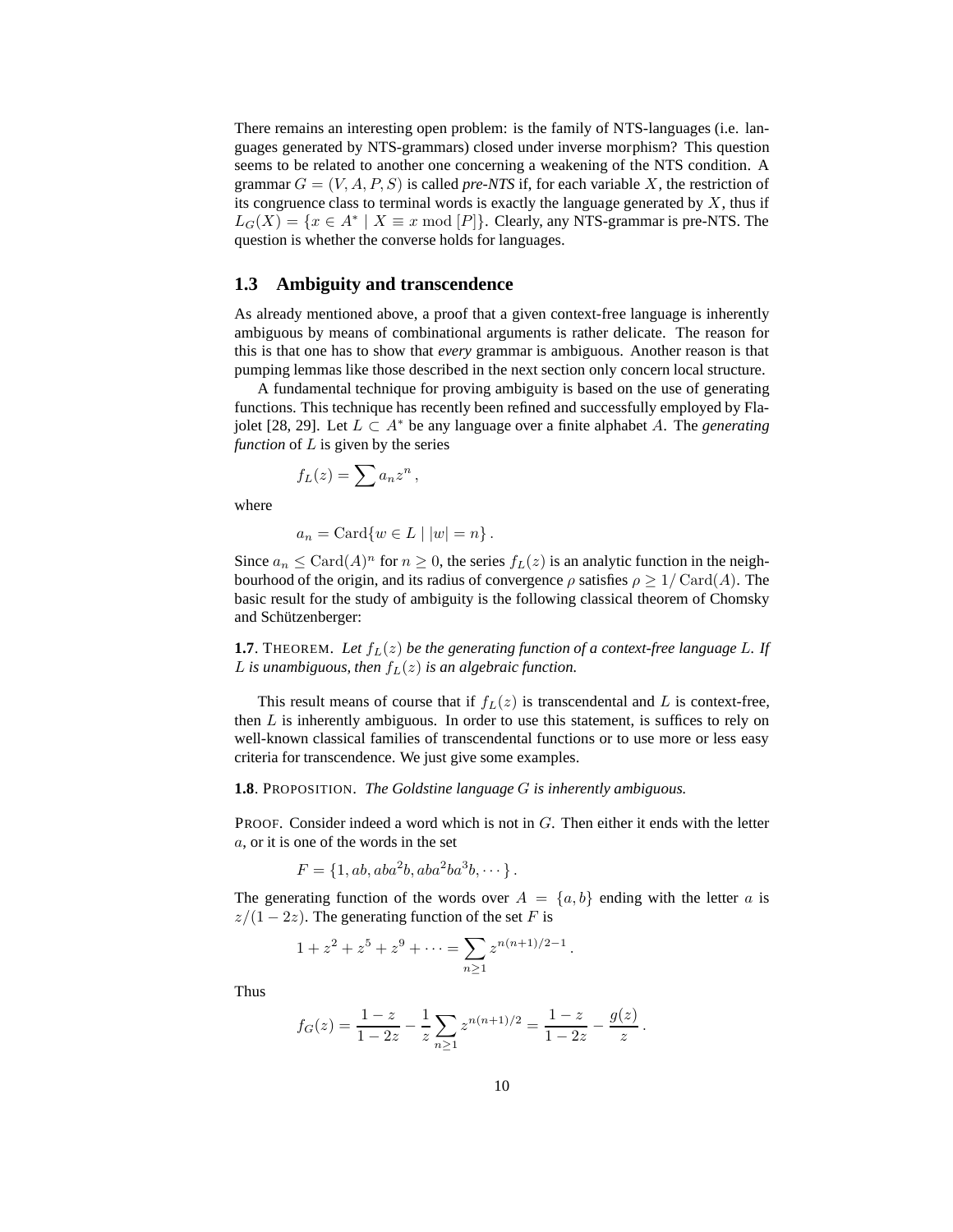Now  $f_G(z)$  is transcendental iff  $g(z)$  is so. And indeed,  $g(z)$  is trancendental. To see this, recall that an algebraic function has a finite number of singularities. On the other hand, a powerful "gap theorem" [54] states that if for some series  $h(z) = \sum_{n\geq 0} a_n z^{c_n}$ the exponents satisfy  $\sup(c_{n+1} - c_n) = \infty$ , then  $h(z)$  admits its circle of convergence as a natural boundary. This holds for our function  $g(z)$  which thus has infinitely many singularities and is not algebraic.

Two points should be observed. First, the fact that the generating function is algebraic holds for a language as well as for its complement. Thus, there is no way to get any converse of the Chomsky-Schützenberger theorem. Next, the technique of natural boundaries is quite general for proving transcendence of functions.

**1.9**. PROPOSITION. Let  $A = \{a, b\}$ , and let C be the language of products of two *palindromes:*

$$
C = \{w_1w_2 \mid w_1w_2 \in A^*, w_1 = w_1^{\sim}, w_2 = w_2^{\sim}\}.
$$

*The language* C *is inherently ambiguous.*

A first proof of this proposition is due to Crestin [21] who has proved that its ambiguity is unbounded i.e. that there exists no bound for the number of leftmost derivations for some word in any grammar. Kemp [42] computed the generating function of  $C$  which is

$$
f_C(z) = 1 + 2 \sum_{m \ge 1} \mu(m) \frac{z^m (1 + z^m)(1 + 2z^m)}{(1 - 2z^{2m})^2},
$$

where  $\mu(m) = \prod_{p|m} (1-p)$ , the product being over all prime divisors of m. A delicate analysis by Flajolet [29] shows that  $f_C(z)$  has singularities at the points  $2^{1/2m}e^{ij/m}$ . Thus there are infinitely many singularities and  $f_C(z)$  is not algebraic.

**1.10**. PROPOSITION. *The language*

$$
L = \{ w \in A^* \mid |w|_a \neq |w|_b \text{ or } |w|_b \neq |w|_c \}
$$

*over*  $A = \{a, b, c\}$  *is inherently ambiguous.* 

PROOF. The complement M of this language is

$$
M = \{ w \in A^* \mid |w|_a = |w|_b = |w|_c \}
$$

and its generating function is

$$
f_M(z) = \sum_{n\geq 0} \frac{(3n)!}{(n!)^3} z^{3n} = \sum a_n z^{3n}.
$$

In order to show that  $f_M(z)$  is not algebraic, we observe that by Stirling's formula

$$
a_n \sim 3^{3n} \frac{\sqrt{3}}{2\pi n}.
$$

On the other hand, Flajolet [29] shows that an asymptotic equivalent of the form  $\beta^{n}/n$ is characteristic for transcendental functions. Thus  $f_M(z)$  and  $f_L(z)$  are transcendental.  $\Box$ 

Flajolet's paper [29] contains a lot of other examples of inherently ambiguous languages, and develops a systematic classification of languages which can be handled by analytic methods (See also [6]).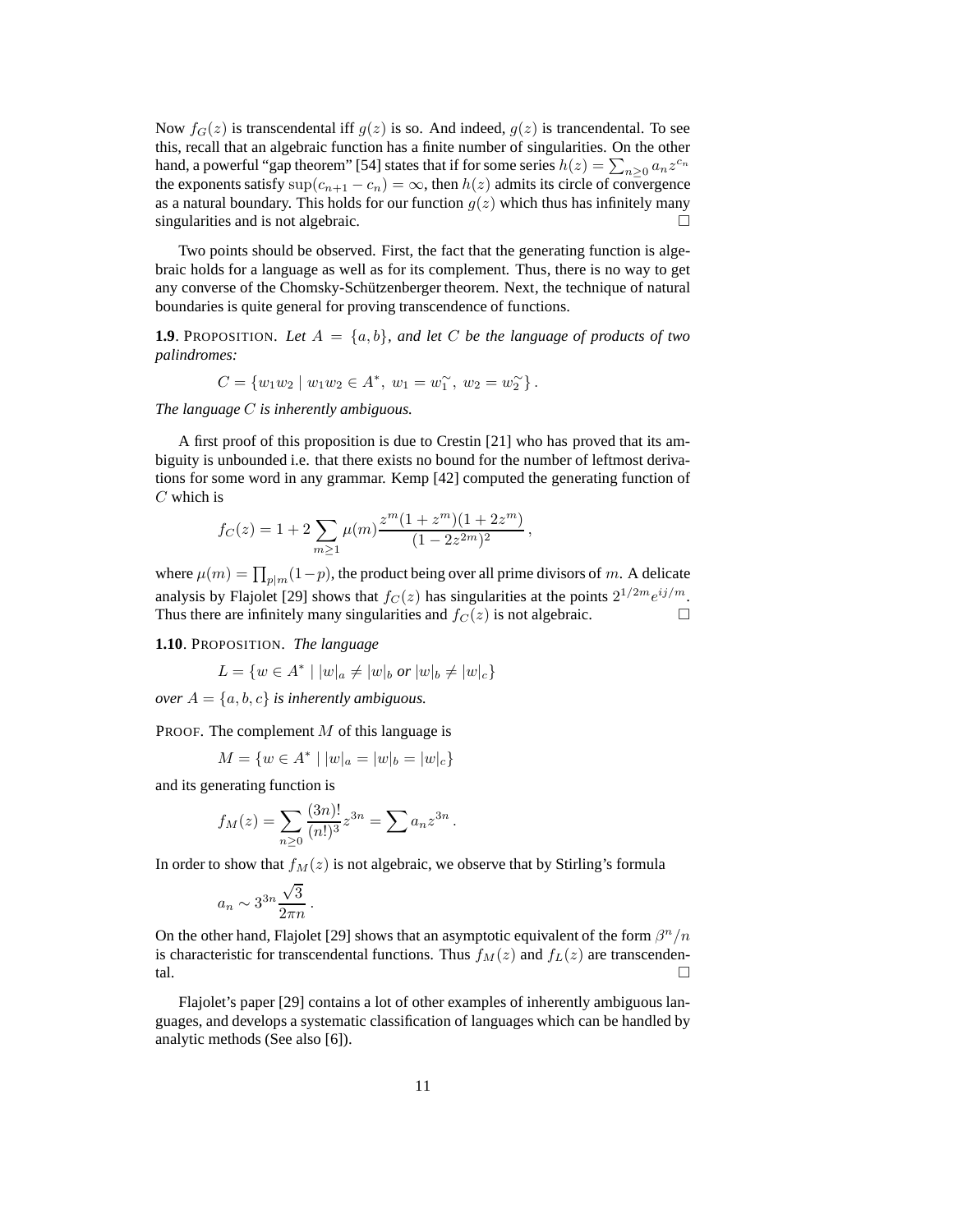# **2 Iteration**

Iteration is the most direct method in order to prove that a formal language is not in a given family of languages. In general, the iteration is on the words of the language and reflects some property of the way languages in the considered family are constructed. The iteration lemmas in fact give a property of "regularity" which expresses the finiteness of the construction mechanism.

There exist numerous results concerning iteration, depending on the type of languages studied. For a fixed family of languages, there may exist several variations. A bibliography on this topic has been compiled by Nijholt [49].

We are concerned here with iteration lemmas for context-free languages. We give three recent results of different nature. The first (Theorem 1.3) is the conclusion of several statements of increasing precision concerning the constraints for iterative pairs in a context-free language. The second (Theorem 2.1) states a different kind of property : if a language is "rich" i.e. if there are "many" words of given length, then factors of words may be interchange without leaving the language.

The third result (Theorem 3.1) expresses to what amount an iteration property may characterize languages : this is interesting because iteration is only a "local" property of words, and therefore is difficult to relate to global properties of grammars.

## **2.1 Iteration lemmas**

Consider a fixed language  $L \subset A^*$ . An *iterative pair* in L is a tuple of words  $\eta =$  $(x, u, y, v, z)$  with  $uv \neq 1$ , such that for all  $n \geq 0$ 

$$
xu^nyv^nz\in L\,.
$$

Given a word  $w \in L$ , the iterative pair  $\eta$  is a pair *for* w provided  $w = xuyvz$ ; a word w is said to *admit* an iterative pair if there exists an iterative pair for w.

**2.1**. EXAMPLE. For the language D of Dyck primes over  $\{a, \bar{a}\}\$ , the tuple  $(a, a, 1, a)$  $\bar{a}, \bar{a}$ ) is an iterative pair. However,  $(1, a, 1, \bar{a}, 1)$  is not because  $1 \notin D$ . The latter is of course an iterative pair in  $D^*$ .

An easy way to construct iterative pairs for an infinite algebraic language  $L$  generated by some (reduced) grammar  $G = (V, A, P, S)$  is the following. Since L is infinite, there exists in G some variable X and some derivation  $X \stackrel{*}{\rightarrow} uXv$  for some words  $u, v \in A^*$ . Since G is reduced,

$$
S \stackrel{*}{\to} xXz \,, \quad X \stackrel{*}{\to} y
$$

for some words  $x, y, z$  in  $A^*$ . But then

$$
S \stackrel{*}{\to} x u^n y v^n z \quad \text{for all } n \ge 0.
$$

Historically the first iteration result concerning context-free languages is the following :

**2.2**. THEOREM (Bar Hillel, Perles and Shamir [38]). Let  $L \subset A^*$  be a context-free *language. There exists an integer* N *such that any word*  $w \in L$  *of length*  $|w| \geq N$ *admits an iterative pair in* L*.*

This theorem is a special case of Ogden's refinement, the result stated below. In order to formulate it, we need a definition.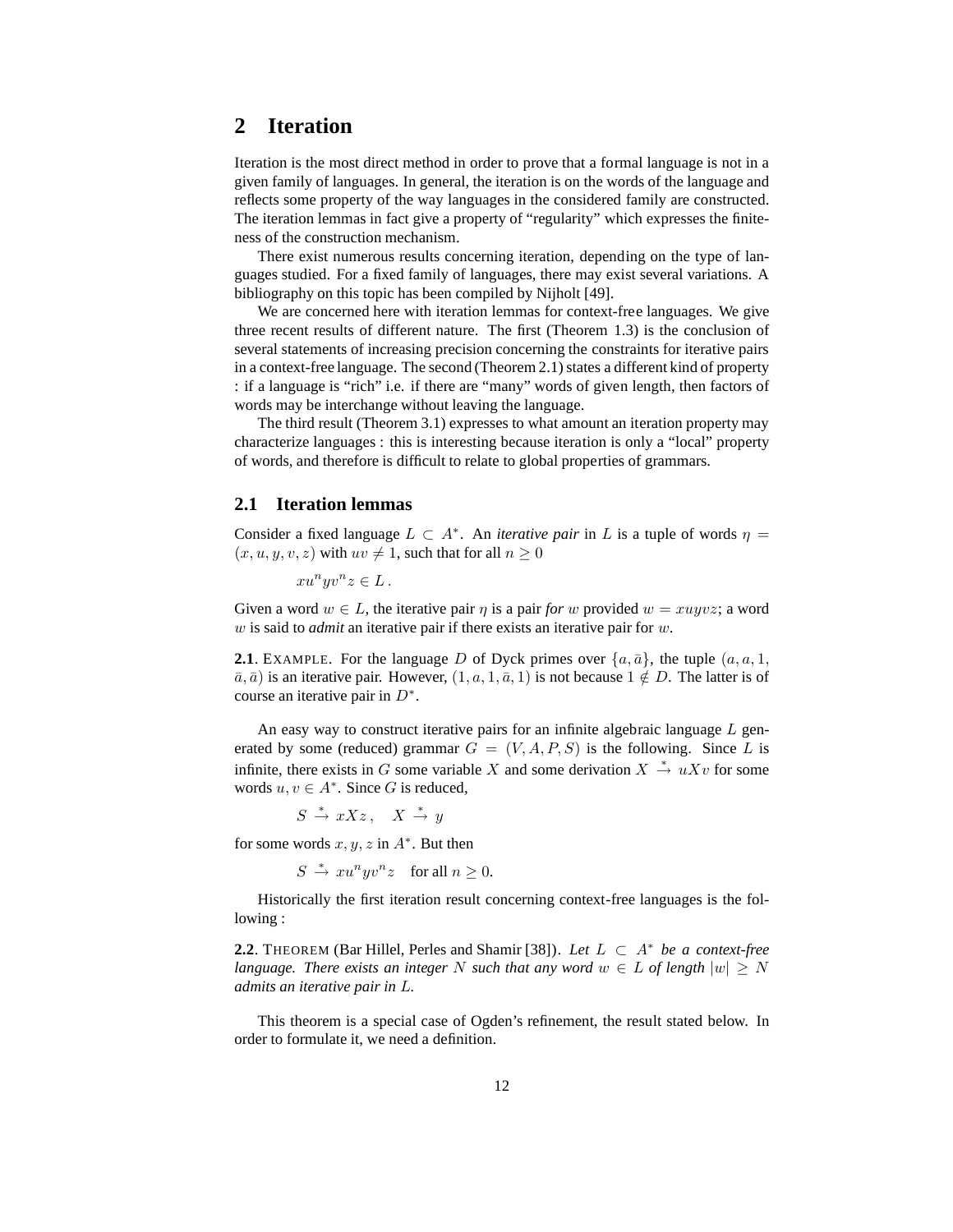Let  $w \in A^*$  be a word of length n. A *position* in w is any integer in  $\{1, 2, ..., n\}$ . Choosing a set of distinguished position in  $w$  thus is equivalent to choosing a subset of  $\{1,\ldots,n\}.$ 

**2.3**. THEOREM (Ogden [38]). Let  $L ⊂ A^*$  be a context-free language. There exists an *integer* N such that for any word  $w \in L$  and for any choice of at least N distinguished *positions in* w, there exists an iterative pair  $\eta = (x, u, y, v, z)$  for w in L such that, in *addition*

- (i) *either*  $x, u, y$  *each contain at least one distinguished position or*  $y, v, z$  *each contain at least one distinguished position;*
- (ii) *the word* uyv *contains at most* N *distinguished position.*

Observe that in (i), both conditions may be satisfied. Theorem 2.2 is a consequence of this result obtained by considering that all positions in a word are distinguished.

This theorem means that the place of the iterating group uyv within the factorization  $w = xuyvz$  can be chosen to some extent : assume that the distinguished positions are chosen to be consecutive in w. Then either u or v is entirely composed of letters at distinguished positions.

One cannot expect to have a much more precise information on the position of  $u$ and v within the word w, and in particular it is impossible to force both u and v to be at distinguished places. However, the following result of Bader and Moura indicate that, to some extent, both  $u$  and  $v$  cannot be at certain places.

**2.4**. THEOREM ((Bader and Moura [7])). *Let* L *be a context-free language. There exists an integer* N *such that, for any word* w*, and for any choice of at least* d *distin*guished and  $e$  excluded positions in  $w$  with  $d > N^{1+e}$ , there exists an iterative pair

 $\eta = (x, u, u, v, z)$ 

*for* w *in* L *such that, in addition*

- (i) *either*  $x, u, y$  *each contain at least one distinguished position or*  $y, v, z$  *each contain at least one distinguished position ;*
- (ii) *the word* uv *contains no excluded position ;*
- (iii) *if uyv contains* r *distinguished and s excluded positions, then*  $r \leq N^{1+s}$ .

Before going into the proof, let us give a first example of the use of the theorem, to show how it works.

**2.5**. EXAMPLE. Let  $A = \{a, b\}$ , and let

$$
L = b^* \cup aa^+b^* \cup \{ab^p \mid p \text{ prime}\}.
$$

This language is not context-free of course. However Ogden's iteration lemma does not prove it, because there is no way to get rid of pumping the initial a. On the other hand, when the initial  $\alpha$  is considered as in an excluded position, then Bader and Moura's iteration lemma ensures that  $uv \in b^*$ , and then it is easily seen that L is not contextfree.

PROOF OF THEOREM 2.4. Let  $G = (V, A, P, S)$  be a context-free grammar generating L. Let t be the maximal length of the righthand side of the productions, and let  $N =$  $t^{2k+6}$  with k being the number of nonterminals in G.

Let  $w \in L$  be a word with e excluded and  $d > N^{1+e}$  distinguished positions. Consider a derivation tree for w. A node in the tree is a *branch point* if it has at least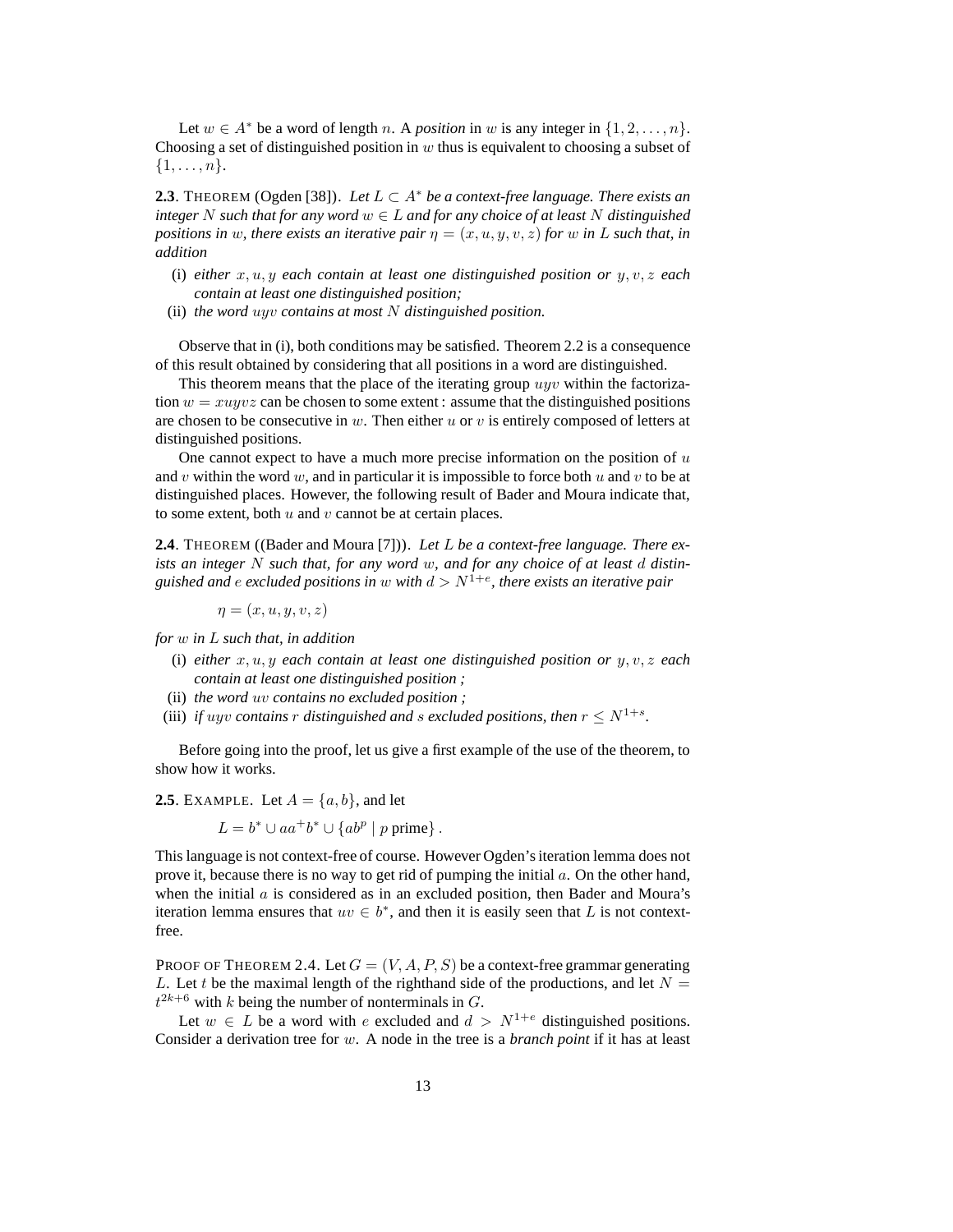two children which have distinguished descendants. Let  $P$  be a path with the greatest number of branch points. Since w has at least  $t^{2(k+3)(e+1)}$  distinguished positions, the path P has at least  $2(k+3)(e+1)$  branch points. The branch points in path P are grouped into two sets. A *left* branch point is a branch point having a child with a distinguished descendant to the left of path P. Right branch points are defined symmetrically. Observe that a node may be both a left and a right branch point. Clearly P has at least  $(k+3)(e+1)$  left or at least  $(k+3)(e+1)$  right branch points.

Assume that P has at least  $(k+3)(e+1)$  left branch points and divide the lowermost part of P in  $e+3$  subpaths. The subpath nearest to the bottom contains  $e+1$  left branch points, each of the following  $e + 1$  "internal paths" has  $k + 1$  left branch points and the topmost again  $e + 1$  left branch points (see Fig. 1).



Figure 1: Factorization of a path

In each of the internal subpaths  $P_i$ ,  $(0 \le i \le e)$  there must be two branch points with the same label, say  $X_i$ . Thus there exist words  $u_i, v_i \in A^*$ , such that  $X_i \stackrel{*}{\rightarrow} u_i X_i v_i$ . Moreover, since the node is a left branch point, the word  $u_i$  contains at least one distinguished position.

Now observe that there are  $e + 1$  pairs of words  $(u_i, v_i)$  but only e excluded positions. Therefore one of the words  $u_i v_i$  no excluded position.

The remaining claims are easily verified.

**2.6**. EXAMPLE. As an application of the previous iteration lemma, we consider the following situation. Given an infinite word

 $\mathbf{x} = a_0 a_1 a_2 \cdots a_n \cdots$ 

over some alphabet  $A$ , the language

$$
\mathrm{Co\text{-}Pref}(\mathbf{x}) = \{ w \mid w \neq a_0 a_1 \cdots a_{|w|-1} \} \subset A^*
$$

is the set of all words over  $A$  which are not initial segments of  $x$ . We consider infinite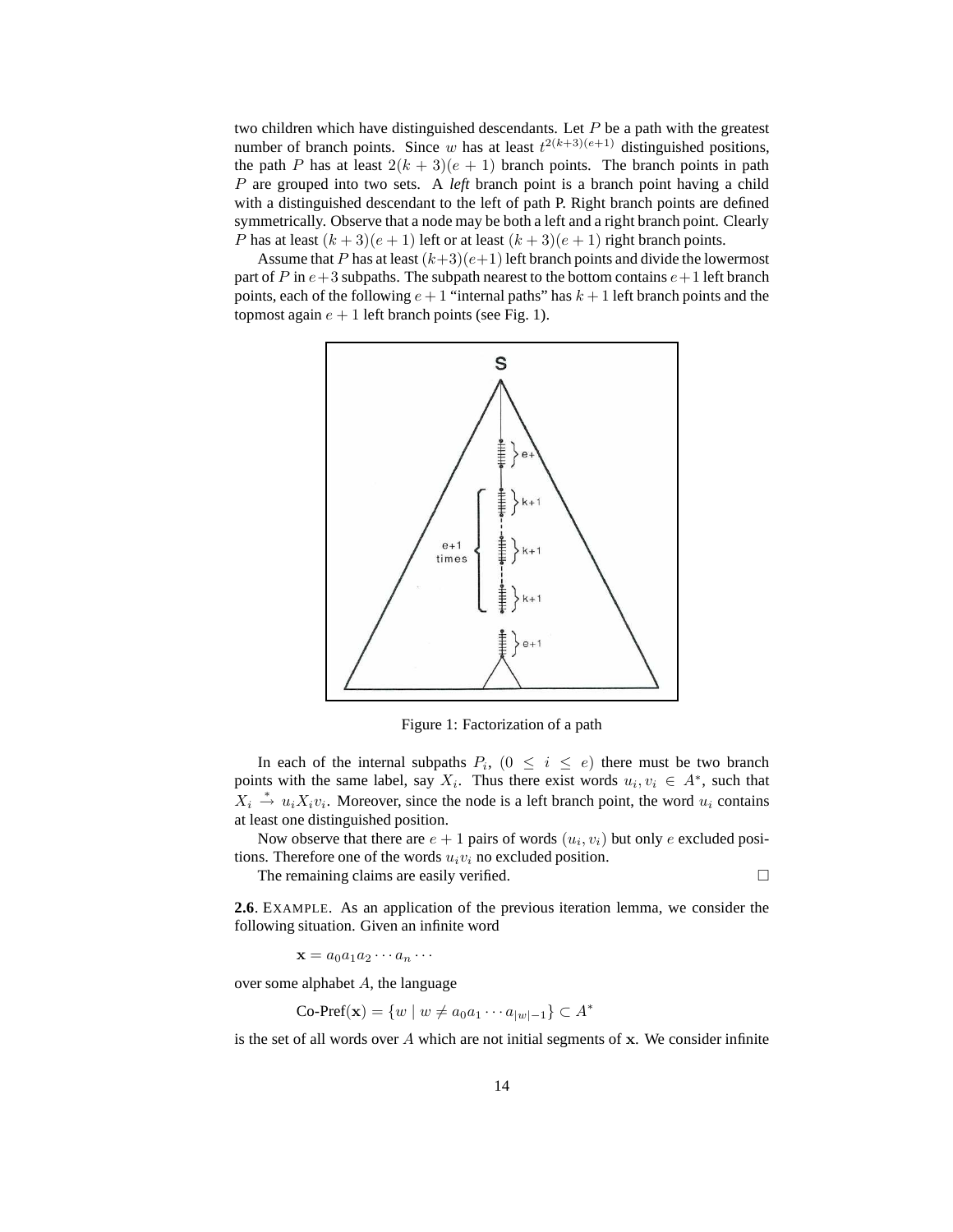words of the form

$$
x = a^{f(1)}ba^{f(2)}b \cdots a^{f(n)}b \cdots
$$
 (1)

where  $f : \mathbb{N} \to \mathbb{N}$  is some function, and we prove that Co-Pref(x) is not contextfree provided  $f$  grows rapidly enough. Assume indeed that for some function  $f$ , the language Co-Pref $(x)$  is context-free, let N be the integer associated with this language in Theorem 2.4, and consider the word

$$
w = a^{f(1)}b^{f(2)}b \cdots ba^{1+f(n)} \in \mathbf{Co\text{-}Pref}(\mathbf{x})\,.
$$

Declare that all positions in  $a^{f(1)}b \cdots a^{f(n-1)}b$  are excluded, and that the last  $1 + f(n)$ are distinguished. In order to be allowed to apply the theorem, it is required that

$$
1 + f(n) > N^{n + \sum_{i=1}^{n-1} f(i)}
$$

It is easily seen that this holds for large enough  $n$  whenever

$$
f(n) \ge 2^{2^{n^{1^2}}}
$$

where there are 2n stacked exponents. In this case, w has an iterative pair  $\eta$  =  $(\alpha, u, \beta, v, \gamma)$  with  $u\beta v\gamma$  a right factor of the factor  $a^{1+f(n)}$ . Consequently  $\alpha\beta\gamma$  is an initial segment of x, contradicting the theorem.

Let us mention that this brute force technique gives weaker results than Grazon's clever iterated use of Ogden's Lemma [35]. It appears indeed to be rather involved to prove that a language of the form  $Co-Pref(x)$  is not context-free. It has been shown by Grazon that all these languages satisfy Ogden's lemma. M.G. Main (personal communication) observed that they also satisfy the interchange lemma given in the next paragraph. A. Grazon shows that for a language Co-Pref $(x)$  with x of the form (1) to be not context-free, it suffices that  $f(n) \geq 2^n$  for  $n \geq 1$ .

## **2.2 Interchange lemma**

The interchange lemma we describe below gives a different kind of constraint for words of a context-free language. Instead of iteration, the unavoidable property described concerns the possibility to exchange factors of words in some positions without leaving the language. One interesting aspect of this lemma is that it holds for languages which have "many" words of given length. (Observe that this is precisely the case where the classical iteration lemma are difficult to use).

Let L be a language over some alphabet A, and let  $n \geq 0$  be an integer. A subset  $R \subset L \cap A^n$  is an *interchange* set for L if there exist integers p, q with  $0 \le p + q \le n$ such that for all  $u, v, w, u', v', w'$  with  $uvw, u'v'w' \in R$ ,  $|u| = |u'| = p$ ,  $|v| = |v'| = q$ implies  $uv'w$ ,  $u'vw' \in L$ . If this holds, the integer q is called the *span* of R.

**2.7**. THEOREM ("interchange lemma", Ogden, Ross, Winklmann [50]). Let  $L \subset A^*$ *be a context-free language. There exists a number* C*, such that, for any integers* n, m *with*  $2 \le m \le n$  *and for any set*  $Q \subset L \cap A^n$ *, there exists an interchange set*  $R \subset Q$ *for* L *of size*

$$
Card(R) \ge \frac{Card(Q)}{Cn^2}
$$

*and of span q with*  $m/2 \le q \le m$ *.*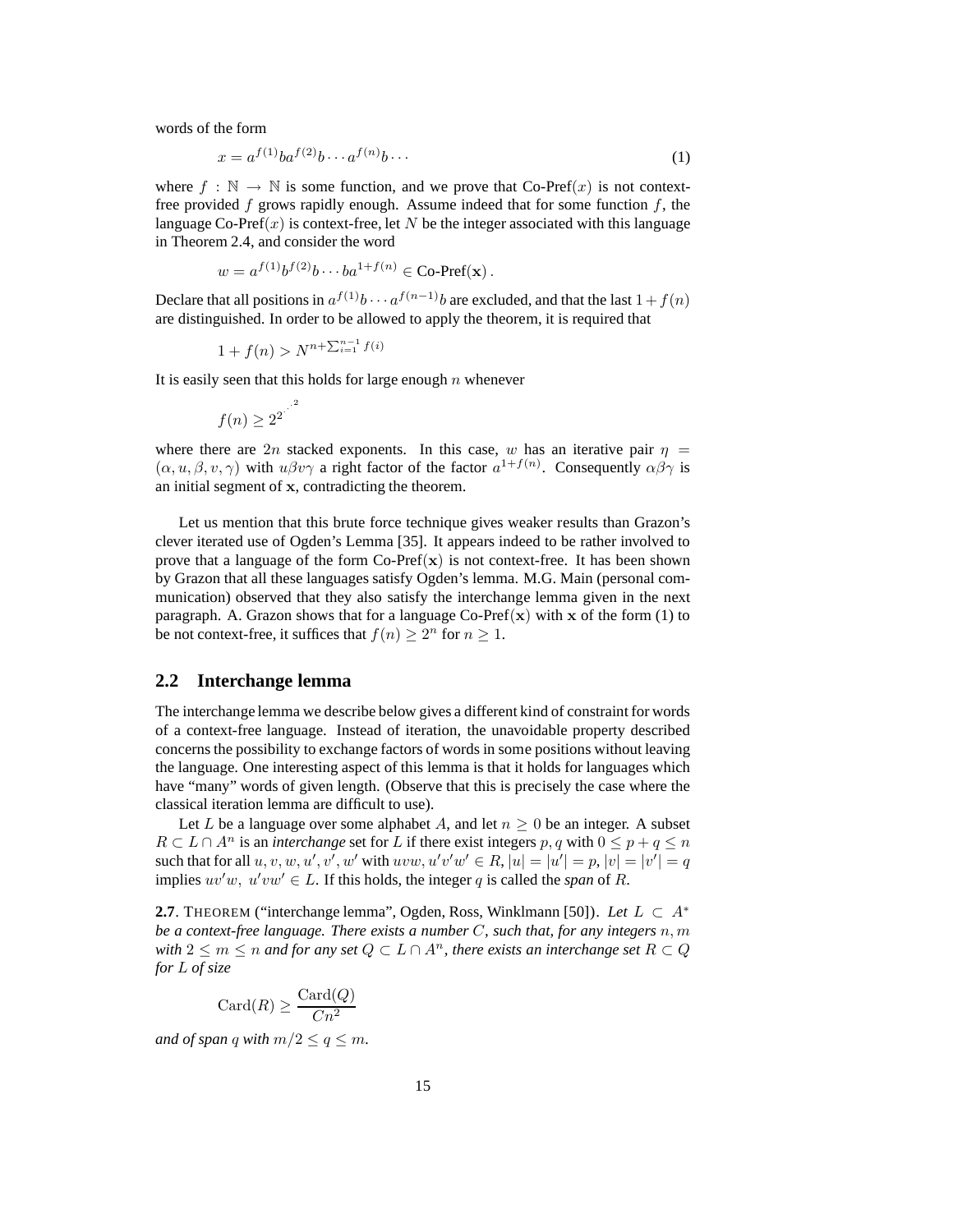Clearly, the interchange set R may be empty unless  $\text{Card}(Q) \geq Cn^2$ , which means in pratice that the number of words in  $L \cap A<sup>n</sup>$  should grow faster than  $n<sup>2</sup>$ .

PROOF. Let L be generated by a context-free grammar  $G = (V, A, P, S)$  in Chomsky normal form. Let *n* be an integer, and let  $Q \subset L \cap A^n$ . For all  $X \in V - A$ , and integers  $n_1, n_2$  with  $0 \leq n_1 + n_2 \leq n$ , we denote by  $Q(n_1, X, n_2)$  the set of words  $w \in Q$  such that there is a derivation

$$
S \ \stackrel{*}{\rightarrow} \ u X v \ \stackrel{*}{\rightarrow} \ u x v = w
$$

with  $|u| = n_1, |v| = n_2$ . Clearly each set  $Q(n_1, X, n_2)$  is an interchange set with span  $n - (n_1 + n_2)$ . It is also clear that  $Q(n_1, X, n_2) \subset Q$ .

Let now m be any integer that satisfies  $2 \le m \le n$ . We claim that

$$
Q \subset \bigcup Q(n_1, X, n_2) \tag{2}
$$

where the union is over all sets with span  $q = n - (n_1 + n_2)$  satisfying the relation  $m/2 < q \leq m$ .

Let indeed  $w \in Q$ . Then clearly  $w \in Q(n_1, X, n_2)$  for some  $n_1, X, n_2$ . It remains to shows that the parameters  $n_1, X, n_2$  can be chosen in such a way that the span of  $Q(n_1, X, n_2)$  is in the desired interval. It is clear that the span can always be chosen greater than  $m/2$  (take  $X = S$ ). Assume now that span q is strictly greater than m. Then the derivation  $X \stackrel{*}{\rightarrow} x$  where  $|x| = q$ , may be factorized into

$$
X\,\to\, YZ\,\stackrel{*}{\to}\, x=yz
$$

for some y, z with  $Y \stackrel{*}{\rightarrow} y$  and  $Z \stackrel{*}{\rightarrow} z$ . Clearly one of the words y or z has length strictly greater than  $m/2$ . Assume it is y. Then w is in  $Q(n_1, Y, n_2 + |z|)$  which has span  $q - |z|$ . The conclusion follows by induction.

Now observe that in Equation 2, the union is over at most  $Card(V - A) \cdot n^2$  terms. Consequently, there is at least one set  $R = Q(n_1, X_1, n_2)$  with

$$
Card(R) \ge \frac{Card(Q)}{Card(V-A) \cdot n^2}.
$$

We now apply the Interchange Lemma to prove that a special language is not context-free. For this, we call a *square* any word of the form uu, with u nonempty. A word is *squarefree* if none of its factors is a square. It is easily seen that there are only finitely many squarefree words over 1 or 2 letters. We quote without proof the following result.

**2.8**. THEOREM (Thue [44]). *The set of squarefree words over a three letter alphabet is infinite.*

For a proof and a systematic exposition of the topic, see [44]. It is easily seen that the set of squarefree words over at least three letters is not context-free. The same question concerning its complement i.e. the set of words containing squares, was stated as conjecture in [3] and was open for a long time. Two different proofs were given, the first (Ehrenfeucht and Rozenberg [26]) based on growth consideration for EOL systems, the second (Ross and Winklmann [53]) contains some preliminary version of the interchange lemma. The proof given here is from [50].

**2.9**. THEOREM. *The language of words containing a square over an alphabet with at least three letters is not context-free.*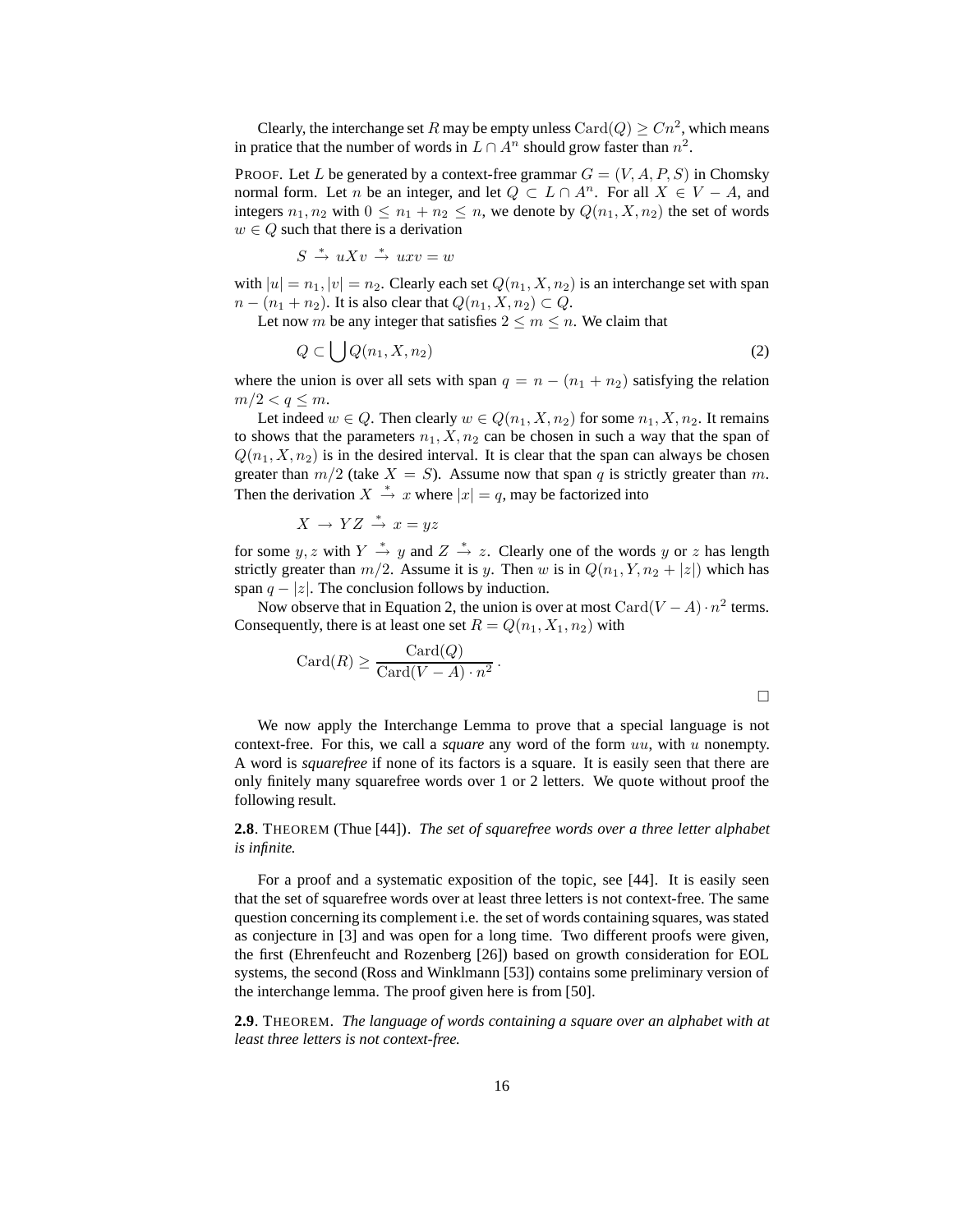Denote by  $C_n$  the language of words over n letters containing a square. The proof is in two steps. Only the first one is sketched below. The first step is to show that  $C_6$  is not context-frere. Then a so-called square-free morphism (i.e. a morphism preserving square-free words) is applied to show that  $C_3$  also is not context-free (For more details about square-free morphisms, see [8, 18, 22]).

PROOF OF STEP 1 OF THEOREM 2.9. Let us consider the 6 letter alphabet  $A =$  $\{\$, 0, 1, a, b, c\}$  and assume that  $C_6 \subset A^*$  is context-free. We choose a large enough integer N and fix a squarefree word over  $B = \{a, b, c\}$  of length N, say  $v = c_1 c_2 \cdots c_N$ with  $c_i \in B$ . Next we consider the set

 $Q = \{\$t\$t \mid t = d_0 c_1 d_1 c_2 \cdots c_N d_N, d_i \in \{0, 1\}\}.$ 

Any word in  $Q$  is a square and contains no other square. Each word in  $Q$  has  $4(N + 1)$ letters, and Card(Q) =  $2^{N+1}$ . Choose  $n = 4(N + 1)$  and  $m = n/2 = 2(N + 1)$  in the interchange lemma. Then there exists an interchange set  $R \subset Q$  of size

$$
Card(R) \ge \frac{Card(Q)}{Cn^2} = \frac{2^{N+1}}{16C(N+1)^2}
$$
 (3)

for some constant C. Moreover, the span q of R satisfies  $(N + 1) < q \le 2(N + 1)$ .

Using the notation of the beginning of the paragraph, consider words  $uxv$ ,  $u'x'v'$ in R, such that  $ux'v$  is in  $C_6$ . Since  $|u| = |u'|$ ,  $|x| = |x'| = q$ , the words x et x' have the same letters in B at the same places. But since v is square-free,  $uxv$  and  $ux'v$  both contain a square only if  $x = x'$ . This shows that if,  $uxv$ ,  $u'x'v' \in R$  interchange, then  $x = x'$ . Consequently, the number of words in R is bounded by

$$
Card(R) \le 2^{N+1-(1+q/2)} \le 2^{(N+1)/2}
$$

since  $|x| = q \ge N + 1$ . From Equation (3), it follows that

$$
2^{N+1}16C(N+1)^2 \le \text{Card}(R) \le 2^{(N+1)/2}
$$

which is impossible for large enough  $N$ .

There have been several developments around the topic of context-freeness related to square-free words. In [3], a conjecture claims that any context-free language containing the langage  $\mathcal{C}_n$  for  $n \geq 3$  must be the complement of a finite langage. This conjecture has been disproved by Main [45]. He shows that the set  $Co-Pref(x)$  is context-free where x is an infinite word which is square-free (and even overlap-free). An analogue of Proposition 2.5 for words with overlaps (an overlap is a word of the form  $uxuxu$  with u nonempty) has been given by Gabarro [31]. For other developments along these lines, see [44].

## **2.3 Degeneracy**

In Section 2.1, we have defined an iterative pair of a word w in a language L as a 5-uple  $(x, u, y, v, z)$  such that

(i)  $w = xuuvz$ ;

(ii)  $xu^n yv^n z \in L$  for all integers  $n \geq 0$ .

Such a pair is called *degenerated* if  $xu^*yv^*z \subset L$  (for more details, see Section 3.1). The aim of this section is to prove the

**2.10**. THEOREM. *If all the iterative pairs in a given context-free language are degenerated, then the language is regular.*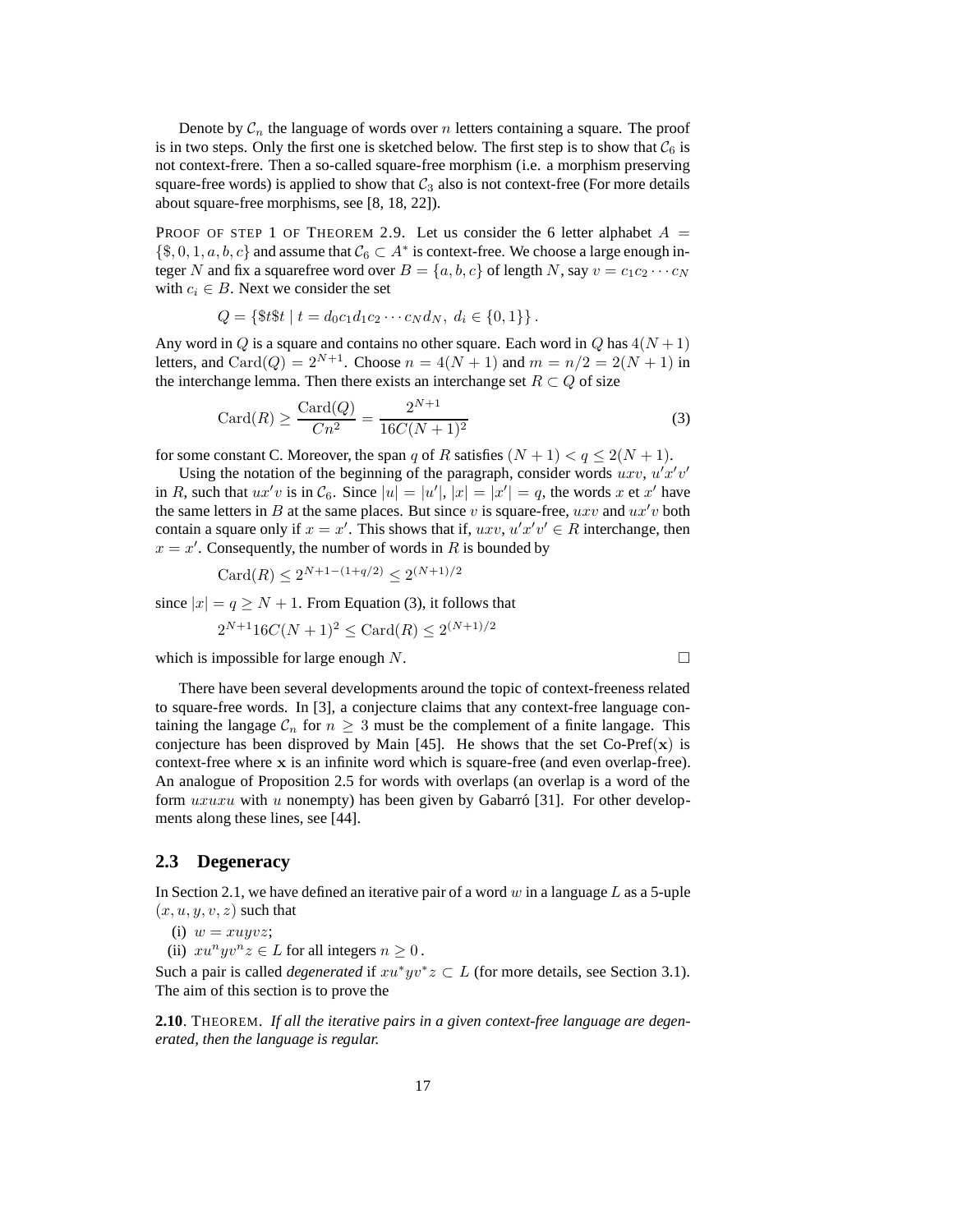It should be observed that this result does not characterize regular sets. For instance, the language  $R = \{a^n b^p \mid n, p \ge 0, n \equiv p \mod 2\}$  is regular. It has the following pair  $(a, a, 1, b, b)$  which is not degenerated because  $aa^2bb \notin R$ . On the other hand, there do exist nonregular languages having all their iterative pairs degenerated. (Obviously, they cannot be context-free!) Such an example is

$$
\{a^n b^n c^n \mid n \ge 1\} \cup a^+ \cup b^+ \cup c^+.
$$

The following definitions and proofs are from [27]. A *type* over A is a word y such that  $|y|_a \leq 1$  for any  $a \in A$ . Note that the number of different types is finite.

A word x over the alphabet A has type  $y$  iff there exists a morphism  $h$  such that  $h(y) = x$  and such that  $h(a) \in aA^*a \cup a$  for all letters  $a \in A$ .

**2.11**. EXAMPLE. Let  $A = \{a, b, c\}$ . The word  $x = acabc$  is of type abc; just set  $h(a) = aca, h(b) = b, h(c) = c$ . It is also of type ac with  $h'(a) = a, h'(b) = b$ ,  $h'(c) = \text{cabc}.$ 

As seen in the example, a word may have several types. On the other hand, we have the following

### **2.12**. LEMMA. *Every word* x *over* A *has a type.*

PROOF. The proof is by induction on the number k of different letters in x. If  $k = 0$ or  $k = 1$ , the result is obvious. Assume the result holds for some k and let x be a word using  $k + 1$  letters.

Let a be the first letter of x and let  $x_1$  be the longest prefix of x ending with a. Then  $x = x_1x_2$ . Since  $x_2$  uses at most k letters, by induction it has a type y and, clearly, ay is a type for  $x$ .

**2.11**. EXAMPLE (*continued*). Applied to  $x = acabc$ , this method gives raise to a factorization  $x = aca \cdot bc$  and to the morphism  $h(a) = aca$ ,  $h(b) = b$ ,  $h(c) = c$ . This computation thus gives the type abc.

Given two words x and  $x'$  of some type y, we define the *interleaving*  $x''$  of x and  $x'$ (according to the associated morphisms h and h') as follows. Let  $y = a_1 a_2 \cdots a_k$ ,  $x =$  $x_1x_2 \cdots x_k$ ,  $x' = x'_1x'_2 \cdots x'_k$  with  $h(a_i) = x_i = \bar{x}_ia_i$  and  $h'(a_i) = x'_i$ ; then, the interleaving is  $x'' = \bar{x}_1 x'_1 \bar{x}_2 x'_2 \cdots \bar{x}_k x'_k$ .

**2.13**. EXAMPLE. Let  $x = acabc$  be of type abc with  $h(a) = aca$ ,  $h(b) = b$ ,  $h(c) = c$ . Let  $x' = ababcbcbc$  be of type  $abc$  with  $h'(a) = aba$ ,  $h'(b) = bcbcb$ ,  $h'(c) = c$ . Then, their interleaving x'' is equal to  $acaba \cdot bcbcb \cdot c$ . If we were to change  $h'$  in  $h''(a) = a$ ,  $h''(b) = babcbcb, h''(c) = c$ , the (new) interleaving would be  $aca \cdot babcbcb \cdot c$ 

We now turn to some constructs on derivation trees for a given grammar  $G$  in Chomsky normal form generating a language  $L(G)$  having all its iterative pairs degenerated.

*Pruned Trees* : Given a derivation tree, a fixed path in this tree and two nodes of the path having the same label, we define the *left directly pruned* tree as the tree obtained by erasing all subtrees to the left of the path between the two choosen nodes including the first one. Clearly, in general, the new tree obtained is no more a derivation tree. However, if  $L$  has all its pairs degenerated, the produced word still is in  $L$ . We define similarly the *right directly pruned* tree (see Fig. 2).

We now extend this construct to several pairs of nodes on the fixed path. To do so, we choose k pairs of nodes  $(r_1, s_1) \cdots (r_k, s_k)$  such that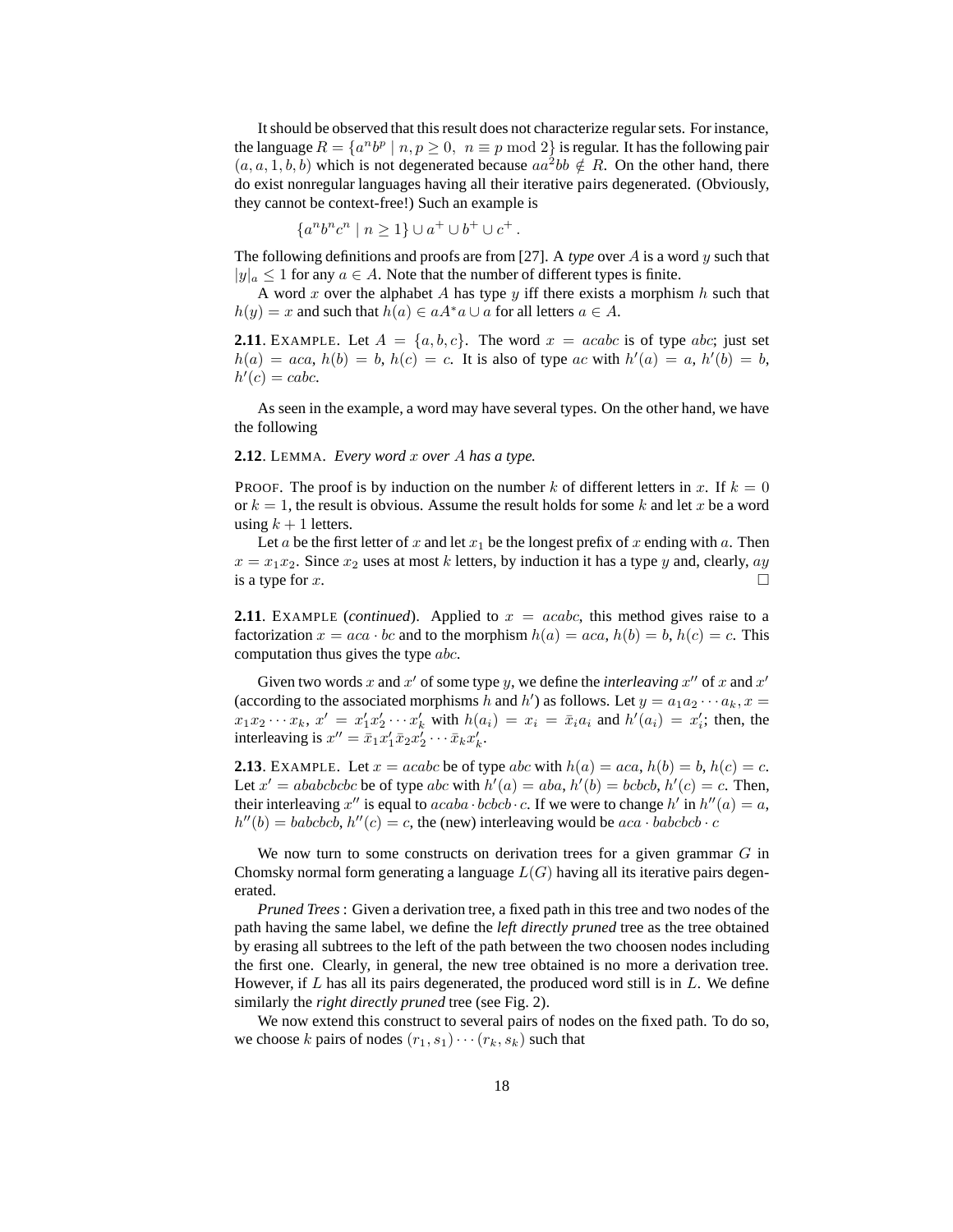

Figure 2: Pruning a tree

- (i) for each i,  $r_i$  and  $s_i$  have the same label,
- (ii) for each i,  $s_i$  is a descendant of  $r_i$ ,
- (iii) for each i,  $r_{i+1} = s_i$  or  $r_{i+1}$  is a descendant of  $s_i$ .

To each pair  $(r_i, s_i)$ , we associate an *index*  $L$  or  $R$ . Then, the corresponding pruned tree is, by definition the tree obtained by successively left directly or right directly pruning the original tree on the pair  $(r_i, s_i)$  according to the fact that the index is L or R. Again, the resulting tree may not be a derivation tree. However, as soon as  $L$  has all its pairs degenerated, the produced word will belong to the language.

*Relabeled Trees* : We define a new set of labels for the nodes, by

$$
\bar{V} = \{(X, Y, Z, i) \mid X, Y, Z \in (V - A), i \in \{0, 1\}\}
$$
  

$$
\cup \{(X, a) \mid x \in (V, A), a \in A\}.
$$

Given a derivation tree and a fixed path in it, we relabel the nodes of the path by elements of  $\overline{V}$  according to the following rule :

(i) if the node r is labeled by a variable X which is derived in  $YZ$  in the tree, the new label of r will be  $(X, Y, Z, i)$  with  $i = 0$  if Y is on the path and  $i = 1$  if Z is on the path.

(ii) if the node r is labeled by the variable X which is derived in  $a \in A$  in the tree, the new label of r will be  $(X, a)$ .

The word of new labels collected on the path from the root to the leaf is called the *spine* of the marked tree.

*Further Definitions* : First, let  $\mu$  be the function from  $V^+ \times \bar{V}^+$  into the subsets of  $V^*$  defined as follows :  $\mu(\alpha, \overline{\beta})$  is the set of words  $\gamma$  such that  $\alpha\gamma$  is generated in the grammar G by a derivation tree where the path from the root to the last letter of  $\alpha$ gives raise to a marked tree with spine  $\bar{\beta}$ . Now, let  $\delta$  be the function from  $V^+$  into the subsets of  $\bar{V}^+$  defined by

$$
\delta(\alpha) = \{ \bar{\beta} \in \bar{V}^+ \mid \mu(\alpha, \bar{\beta}) \neq \emptyset \} .
$$

Finally, for each non empty left factor  $\alpha$  of a word in  $L(G)$ , we define  $\Theta(\alpha) = {\overline{\beta}}_0 \in$  $\bar{V}^+$  |  $\bar{\beta}_0$  is a type of some  $\bar{\beta}$  in  $\delta(\alpha)$ }. Clearly, for each  $\alpha$ ,  $\Theta(\alpha)$  is a finite set and the number of such possible sets is finite. We are now ready to prove the crucial lemma needed for the theorem:

**2.14**. LEMMA. Let  $\alpha$  and  $\alpha'$  be two nonempty left factors of  $L(G)$  and assume  $\Theta(\alpha)$  =  $\Theta(\alpha')$ *; then* 

$$
\{\gamma \mid \alpha \gamma \in L(G)\} = \{\gamma \mid \alpha' \gamma \in L(G)\}.
$$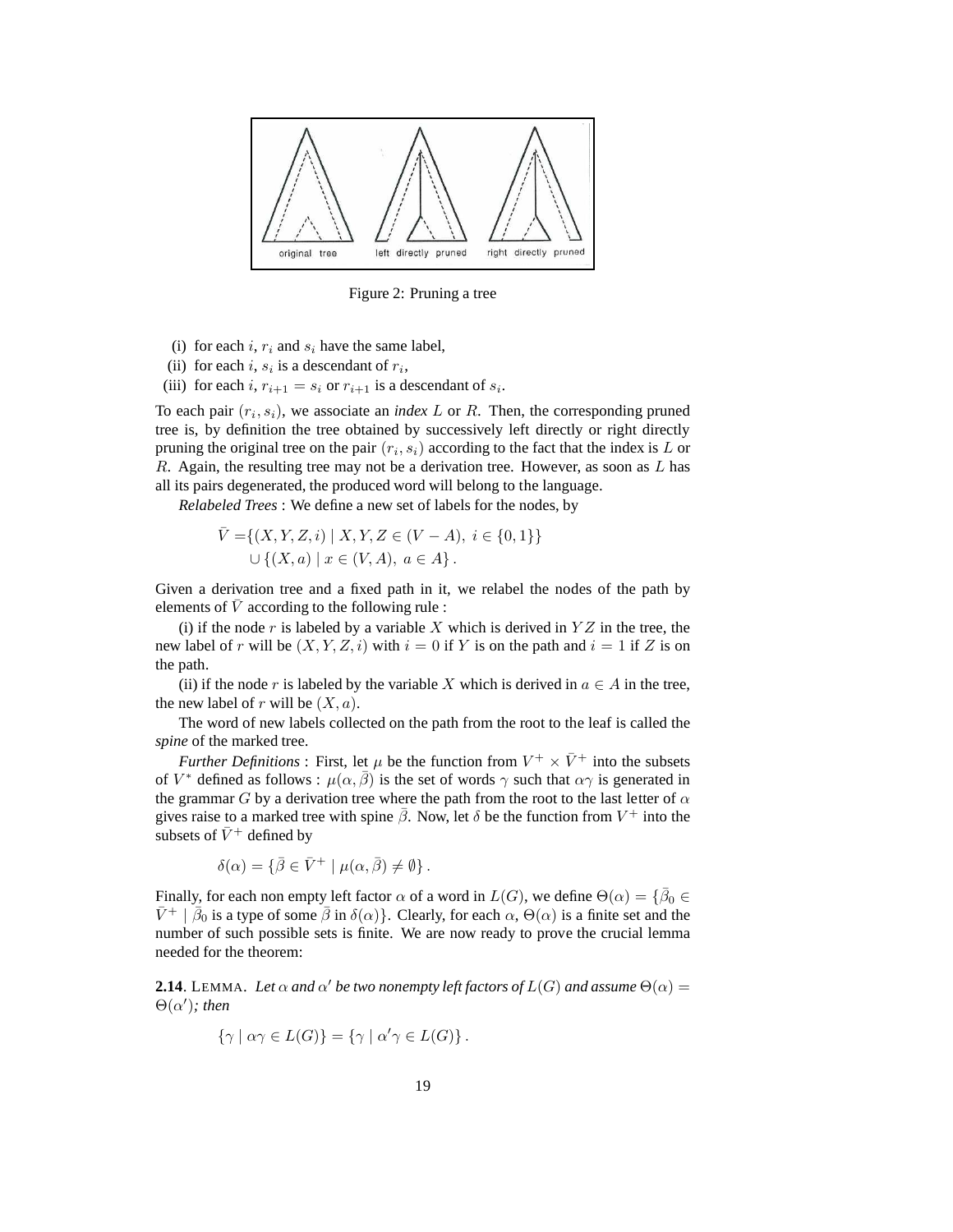PROOF. Clearly, it suffices to prove

$$
\Theta(\alpha) = \Theta(\alpha') \text{ and } \alpha\gamma \in L(G) \Longrightarrow \alpha\gamma' \in L(G).
$$
 (4)

*Sketch of the proof of* (4). As  $\alpha\gamma$  is in  $L(G)$ , there exists a derivation tree T producing  $\alpha$ γ. In T, choose the path from the root to the last letter of  $\alpha$  and build the marked version of T giving raise to its spine  $\bar{\beta}$ . If  $\bar{\beta}$  has type  $\bar{\beta}_0$ , then  $\bar{\beta}_0$  is in  $\Theta(\alpha')$  and there exist a word  $\bar{\beta}'$  of type  $\bar{\beta}_0$  such that  $\bar{\beta}' \in \delta(\alpha')$ . Hence, we can build a derivation tree T' which has a marked version with spine  $\bar{\beta}^j$  producing a word  $\alpha' \gamma'$  in  $L(G)$ . So, now we have two derivation trees T and T' producing  $\alpha\gamma$  and  $\alpha'\gamma'$  respectively, with in each a selected path whose marked versions are of same type  $\overline{\beta}_0$ . The idea is then to produce a new tree  $T''$  looking like an interleaving of  $T$  and  $T'$  along the selected paths. Namely, let  $\bar{\beta}_0 = \bar{v}_1 \bar{v}_2 \cdots \bar{v}_k$  and  $h(\bar{\beta}_0) = \bar{\beta}$ ,  $h'(\bar{\beta}_0) = \bar{\beta}'$ . Let  $\bar{\beta}''$  be the interleaving of  $\bar{\beta}$  and  $\bar{\beta'}$  according to h and h<sup>'</sup>.

We shall now build the tree  $T''$  by completing this path into a derivation tree. At the same time that we indicate how to build up  $T''$ , we indicate on the path  $\bar{\beta}''$  some pairs of nodes with an index L or R. This is done is such a way that when we prune  $T''$ according to these pairs of nodes, we get a new tree  $\hat{T}''$  producing  $\alpha \gamma'$ . Then, because the language has all its pairs degenerated,  $\hat{T}^{\prime\prime}$  will produce a word in the language and (4) will be proved. We now describe the construction of  $T''$  together with the



Figure 3: *Case 1* :  $h(\bar{v}_i) \neq \bar{v}_i \neq h'(\bar{v}_i)$ ,  $\bar{\beta''} = \bar{v}_i \bar{\beta} \bar{v}_i \bar{\beta'} \bar{v}_i$ 

pairs of nodes to be pruned. For this, we go through  $\bar{\beta}''$  by segments, each of which is the contribution of a letter  $\bar{v}_i$  of  $\bar{\beta}_0$ . We shall picture what to do by indicating which subtrees (from T or T') have to be added to the right and left of the path  $\bar{\beta}''$ . The dotted arrows will show what is dropped out after the pruning. The reader will check that, in each case, the pruned tree obtained  $\hat{T}''$  produces a part of  $\gamma'$  on the right of the path and a part of  $\alpha$  on the left of it. Hence  $\hat{T}^{\prime\prime}$  produces  $\alpha\gamma^{\prime}$  as already announced.

There are four cases according to the fact that the images through  $h$  and  $h'$  of a letter  $\bar{v}_i$  is equal to  $\bar{v}_i$  or not. In each case, we have two symmetric situations, according to the fact that the selected path leaves the node through its left or right son (see Figures  $3-6$ ).

Now, we can prove the announced result.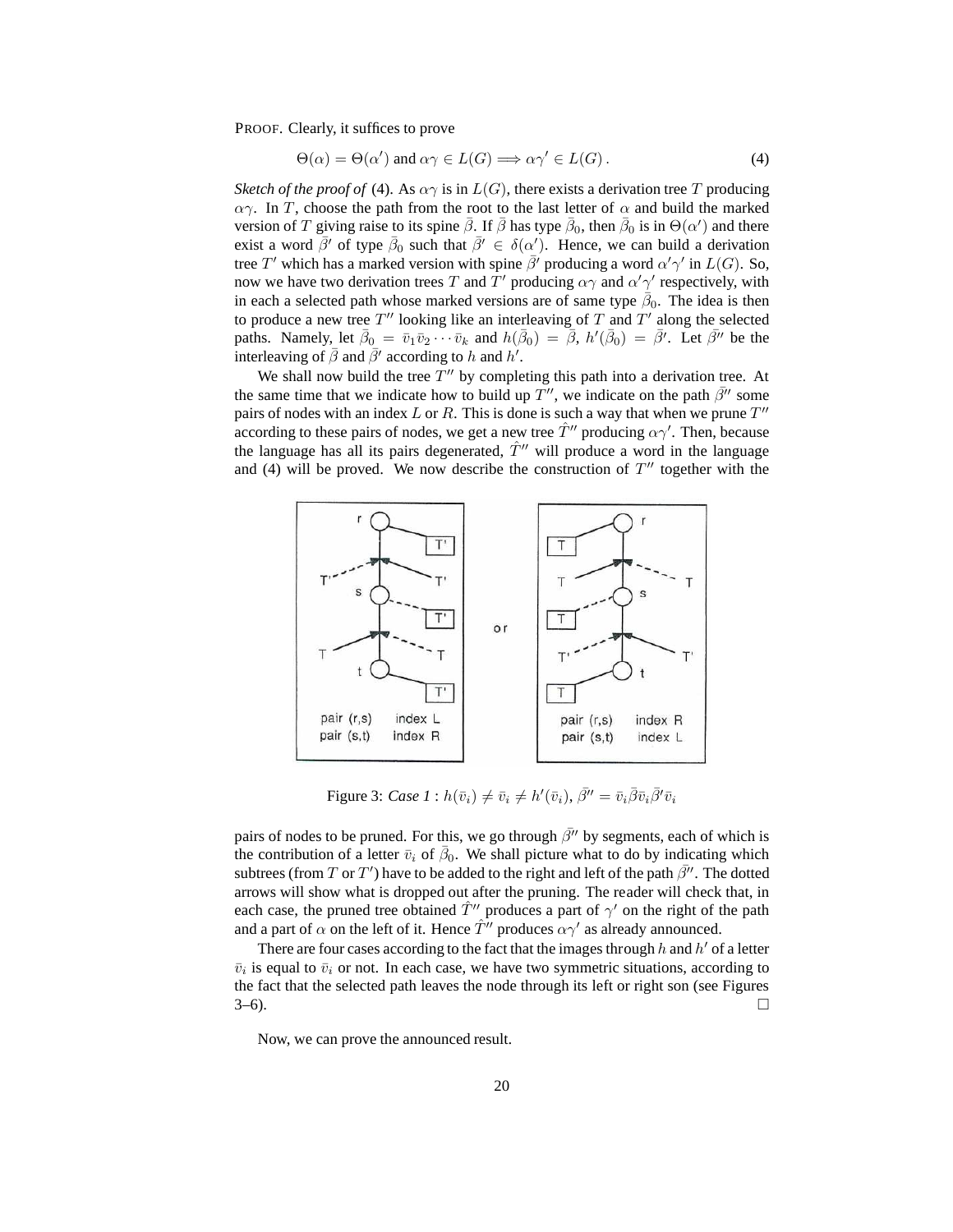

Figure 4: *Case* 2 :  $h(\bar{v}_i) = \bar{v}_i \neq h'(\bar{v}_i)$ ,  $\bar{\beta}'' = \bar{v}_i \bar{\beta}' \bar{v}_i$ 



Figure 5: *Case* 3 :  $h(\bar{v}_i) \neq \bar{v}_i = h'(\bar{v}_i), \bar{\beta}'' = \bar{v}_i \bar{\beta} \bar{v}_i$ 



Figure 6: *Case* 4 :  $h(\bar{v}_i) = \bar{v}_i = h'(\bar{v}_i), \bar{\beta}'' = \bar{v}_i$ 

PROOF OF THE THEOREM. By the lemma, the nonempty left factors of  $L$  fall into a finite number of classes modulo  $L$  : there are at most as many classes as the number of different sets  $\Theta(\alpha)$ . On the other hand, there is at most one new class containing the empty word. As all the words which are not left factors of  $L$  fall in one specific class, the equivalence modulo  $L$  has at most  $2$  more classes than the number of possible sets  $\Theta(\alpha)$ . Hence, this equivalence is of finite index which shows that L is regular.  $\square$ 

# **3 Looking for nongenerators**

## **3.1 Preliminaries**

A transduction from  $A^*$  to  $B^*$  is any function from  $A^*$  to the set of subsets of  $B^*$ . Such a mapping is a *rational transduction* iff its graph is rational. Many characterizations of rational transductions have been given (see [12]). We will here use the following :

**3.1**. THEOREM. A transduction  $\tau$  from  $A^*$  to  $B^*$  is rational iff there exist an alphabet C*, a regular set* R *over* C *and two alphabetical morphisms* g *and* h *from* C ∗ *to* A<sup>∗</sup> *and*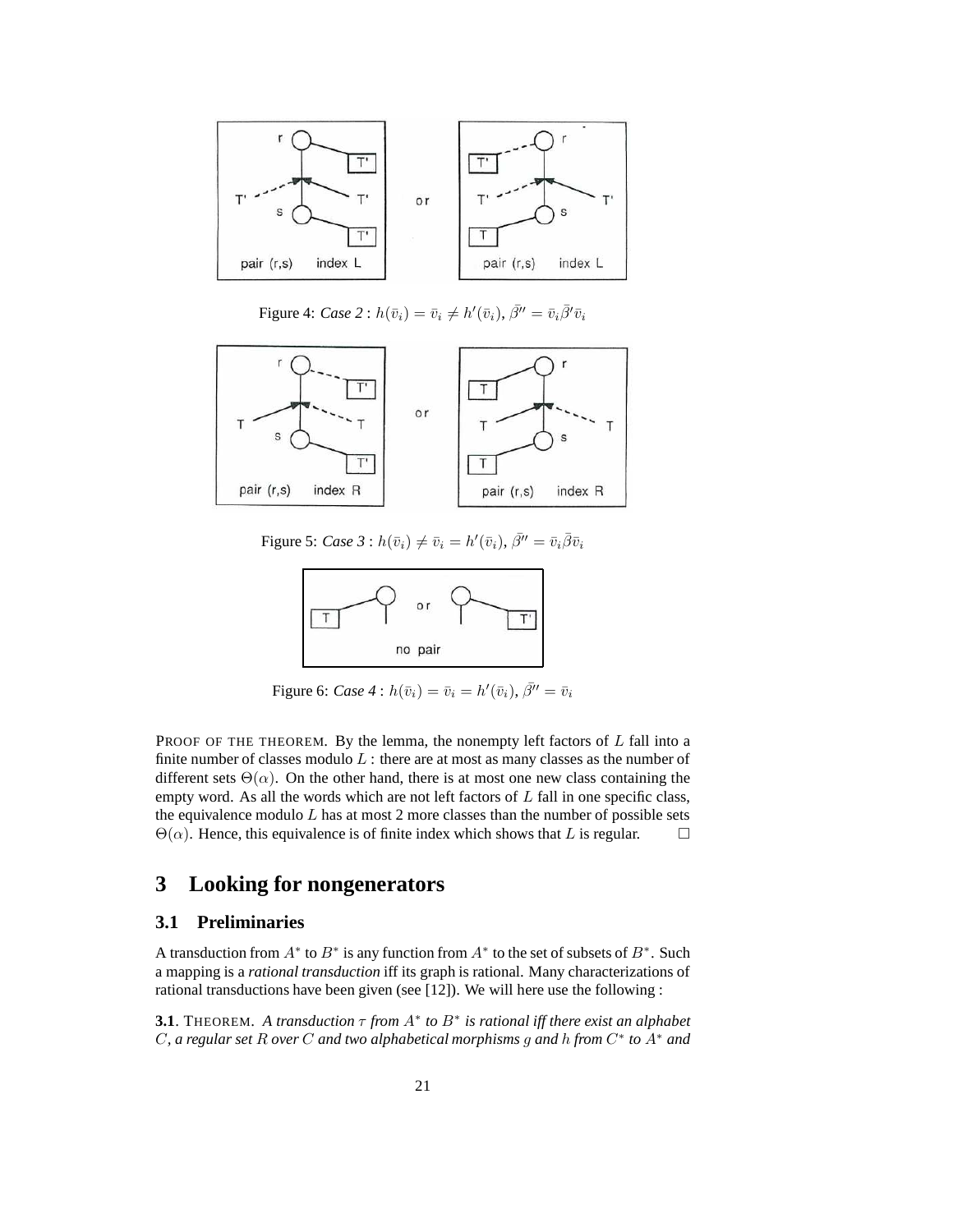$B^*$  *respectively, such that for all*  $x \in A^*$ *,* 

$$
\tau(x) = h(g^{-1}(x) \cap R).
$$

This is known as Nivat's theorem. (A morphism is alphabetical or length-decreasing if it maps a letter into either a letter, or the empty word.) As usual, we will use transductions on languages : the image of a language  $L$  is the union of the images of each word in  $L$ . From Theorem 3.1, it is clear that any context-free language will have a context-free image through a rational transduction. One of the basic properties of rational transductions is the:

**3.2**. THEOREM. *Given two rational transductions*  $\tau_1$ :  $A^* \to B^*$  *and*  $\tau_2$ :  $B^* \to C^*$ , *their composition*  $\tau_2 \circ \tau_1$  *is a rational transduction from*  $A^*$  *to*  $C^*$ *.* 

Usually, this is stated as "rational transductions are closed under composition" and is known as Elgot and Mezei's theorem. Now, given two languages  $L_1$  and  $L_2$ , it may happen that there exists a rational transduction  $\tau$  such that  $L_2 = \tau(L_1)$ . Then we say that  $L_1$  *dominates*  $L_2$  and denote this by  $L_1 \ge L_2$ . Note that because of Theorem 3.2, this relation is transitive. If it happens then that  $L_1 \geq L_2$  and  $L_2 \geq L_1$ , we say that  $L_1$  and  $L_2$  are *rationally equivalent*, in symbols  $L_1 \approx L_2$ . Again, because of Theorem 1.2, this relation is transitive. Hence, it is an equivalence relation. Two languages are *incomparable* if no relation holds between them.

**3.3**. EXAMPLE. The Dyck languages  $D_2^*$  and  $\hat{D}_2^*$  are equivalent. The Dyck language  $D_2$  dominates  $D_1^*$ . These languages are not equivalent :  $D_1^*$  does not dominate  $D_2^*$ . The languages  $\overline{D}_1^*$  and  $\hat{D}_1^*$  are incomparable.

The main motivation in using rational transductions for comparing context-free languages comes from the idea that if  $L_1 \geq L_2$ , then  $L_1$  should be at least as "complicated" as  $L_2$ . This idea is more or less formalized in the framework of iterative pairs.

In Section 2.1, an *iterative pair* of a word w in a language L is defined as a tuple  $(x, u, y, v, z)$  such that  $w = xuyvz$  and  $xu<sup>n</sup> yv<sup>n</sup> z \in L$  for all  $n \geq 0$ . The classical pumping lemma for context-free languages (see Section 2.1) ensures that if  $L$  is context-free, any long enough word in  $L$  will have such a pair. In general the set of possible exponents

 $\{(n,m)\in\mathbb{N}\times\mathbb{N}\mid xu^nyv^mz\in L\}$ 

contains, by definition, the diagonal  $\{(n,n) | n \geq 0\}$ . If it reduces to that set, the iterative pair is called *strict* ; if on the contrary the set of exponents is the whole set  $\mathbb{N} \times \mathbb{N}$ , the iterative pair is *degenerated*. Arbritrary intermediate situations may arise.

**3.4**. EXAMPLE. (i) Let  $D^*$  be the Dyck language over  $A = \{a, \bar{a}\}\$ . Then  $x = a a \bar{a} a \bar{a} \bar{a}$ admits the following pair  $\pi = (a, a, \bar{a}a\bar{a}, \bar{a}, 1)$ . It is a strict iterative pair.

(ii) Let  $S_{\le} = \{a^n b^m \mid 1 \leq m \leq n\}$ . The word  $x = aaabb$  admits  $\pi =$  $(a, a, ab, b, 1)$  as an iterative pair. Note that  $\pi$  is neither strict nor degenerated. On the other hand  $(a, aa, 1, bb, 1)$  is *not* a pair because exponent 0 yields  $a \notin S_{\leq}$ . We leave to reader to check that  $S_{\leq}$  has no strict iterative pair.

**3.5**. THEOREM. Let  $L_1$  and  $L_2$  be two context-free languages such that  $L_1 \geq L_2$ ; if  $L_2$  has a strict iterative pair then so does  $L_1$ .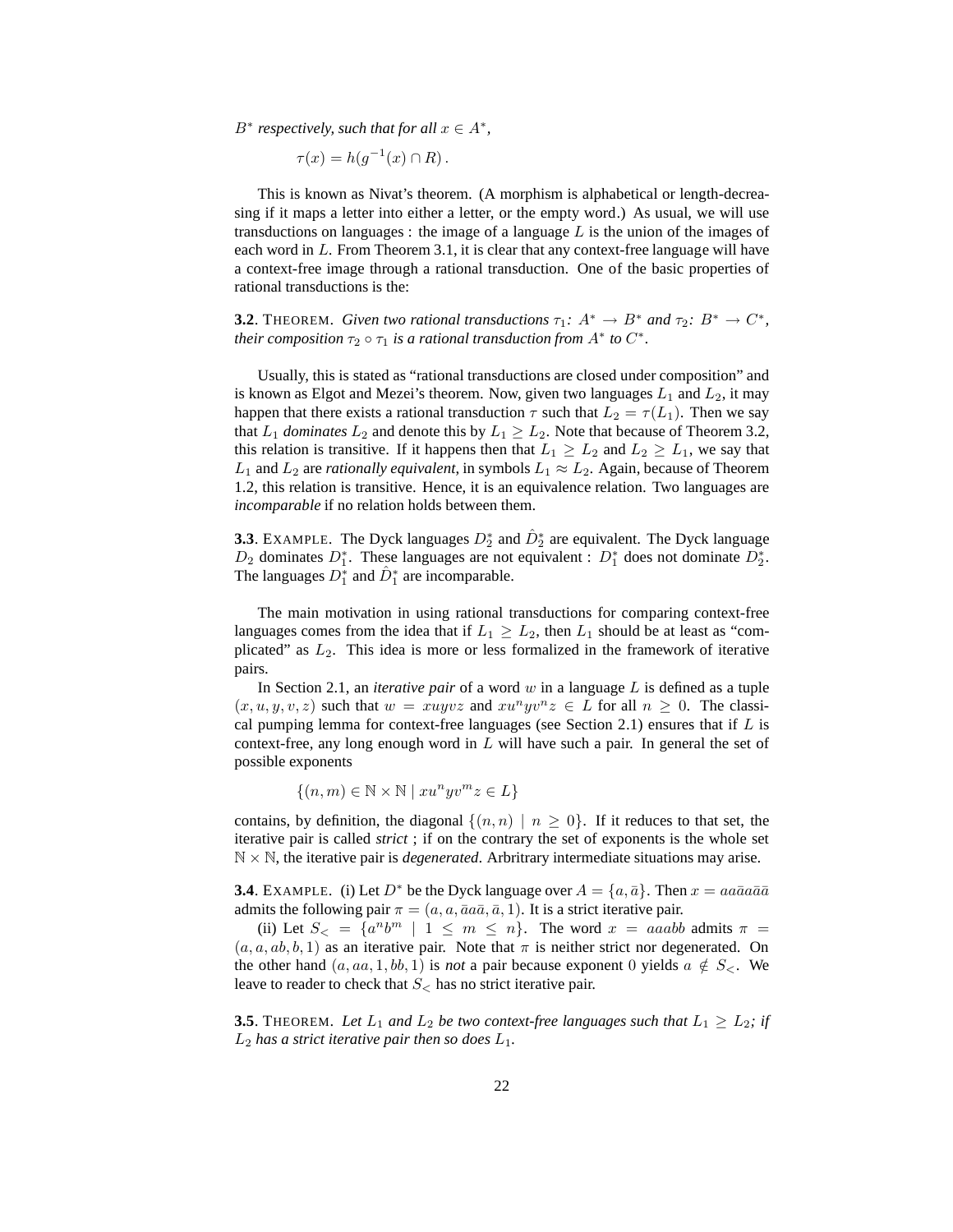This result shows that strict pairs cannot be created by rational transductions. This is extensively used to show that  $L_1 \geq L_2$  does not hold. For instance, going back to the above example, Theorem 3.5 shows that  $S<$  does not dominate  $D^*$ .

Theorem 3.5 has been considerably strengthened by the consideration of systems of pairs. A system consists in several iterative pairs in the same word, each of which can be pumped up independently. We will not give here any details on this interesting extension (see [12]).

The notion of rational transduction naturally leads to consider families of languages closed under this operation. Such a family is called a *rational cone*. We have already remarked that the image of a context-free language through any rational transduction is context-free, so we can state : the family Alg of context-free languages is a rational cone. The same holds, for instance, for Rat and Lin, which are respectively the families of regular and linear languages. If we look at some family  $\mathcal L$  (such as the deterministic languages) which fails to be a rational cone, we can define the least rational cone containing L. It is denoted by  $T(\mathcal{L})$  and called the rational cone generated by L. If L is the family of deterministic languages, then  $T(\mathcal{L})$  will be Alg again.

On the other hand, given a rational cone,  $\mathcal L$  we may look for the smallest possible set of languages G such that  $\mathcal{L} = \mathcal{T}(\mathcal{G})$ . Whenever G can be chosen to be one single language  $G$ , the cone  $\mathcal L$  is said to be a *principal rational cone* with generator  $G$ ; it is denoted  $\mathcal{T}(G)$ . From the Chomsky-Schützenberger theorem, we derive that the cone Alg is principal and that  $D_2^*$  is a generator. Note then that, as two equivalent languages generate the same cone, the following languages are generators of Alg as well :  $D_2$ ,  $\hat{D}_2^*, D_n^*, D_n, \hat{D}_n^*, \hat{D}_n$   $(n \ge 2), E, E_n$ . So, for instance, we may write  $\text{Alg} = \mathcal{T}(E)$ . The family of linear languages turns out to be a principal cone too. The languages  $Pal$ or Sym are generators of Lin. The family Rat is principal too. Any nonempty regular language is a generator of it. Moreover Rat is included in any rational cone. Besides all this, as we have mentioned that  $D_1^*$  does not dominate  $D_2^*$ , we know that  $\mathcal{T}(D_1^*)$ is a strict subfamily of Alg. It is the family Rocl of restricted one counter languages, those languages which can be recognized by a pushdown automaton with one symbol in the pushdown alphabet and no zero test (see [12]). Now the question of building up some nonprincipal cones is raised. If we do not accept "trivial" constructions such as the union of two principal cones with incomparable generators, we get that any set of generators of a nonprincipal cone must be infinite. To prove that such cones exist and to build them, the easiest method is to use substitution.

Given a language L over the alphabet A and, for each letter  $a$  of A a language  $L_a$ , we define the substitution  $\sigma$  as the morphism from  $A^*$  into its subsets given by  $\sigma(a) = L_a$  for each  $a \in A$ . If all the languages  $L_a$  are in some family  $\mathcal{L}$ , then  $\sigma$ is an  $\mathcal{L}$ -substitution. So, a rational substitution is a substitution such that each  $L_a$ is regular. (Note that in this case, a substitution is a rational transduction). Given two families of languages L and M, we can define the substitution of M in L by  $\mathcal{L} \Box \mathcal{M} = \{ \sigma(L) \mid L \in \mathcal{L}, \sigma \text{ is an } \mathcal{M}\text{-substitution }\}.$  Again, substitution and rational transductions nicely mix together.

## **3.6**. THEOREM. If L and M are two rational cones, then so is  $\mathcal{L} \Box \mathcal{M}$ . Moreover, if L *and* M are principal, so is  $\mathcal{L} \square \mathcal{M}$ .

The proof of Theorem 3.6 uses a very special substitution called the *syntactic substitution* : given a language L over A and a language M over B with  $A \cap B = \emptyset$ , the syntactic substitution of M in L, denoted by  $L \uparrow M$ , is the substitution defined by  $\sigma(a) = aM$  for  $(a \in A)$ . This special substitution gives raise to a crucial lemma: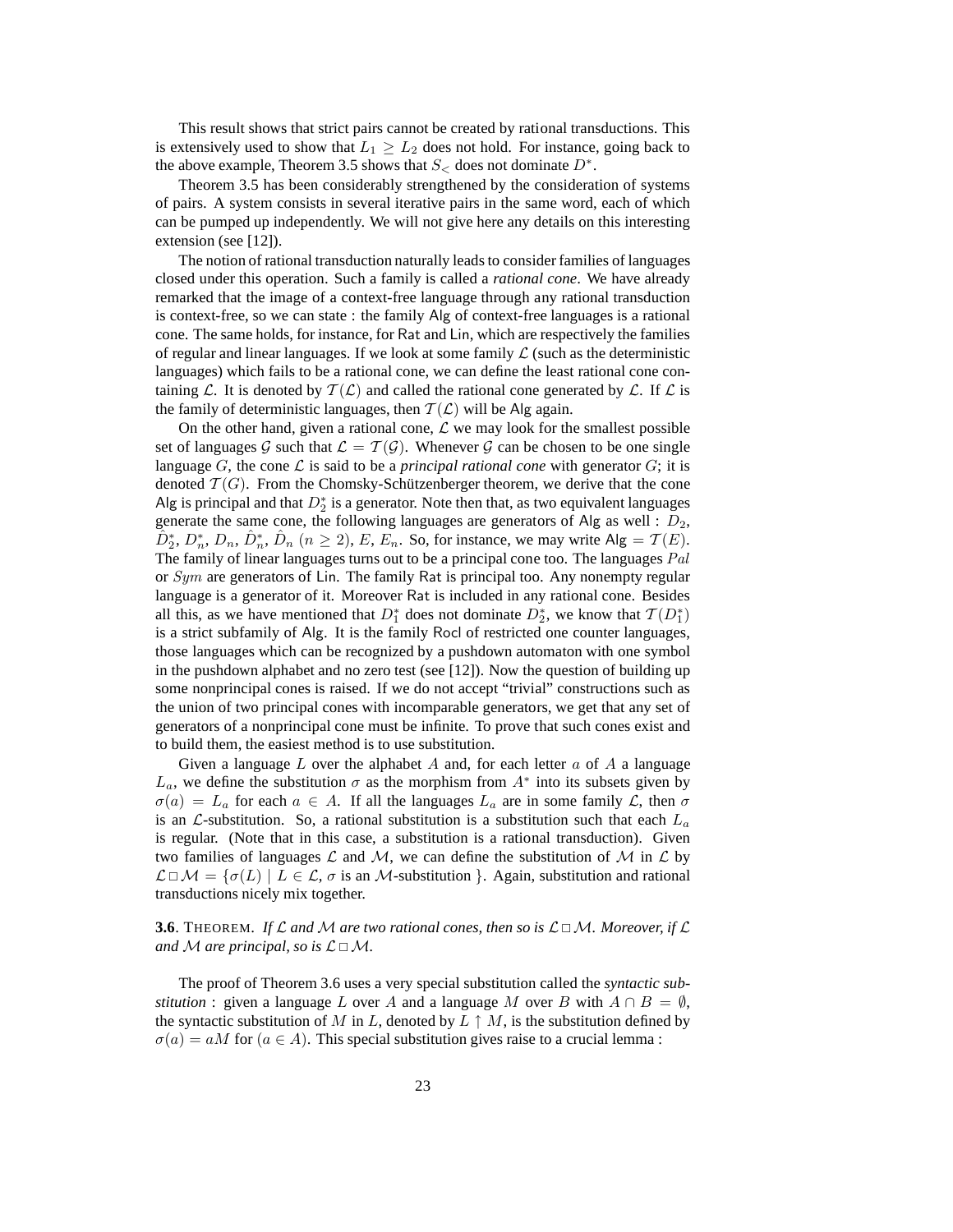**3.7**. LEMMA ("Syntactic lemma"). *Given two languages* L *and* M *and two rational cones*  $\mathcal L$  *and*  $\mathcal M$ *, then*  $L \uparrow M \in \mathcal L \square \mathcal M$  *implies either*  $L \in \mathcal L$  *or*  $M \in \mathcal M$ *.* 

EXAMPLE (*application*). We want to prove that if  $\text{Alg} = \mathcal{L} \Box \mathcal{M}$ , then either  $\mathcal{L}$  or  $\mathcal{M}$ is equal to Alg. For this we use the syntactic lemma with two copies of  $E$ :

$$
E \uparrow E' \in \mathcal{L} \sqcup \mathcal{M} \ \Rightarrow \ E \in \mathcal{L} \text{ or } E' \in \mathcal{M}
$$

and the result is proved.

Another application allows us to build nonprincipal cones.

**3.8**. LEMMA. *Given a cone*  $\mathcal{L}$ , either  $\mathcal{L} \square \mathcal{L} = \mathcal{L}$  *or the smallest substitution closed rational cone* T σ (L) *containing* L *is not principal.*

Take now  $\mathcal{L} = \text{Lin. As } \text{Lin} \square \text{Lin is not included in } \text{Lin, the cone } \mathcal{T}^{\sigma}(\text{Lin}) =$  $T^{\sigma}(Sym)$  is not principal. This cone is the family of quasi-rational languages (or of non-expansive languages) and is denoted by Qrt. The same conclusion holds with  $\mathcal{L} =$  Rocl giving raise to the nonprincipal cone lct of iterated-counter languages. We may even take  $\mathcal{L} = \text{Lin} \cup \text{Rocl}$  and get a nonprincipal cone of socalled Greibach languages, denoted by Gre. For each of these cones, we get a generating family using the syntactic substitution. For instance, Qrt will be generated by  $\{Sym, Sym \uparrow\}$  $Sym, \ldots, Sym \uparrow (Sym \cdots \uparrow Sym), \ldots$ . Up to now, we have used two methods to get rational cones. We choose a family  $\mathcal L$  and look either at the cone  $\mathcal T(\mathcal L)$  it generates, or at the substitution closed cone  $T^{\sigma}(\mathcal{L})$  it generates. However, there exist other methods. We shall present here two new ways of getting cones, each of them raising more questions than it anwers !

Given a principal cone  $\mathcal{L}$ , we may distinguish the family of those languages which are generators of  $\mathcal L$  as well as the family of those languages in  $\mathcal L$  which are not. It is easy to see that this second family is a rational cone  $N\mathcal{L}$  which is the largest subcone of L. In the particular case of  $\mathcal{L} = Alg$ , this largest subcone is rather denoted by Nge and one of the most popular conjecture in this framework is

#### CONJECTURE. Nge *is a nonprincipal rational cone.*

Several attempts to prove this conjecture have been made. A great number of them tried to use the substitution operation to build up Nge in a similar way than we built Qrt. We now know that such an attempt cannot succeed (see Section 3.3). Besides, in the sequel, we will show that Nge differs from all the already presented cones in that sense that there is no family of deterministic languages which can generate Nge (see Section 4). It should be noted that for any principal rational cone  $\mathcal L$  (excepted the cone Rat) the question of the principality of  $\mathcal{NL}$  is open ( $\mathcal{N}$ Rat = { $\emptyset$ }). Along the same lines, we can mention that nobody knows if there exists or not a rational cone  $\mathcal L$  which contains only Rat as a strict subcone. Such a cone has to be principal. So we have

QUESTION. Does there exist a principal rational cone  $\mathcal L$  such that  $\mathcal{NL} = \mathsf{Rat}$ ?

A second method for getting new rational cones comes from the following obvious observation : given two rational cones  $\mathcal L$  and  $\mathcal M$ , their intersection  $\mathcal L \cap \mathcal M$  is a rational cone. Here again we do not know much about such cones and we mainly have open questions rather than results. For instance, if we take  $\mathcal{L} = \text{Lin}$  and  $\mathcal{M} = \text{Rocl}$ , we only have that Lin ∩ Rocl  $\supseteq \mathcal{T}(S)$ , where  $S = \{a^n b^n \mid n \ge 0\}$ . This inclusion has recently been proved to be strict by Brandenburg [19]. However, we still do not know whether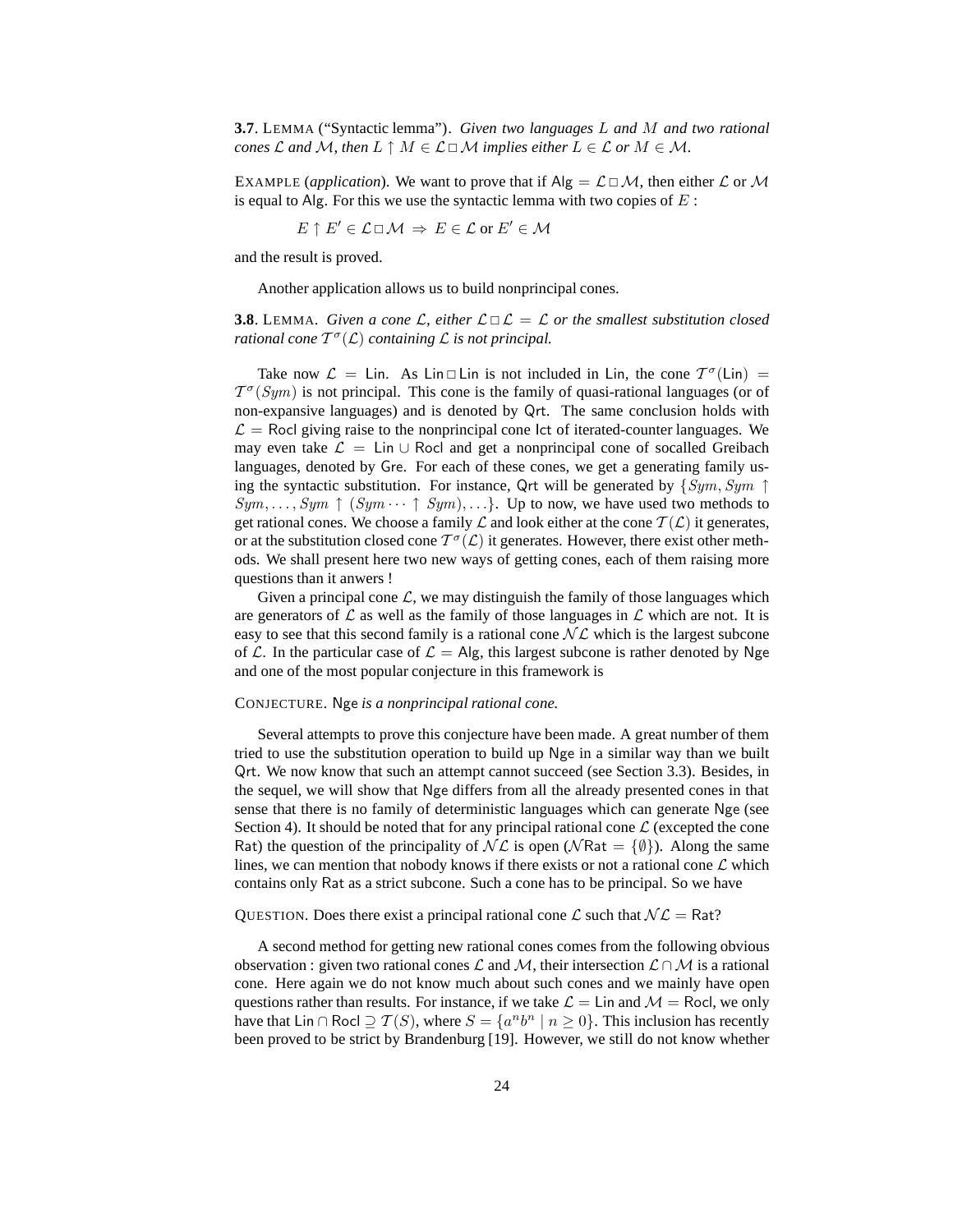this intersection is a principal cone. In Section 3.5, we present some results in this area showing that such intersections seem to be, in general, larger than was thought at the beginning (Note that here again some attemps have been made to describe Nge as the intersection of two rational cones (see [36])).

## **3.2 Generators**

We state here one of the most important characterizations of generators of the cone of context-free languages. The proofs of the following results are very technical and will not be given there. They can be found in [10]. Over the fixed alphabet  $A =$  $\{\#_1, \#_2, a, b, c, d\}$ , we define the language E' by  $E' = \#_1 E \#_2$ . Then we have

**3.9**. THEOREM. *A language* L *over* B *is a generator of the cone of context-free languages iff there exist a morphism* h *from* A<sup>∗</sup> *to* B<sup>∗</sup> *and two regular sets* R *over* A *and* K *over* B *such that*

- (i)  $h(E') = L \cap K$
- (ii)  $h^{-1}(L) \cap R = E'$
- (iii)  $|h^{-1}(w) \cap R| = 1$  *for all words*  $w \in L$ .

This is known as Beauquier's theorem. From this result we get

**3.10**. COROLLARY. *For any generator* L, there exists a regular set K such that  $L \cap K$ *is an unambiguous generator.*

Theorem 3.9 can be stated in a slightly different way :

**3.11**. THEOREM. A language  $L \subset B^*$  is a generator iff there exist six words x, y,  $\alpha$ ,  $\beta$ ,  $\gamma$ ,  $\delta \in B^*$  *and a regular set*  $K \subset B^*$  *such that* 

 $L \cap K = \langle S \to xTy, T \to \alpha T \beta T \gamma + \delta \rangle$ 

A recent improvement shows that  $\alpha$ ,  $\beta$ ,  $\gamma$ ,  $\delta$  can be chosen to be a (biprefix) code [11].

Essentially, these results show that, in any generator, there is an encoded version of the language  $E$ . We now present an application.

**3.12**. PROPOSITION. *The cone* Alg *of context-free languages has no commutative generator.*

PROOF. Let  $L$  be a commutative language over  $B$ . Suppose that  $L$  is a generator. Then Theorem 3.9 holds. Set  $h(\#_1) = x$ ,  $h(\#_2) = y$ ,  $h(a) = \alpha$ ,  $h(b) = \beta$ ,  $h(c) = \gamma$ ,  $h(d) = \delta.$ 

Since  $u = \#_1 a a^n d (b d c)^n b a^n d (b d c)^n c \#_2$  is in  $E'$  for all integers n, we can choose n large enough to find in each block of a's an iterative factor  $a^{\lambda}$  in the regular set R. Then  $z = \#_1 a a^{n+\lambda} d(bd c)^n b a^{n-\lambda} d(bd c)^n c \#_2$  is in R. Moreover, it has the same commutative image than u. Hence  $h(z)$  is in L and  $h^{-1}(h(z)) \in h^{-1}(L) \cap R$ . Now z is in  $h^{-1}(h(z))$  and by (ii) of Theorem 3.9 it should also be in E' which is not true.  $\Box$ 

COMMENT. Corollary 3.10 stated above leads naturally to the following notion : a language L is *strongly ambiguous* if for any regular set K such that  $L \cap K$  and L are equivalent,  $L \cap K$  is ambiguous. So, we know that no generator of Alg is strongly ambiguous. We can even extend this notion as follows : a language L is *intrinsically*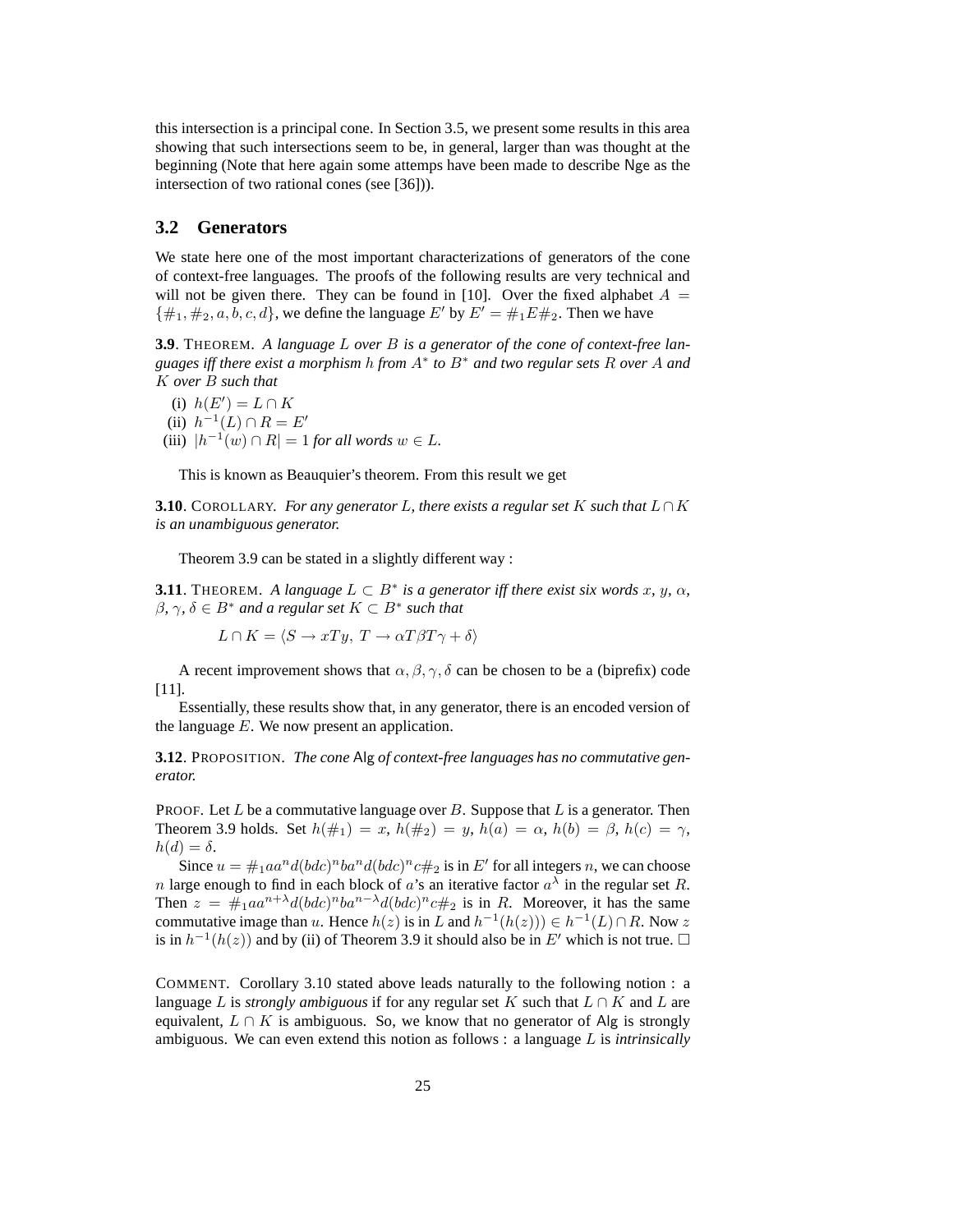*ambiguous* if there is no language equivalent to L which is unambiguous. Such languages do exist. For instance, the language

 ${a^nb a^m b a^p b a^q \mid (n \geq q \text{ and } m \geq p) \text{ or } (n \geq m \text{ and } p \geq q)}$ 

is intrinsically ambiguous (see [9]). We leave to the reader to check that, generally, the classical examples of ambiguous languages are not intrinsically ambiguous (not even strongly ambiguous).

## **3.3 Nongenerators and substitution**

The aim of this section is to prove the following theorem.

**3.13**. THEOREM. *The cone* Nge *of nongenerators of context-free languages is not the substitution closure of any strict subcone.*

This result puts an end to any attempt of proving that Nge is nonprincipal by showing that this cone is the substitution closure of simpler subcones. It implies for instance that the family of Greibach languages is strictly included in Nge. Theorem 3.13 will follow from the following more general result :

**3.14**. THEOREM. *For any given context-free language* L*, there exists a context-free language* L ↑ *such that*

- (i)  $L^{\uparrow}$  *is a nongenerator if L is so*;
- (ii) the rational cone generated by  $L^{\uparrow}$  contains the substitution closure of the cone generated by L, i.e.  $\mathcal{T}(L^{\uparrow}) \supset \mathcal{T}^{\sigma}(L)$ .

Theorem 3.14 has other consequences, such as the following corollary which answers Conjecture 8 in [3] :

**3.15**. COROLLARY. *There does exist a principal rational cone of nongenerators containing the family* Qrt *of non-expansive languages.*

The proofs given here come from [15]. Let us turn first to the proof of Theorem 3.14. We start by some definitions necessary to construct the language  $L^{\uparrow}$  associated to L.

Given a word x in D over the alphabet  $A = \{a, \bar{a}\}\$ , we define the *height* of an occurrence  $(x_1, \alpha, x_2)$  in x (with  $x = x_1 \alpha x_2, \alpha \in A$ ) by  $|x_1 \alpha|_a - |x_1 \alpha|_a$ . Then, the height of the word  $x$  is the maximum of all heights over the occurrences in  $x$ . It is easy to check that we can compute the heights of the occurrences from left to right in a sequential manner.

Namely, if the current height is k, add 1 if you read a letter a and substract 1 if you read a letter  $\bar{a}$ . On the other hand, the set of words in D of height at most k is a regular set. Hence, there exists a gsm-mapping which, when reading a word  $x$  in  $D$  of height at most  $k$ , produces the word  $y$  obtained by indicing the letters by their heights. It will be denoted by  $num_k$ .

**3.16**. EXAMPLE. Consider the word  $x = a\overline{a}a\overline{a}a\overline{a}a\overline{a}a\overline{a}$ . The height of the third a is 2. The height of x is 3. Then  $num_2(x) = \emptyset$  and

 $num_3(x) = a_1a_2\bar{a}_1a_2a_3\bar{a}_2\bar{a}_1a_2\bar{a}_1\bar{a}_0$ .

Note that in  $num_k(x)$ , a letter  $a_i$  matches a letter  $\bar{a}_{i-1}$ .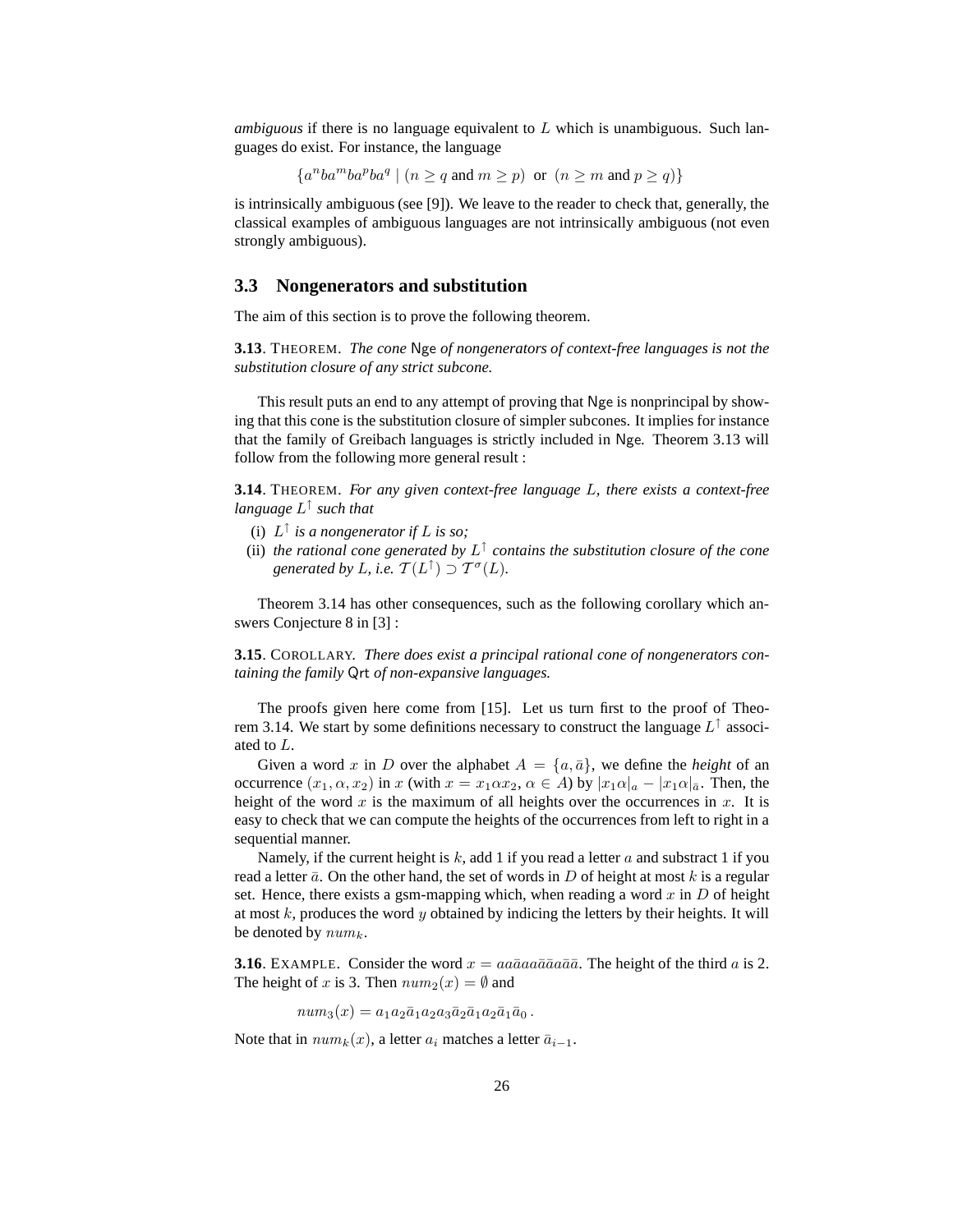Given the alphabet  $C = A \cup B$ , with  $B \cap A = \emptyset$ , we consider the projection p from  $C^*$  into  $A^*$ . A word x over C is called a *D-word* if  $p(x)$  is in D and x begins and ends with a letter in  $A$ . The height of an occurrence in such a  $D$ -word is then defined in the same way than for a word in D. Again, we define the gsm-mapping  $num_k$  producing from a D-word of height at most  $k$ , the word  $y$  obtained by indicing the letters of  $x$  by their height.

**3.17**. EXAMPLE. Let  $B = \{b, c\}$ . The word  $x = aabc\bar{a}ba\bar{b}ababc\bar{a}bc\bar{a}cabc\bar{a}\bar{a}$  is a D-word; further,  $num_2(x) = \emptyset$  and

 $num_3(x) = a_1a_2b_2c_2\bar{a}_1b_1a_2b_2a_3b_3c_3\bar{a}_2b_2c_2\bar{a}_1c_1a_2b_2c_2\bar{a}_1\bar{a}_0.$ 

Given a context-free language L over B, we consider first the marked version of  $L$ which is the language  $M = aL\bar{a} \cup \{1\}$  over  $C = A \cup B$ . We then denote by  $M_i$  the copy of M obtained by indicing all the letters of  $L$  by  $i$ , the letter  $a$  by  $i$  and the letter  $\bar{a}$  by  $i - 1$ . Thus, in  $M_i$  the letter  $a_i$  will match  $\bar{a}_{i-1}$ . We use these copies to define

$$
M_{(1)} = M_1, M_{(2)} = M_1 \Uparrow M_2, \dots,
$$
  
\n
$$
M_{(k)} = M_1 \Uparrow (M_2(\dots \Uparrow M_k \dots)), \dots,
$$

where  $\Uparrow$  stands for a substitution very similar to the syntactic substitution. The substitution  $\Uparrow$  is defined as follows : the image of any  $b_i$  is  $b_iM_{i+1}$  when b is in B, the image  $a_i$  is  $a_iM_{i+1}$  and the image of  $\bar{a}_{i-1}$  is just  $\bar{a}_{i-1}$ . Clearly,  $\uparrow$  is so near from the usual syntactic substitution that the family  $\{M_{(1)}, M_{(2)}, \ldots, M_{(k)}, \ldots\}$  generates the substitution closed rational cone  $\mathcal{T}^{\sigma}(M)$  generated by M, which is the same than  $\mathcal{T}^{\sigma}(L)$ . Using the morphism h from  $(\bigcup_{i\geq 1}C_i)^*$  onto  $C^*$  which just erases the indices, we define  $M^{(k)} = h(M_{(k)})$  and  $M^{(\infty)} = \cup_{k \geq 1} M^{(k)}$ . (For instance, if  $L = \{bc\}$ , the word x of Example 3.2 will be in  $M^{(3)}$ .) We then get our first proposition.

**3.18**. PROPOSITION. *The language*  $M^{(\infty)}$  is context-free.

To prove the proposition, note first the

OBSERVATION.  $x \in M^{(\infty)}$  *if and only if*  $x \in M = M^{(1)}$  *or* 

 $x = a y_1 a z_1 \bar{a} y_2 a z_2 \bar{a} \cdots y_{n-1} a z_{n-1} \bar{a} y_n \bar{a}$ 

*with*  $y_1, y_n \in B^*$ ,  $y_i \in B^+$  *for*  $2 \le i \le n - 1$ ,  $az_i\bar{a} \in M^{(\infty)}$  and  $ay_1y_2 \cdots y_{n-1}y_n\bar{a}$ ∈ M*.*

This observation is proved by a straightforward induction on the integer  $k$  for which  $x \in M^{(k)}$ .

PROOF OF PROPOSITION 3.18. Using the observation, we get that  $M^{(\infty)}$  can be generated by the following generalized context-free grammar which has infinitely many productions :  $\langle S \to ay_1Sy_2S \cdots y_{n-1}Sy_n\overline{a}+1 \mid ay_1y_2\cdots y_{n-1}y_n\overline{a} \in M \rangle$ . Clearly, the set of right members is context-free and it is well known that such a generalized grammar does generate a context-free language.

Still using the above observation, it is easy to prove that any word x in  $M^{(\infty)}$  is a D-word over C. Moreover, if x is of height at most k, then  $num_k(x)$  is in  $M_{(k)}$ . So, we get  $num_k(M^{(\infty)}) = num_k(M^{(k)}) = M_{(k)} - \{1\}.$ 

Now define  $M^{(+)}$  to be the set of those words over C which are not D-words, we note that  $M^{(+)}$  is context-free. Set  $L^{\uparrow} = M^{(+)} \cup M^{(\infty)}$ . Clearly  $L^{\uparrow}$  is context-free. Moreover, since  $num_k$  equals  $\emptyset$  on  $M^{(+)}$ , we get  $num_k(L^{\uparrow}) = num_k(M^{(\infty)}) =$  $M_{(k)} - \{1\}$ . This shows that the cone of  $L^{\uparrow}$  does contain all the  $M_{(k)}$ . So, we can state the following proposition.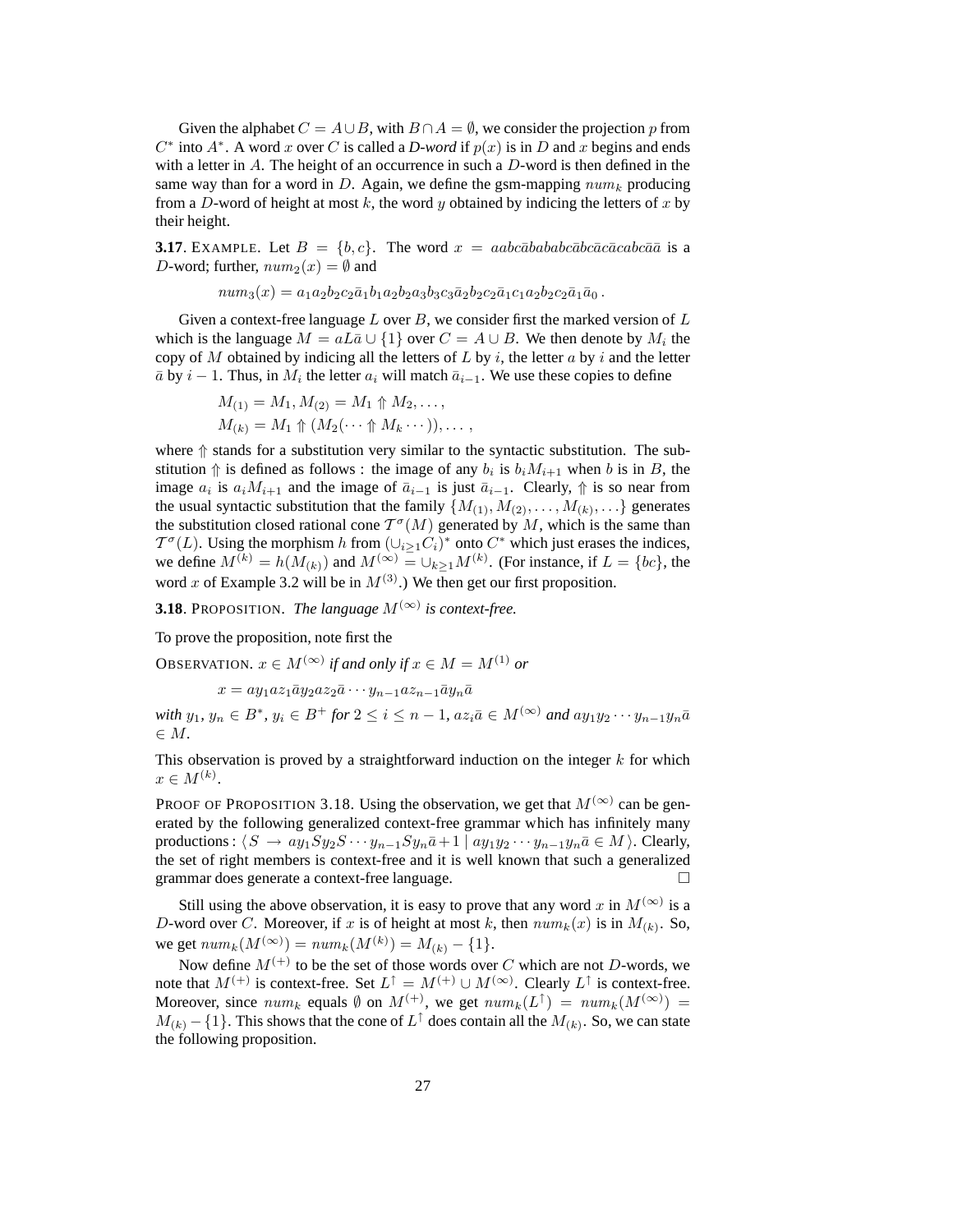**3.19**. PROPOSITION.  $L^{\uparrow}$  is a context-free language such that  $T(L^{\uparrow}) \supset T^{\sigma}(L)$ .

Note that this proposition is the condition (ii) of Theorem 3.14. So, we now turn to condition (i) and prove this proposition.

**3.20**. PROPOSITION. L ↑ *is a generator of the cone* Alg *of context-free languages iff* L *is.*

Before starting the proof, we introduce a notation. Given a language P over an alphabet disjoint from A, let  $\triangle P\triangleright$  denote the language

 $\triangleleft P \triangleright = \{a^n y \bar{a}^n \mid n \ge 1, y \in P\}.$ 

Let us show first the following lemma.

**3.21**. LEMMA. *Given a language P, if*  $\triangle P \triangleright$  *is in*  $\mathcal{T}(L^{\uparrow})$ *, then there exists an integer* k such that P is in  $T(M^{(k)})$ .

PROOF (*outline*). The detailed proof is rather technical. We just outline it. As  $\triangle P \triangleright$  is in  $\mathcal{T}(L^{\uparrow})$ , we may write  $\lhd P \rhd = g(f^{-1}(L^{\uparrow}) \cap R)$ .

Let k be the number of states of a finite automaton recognizing  $R$ ; we want to show that all the words  $a^n y \bar{a}^n$  with  $n > k$  are images of words in  $M^{(k)}$ . For this, we choose a word z of minimal length in  $f^{-1}(L^{\uparrow}) \cap R$  such that  $g(z) = a^n y \bar{a}^n$  for some  $n > k$ . Then z naturally factorizes into  $z_1z_2z_3$  such that  $g(z_2) = y$  and  $z_2$  is maximal with this property. Moreover, as *n* is larger than *k*,  $z_1$  can be factorized in  $z'_1uz''_1$  such that  $z'_1u^*z''_1z_2z_3 \subset R$  and  $g(u) \in a^+$ . So, for all integers  $m \neq 1$ ,  $f(z'_1u^mz''_1z_2z_3)$  is not in  $L^{\uparrow}$  because  $g(z_i u^m z_1^m z_2 z_3)$  is not in  $\triangleleft P \triangleright$ . As z is of minimal length,  $f(u)$  is non empty which implies that  $f(z)$  is not in  $M^{(+)}$  otherwise all its iterated versions with at most one exception would be in  $M^{(+)}$ , hence in  $L^{\uparrow}$ . So  $f(z)$  is in  $M^{(\infty)}$ . Assume then that  $f(z)$  is not in  $M^{(k)}$ . In  $x = f(z)$ , there exist occurrences of letters of height larger than k. This implies that z can be factorized into  $z = \hat{z}_1 \hat{z}_2 \hat{z}_3$  such that  $\hat{z}_1 \hat{z}_2^* \hat{z}_3 \subset R$  and  $p(f(\hat{z}_2)) = a^s$  for some  $s \neq 0$ . Hence  $f(\hat{z}_1 \hat{z}_2^* \hat{z}_3)$  is in  $M^{(+)}$ and  $g(\hat{z}_1)g(\hat{z}_2)^*g(\hat{z}_3)$  is in  $\triangleleft P \triangleright$ . As z is of minimal length,  $g(\hat{z}_2)$  is not empty. Then it has to be a factor of y. So, we know that  $\hat{z}_2$  is a factor of  $z_2$  and we may write  $z = z_1' u z_1'' z_2' \hat{z}_2 z_2'' z_3$  with  $f(z_1' u z_1'' z_2' \hat{z}_2 z_2'' z_3) \in M^{(+)}$ . Then, for all m but at most one, we have  $f(z_1' u^m z_1'' z_2' z_2^2 z_2'' z_3) \in M^{(+)}$ . This contradicts the fact that the image of such a word is in  $\triangle P \triangleright$  only for  $m = 1$ .

We are now ready for the following proof.

PROOFOF PROPOSITION 3.20. Clearly, if L is a generator, so is  $L^{\uparrow}$ . So, only the converse has to be proved. Assume that  $L^{\uparrow}$  is a generator. Then, for any context-free language  $P, \triangleleft P \triangleright \in \mathcal{T}(L^{\uparrow})$ . In particular,  $\triangleleft E \triangleright \in \mathcal{T}(L^{\uparrow})$ . By lemma 3.7, there exists an integer k such that  $E \in \mathcal{T}(M^{(k)})$  and thus  $M^{(k)}$  is a generator. As we know that  $M^{(k)}$  and  $M_{(k)}$  are equivalent, we have that  $M_{(k)}$  is a generator. A simple application of the syntactic lemma shows then that  $L$  is generator.  $\Box$ 

Clearly, Propositions 3.19 and 3.20 prove Theorem 3.14. We now show how we can derive Theorem 3.13.

PROOFOF THEOREM 3.13. It is known that if  $\mathcal L$  is a rational cone, its closure under union  $\mathcal{L}_{\cup}$  satisfies  $T^{\sigma}(\mathcal{L}) = T^{\sigma}(\mathcal{L}_{\cup})$ . On the other hand,  $\mathcal{L}_{\cup} =$  Nge implies  $\mathcal{L} =$  Nge. Assume that Nge is the substitution closure of some subcone  $\mathcal{L}$ . Then, we may assume that  $\mathcal L$  is closed under union. Let L be any language in Nge. Then, by (i) of Theorem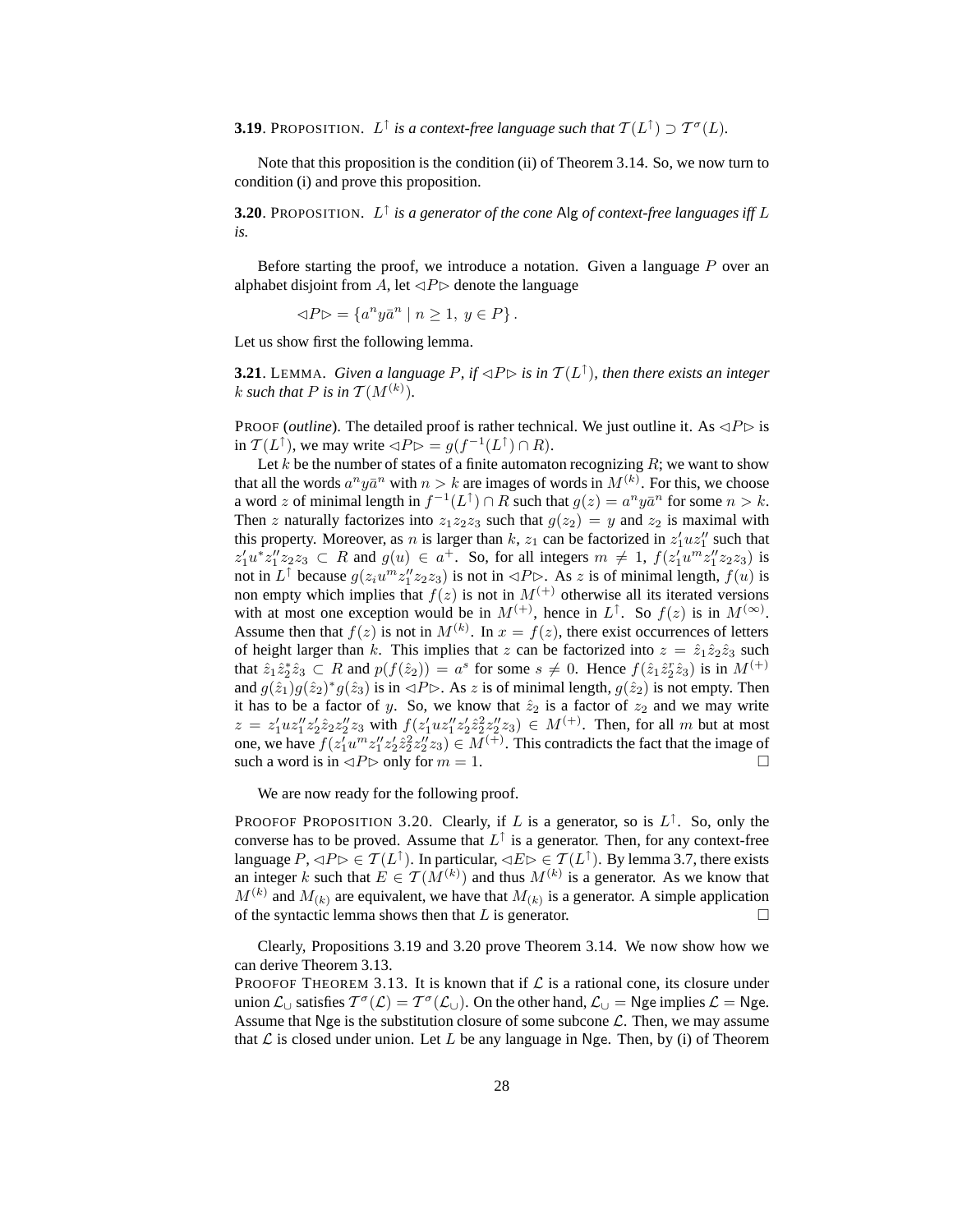3.2,  $L^{\uparrow}$  is in Nge. It follows that  $\lhd L^{\uparrow} \rhd \in N$ ge  $= \mathcal{T}^{\sigma}(\mathcal{L})$ . So, there exists a finite number of languages in  $\mathcal{L}$ , say  $L_1, L_2, \ldots, L_k$  such that  $\lhd L^{\uparrow} \rhd \in \mathcal{T}^{\sigma}(\lbrace L_1, L_2, \ldots, L_k \rbrace)$ . If we consider now  $L_0$  to be the union of disjoint copies of  $L_1, L_2, \ldots, L_k$ , we get  $\lhd L^{\uparrow} \rhd \in \mathcal{T}^{\sigma}(L_0)$  with  $L_0 \in \mathcal{L}$ . As  $\mathcal{T}^{\sigma}(L_0)$  is contained in  $\mathcal{T}(L_0^{\uparrow})$ , we have  $\lhd L^{\uparrow} \rhd \in$  $\mathcal{T}(L_0^{\uparrow}).$ 

By the lemma, there exists an integer k such that  $L^{\uparrow} \in \mathcal{T}(L_0^{(k)})$  and by (ii) of Theorem 3.2,  $T^{\sigma}(L)$  is included in  $\mathcal{T}(L^{\uparrow})$ . Hence  $T^{\sigma}(L) \subset \mathcal{T}(L^{\uparrow}) \subset \mathcal{T}(L_0^{(k)})$ . Then, by the syntactic lemma,  $\mathcal{T}(L) \subset \mathcal{T}(L_0)$ . As  $L_0$  is in  $\mathcal{L}$ , we have that any language  $L$ in Nge is in *L*, which means  $\mathcal{L}$  ⊃ Nge. Since the reverse inclusion is obvious, we have  $\mathcal{L} =$  Nge.  $\mathcal{L} = \mathsf{Nge.}$ 

CONCLUDING REMARKS. It is worthwhile pointing out that if  $L$  is deterministic, so is the language  $L^{\uparrow}$  constructed here. Thus for instance, there does exist a principal subcone of Alg containing Qrt which has a deterministic generator. However, the proposed construction leaves the following questions open.

QUESTION 1. Does there exist a principal substitution closed cone strictly included in Alg, larger than Rat ?

QUESTION 2. Does there exist a nongenerator L such that  $\mathcal{T}(L) = \mathcal{T}(L^{\uparrow})$  ?

Note that if we can answer Question 2 positively, we will have a positive answer to Question 1. Note also that if Nge is principal, both questions can be answered positively.

## **3.4 Nongenerators and determinism**

The aim of this section is to prove

**3.22**. THEOREM. *The cone* Nge *is not generated by any family of deterministic context-free languages.*

This result shows that the cone Nge is very different from all the classical cones of context-free languages (principal or not) which all have deterministic generators. The theorem will follow from the existence of a particular language  $L$  which has the following two properties :

- (i)  $L$  is a non-generator;
- (ii) any deterministic language which dominates  $L$  is a generator.

The proof proposed here is an adaptation of the one given in [16]. We will start by some general results on dpda's before defining the language  $L$ . Then, we will show that  $L$  satisfies (i) and (ii) and, finally, prove Theorem 3.22.

Given a  $dpda$  (deterministic pushdown automaton) A with input alphabet A, nonterminal alphabet V and set of states Q, recall (see Section 1.1.6) that a *configuration* of A is a triple  $c = (\gamma, q, x)$  in  $V^* \times Q \times A^*$ . The right most symbol of  $\gamma$  is the top of the pushdown store. The dpda is *normalized* if any ε-move of A erases the top of the pushdown store. It is well known that for any dpda, there exists an equivalent normalized dpda (see [38]). So, from now on, we will assume that  $\mathcal A$  is normalized. As usual, a *computation* of A is a sequence of configuration  $c_i = (\gamma_i, q_i, x_i)$  such that A goes from  $c_i$  to  $c_{i+1}$  in one move and where  $c_0 = (S_0, q_0, x_0)$  is initial (i.e.  $S_0$  is the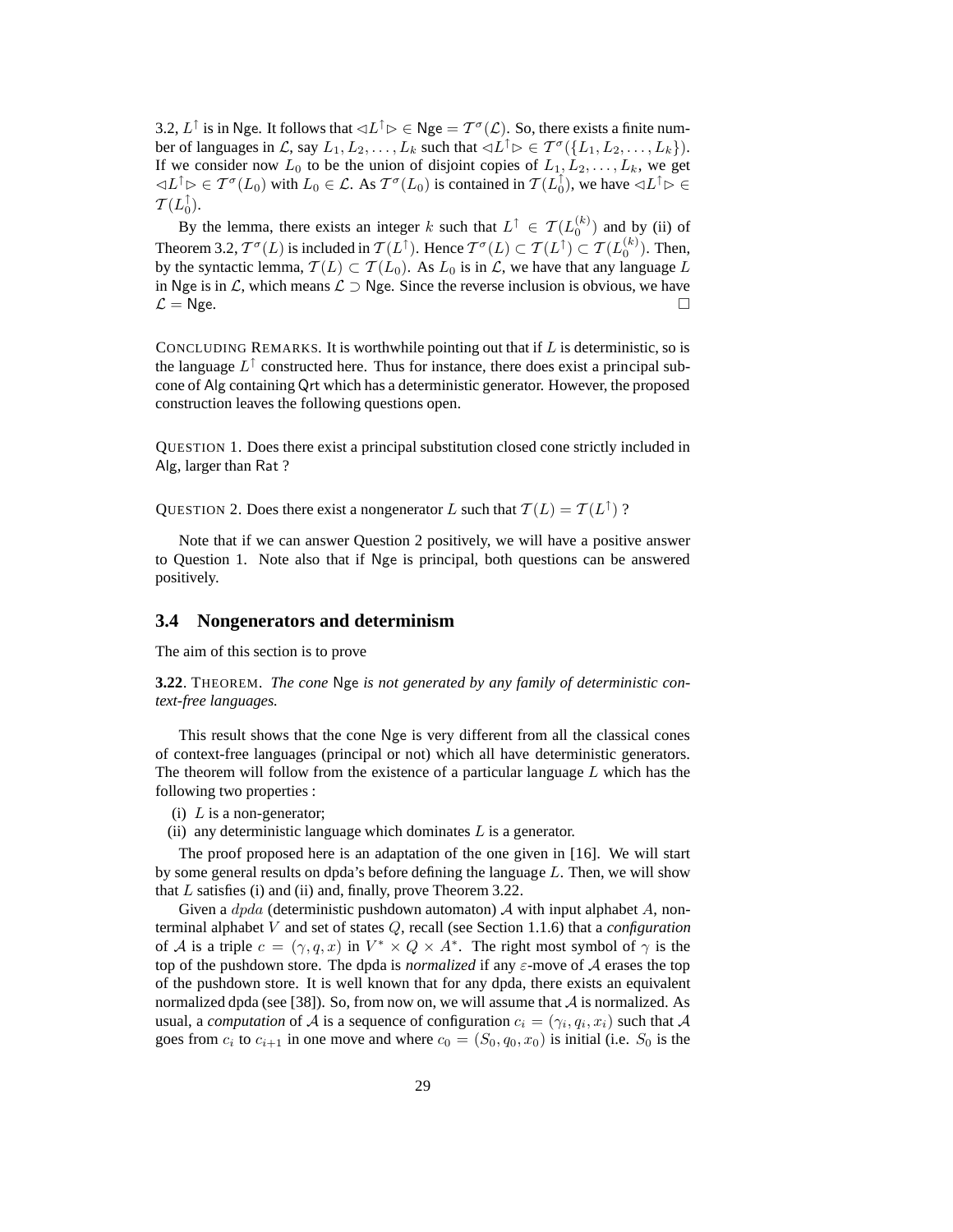initial pushdown and  $q_0$  the initial state). The computation  $c_0, c_1, \ldots, c_n$  is *maximal* if  $c_n = (\gamma_n, q_n, 1)$  (which means that the input  $x_0$  has been completely read) and there is no configuration which can possibly follow  $c_n$ . It is well known that, as soon as A is normalized, for each input x over  $A$ , there is exactly one maximal associated computation. It will be called *the* computation of  $A$  over  $x$ , the configuration  $c_n$  is said to be its *result*.

A computation  $c_0, c_1, \ldots, c_n$ , with  $c_i = (\gamma_i, q_i, x_i)$  is said to *contain an iterative pair* if there exist four integers i, j, k, l with  $0 \le i < j < k < l \le n$ , such that the following holds for all  $m$ :

(i)  $\gamma_i = \gamma S$  for some  $\gamma \in V^*, S \in V;$ (ii)  $\gamma_m \in \gamma V^+$  for  $i \leq m \leq j$ ; (iii)  $\gamma_j = \gamma \mu S$  for some  $\mu \in V^*$  and  $q_i = q_j$ ; (iv)  $\gamma_m \in \gamma \mu V^*$  for  $j < m < k$ ; (v)  $\gamma_k = \gamma \mu;$ (vi)  $\gamma_m \in \gamma V^+$  for  $k < m < l$ ; (vii)  $\gamma_l = \gamma$  and  $q_l = q_k$ .

If we look at the words  $x_0 = yx_i$ ,  $x_i = ux_j$ ,  $x_j = zx_k$ ,  $x_k = vx_l$ , we get that the computations of A over the words  $yu^nzv^nx_l$ ,  $(n \ge 0)$  all lead to the same result. Moreover, as  $A$  is normalized, we known that u is not empty. So, for any suffix t such that  $x_0t$  is accepted by A, the word  $x_0t$  will have  $(y, u, z, v, x_0t)$  as an iterative pair. Conversely, if  $x$  is a recognized word containing a nondegenerated iterative pair, there exists an iteration of  $x$  for which the associated computation contains an iterative pair.

A *prime computation* is a computation containing no iterative pair. A *prime word* is a word on which the computation of  $A$  is prime. We then leave to the reader the proof of

FACT 1. *Given a dpda* A*, the set* P(A) *of prime words is regular.*

FACT 2. *For any word* x *in the regular set*  $Q(\mathcal{A}) = A^* - P(\mathcal{A})$ *, there exist infinitely many words whose computations have the same result than the computation over* x*.*

We are now ready to define our special language L. Let  $A = \{a, b, c, d\}$ . Over  $A \cup \{\#\}$ , consider the languages

$$
S_{<} = \{a^n b^p \mid n \ge p\}, \quad L_1 = S_{<} \# E,
$$
  
\n
$$
L_2 = \{x \# y \mid x, y \in A^+, \ |x| < |y|\}.
$$

Then, the language L is defined by  $L = L_1 \cup L_2$ . Clearly, L is context-free. We first prove

**3.23**. PROPOSITION. L *is not a generator of the cone* Alg*.*

PROOF. We show that L has no strict iterative pair. Let  $(x, u, y, v, z)$  be an iterative pair of  $w = xuyv\overline{z}$  in L. We then look for the occurrence of  $\#$  in w. Clearly, it can be neither in  $u$  nor in  $v$ . So the following situations may arise:

(i) # lies in x. Then there exists an integer k such that  $|u^k y v^k z| > |x|$ . Hence,  $xu^k u^+ yv^+ v^k z \subset L_2 \subset L$  and  $(x, u, y, v, z)$  is not strict.

(ii) # lies in z. Then  $z = z_1 \# z_2$  and, as  $x u^n y v^n z_1$  becomes longer than  $z_2$ , the word  $z_2$  is in E. Thus  $(x, u, y, v, z_1)$  must be a pair of  $S<$  and it cannot be strict.

(iii) # lies in y. Then  $y = y_1 \# y_2$ . Clearly, if u or v is empty the pair is not strict. So, we assume  $v \neq 1$ . Then, there is at most one integer k such that  $y_2v^kz$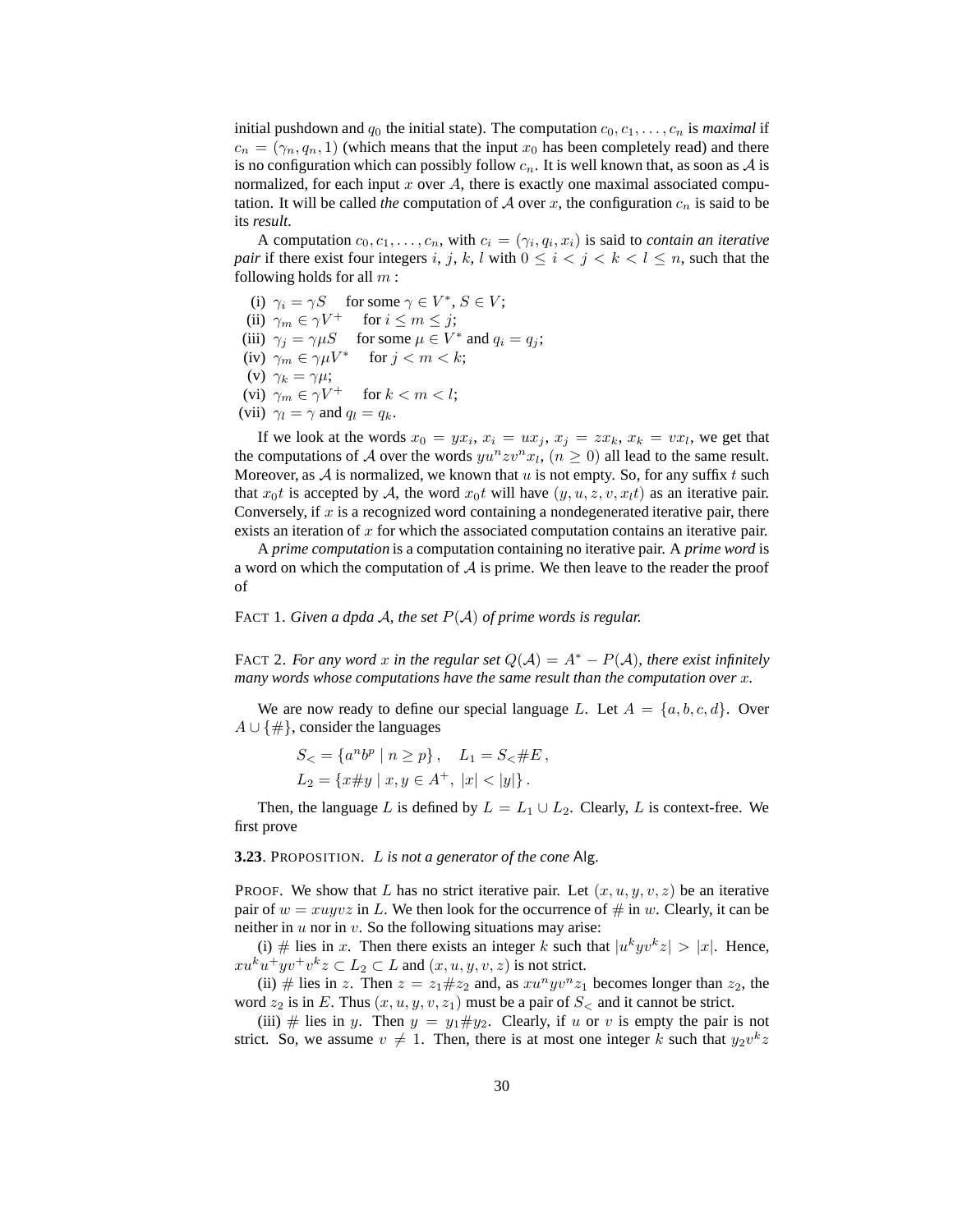is in E. Hence, for all n but possibly one,  $xu^ny_1 \# y_2v^nz$  is in  $L_2$ , which implies  $xu^ny_1 \# y_2v^nv^+z$  is in  $L_2$  and the pair is not strict.

Before proving that no deterministic nongenerator dominates L, we need a preliminary result on the pairs of  $L$ :

**3.24**. PROPOSITION. *For any word* y in E, there exists a word x such that  $x \# y \in L$ and such that  $x \# y$  has a nondegenerated pair whose iterative elements are within  $x$ .

**PROOF.** Let N be the integer associated to L by Bader and Moura's Theorem 1.3. Given y in E, choose  $x = a^d b^d$  with  $d > N^{2+|y|}$ . In the word  $x \# y$ , distinguish the d occurrences of the letter a, and exclude the  $|y| + 1$  letters of  $\#y$ . Bader and Moura's theorem guarantees that  $x \# y$  contains an iterative pair within x. Clearly, it is not degenerated.  $\Box$ 

We can now prove the following crucial result needed for Theorem 3.22.

**3.25**. PROPOSITION. *Let* T *be a deterministic language and* h *an alphabetic morphism such that*  $L = h(T)$ *, then T is a generator of* Alg.

**PROOF Sketch.** Let T be recognized by a dpda A over B. Let B' be the letters  $\theta$  such that  $h(\theta) = #$ . Recall that  $P(A)$  is the regular set of those words over B which have a prime computation and that  $Q(A)$  is its complement. We then define the regular set  $B^* - h^{-1}(h(P(A))) = K$ . This is the set of those words x' on B such that there exists no prime word x'' satisfying  $h(x') = h(x'')$ . We then define  $R = KB'$  and we claim that  $E = h(R^{-1}T)$ .

(i)  $E \subset h(R^{-1}T)$ . By Proposition 3.24, for any word y in E, we can find a word x such that  $x \# y$  is in L and has an iterative pair within x which is not degenerated. Then, for any words x' and y' and any  $\theta$  in B' such that  $h(x') = x, h(y') = y$  and  $x'\theta y' \in T$ , the word  $x'\theta y'$  has a nondegenerated pair within x'. Hence x' is in K and  $x' \theta$  is in R. It then follows that y' is in  $R^{-1}T$  and then that  $y \in h(R^{-1}T)$ .

(ii)  $h(R^{-1}T) \subset E$ . Let y' be in  $R^{-1}T$ . Then, there exists  $x'\theta$  in R such that  $x'\theta y'$  is in T. Choose the shortest such  $x'\theta$ . The word  $x'$  is in K, so it is not prime. Moreover, the iterative pair that it contains has an image by  $h$  which is an iterative pair of  $h(x' \theta y')$ . So, we can find infinitely many words leading to the same result than  $x'$ . These words have images under h which are of increasing length because, as  $x'$ was choosen as short as possible, the iterative elements in  $x'$  have a nonempty image by h. Then, there will exist a word  $x''$  leading to the same result than  $x'$  such that  $|h(x'')| > |h(y')|$ . This implies that  $h(y')$  is in E.

So, putting together (i) and (ii), we have  $E = h(R^{-1}T)$  and thus T is a generator.  $\Box$ 

We can now prove Theorem 3.22.

PROOFOF THEOREM 3.22. Suppose that there exists a family  $\{T_1, T_2, \cdots, T_n, \cdots\}$ of deterministic languages generating Nge. Then, there would exist an integer  $k$  such that the language L is in  $\mathcal{T}(T_k)$ . Thus, for some alphabetic morphisms g, h and some regular language R, one would have  $L = h(g^{-1}(T_k) \cap R)$ . Set  $T = g^{-1}(T_k) \cap R$ , then  $L = h(T)$  with T a deterministic language. By Proposition 3.25, T is a generator of Alg and obviously, so is  $T_k$ . Then  $\{T_1, \ldots, T_n, \ldots\}$  will generate Alg.

Observe that this result shows in particular that if Nge is principal, it has no deterministic generator. On the other hand, this proof leaves open the following

QUESTION. May Nge be generated by a family of unambiguous languages ?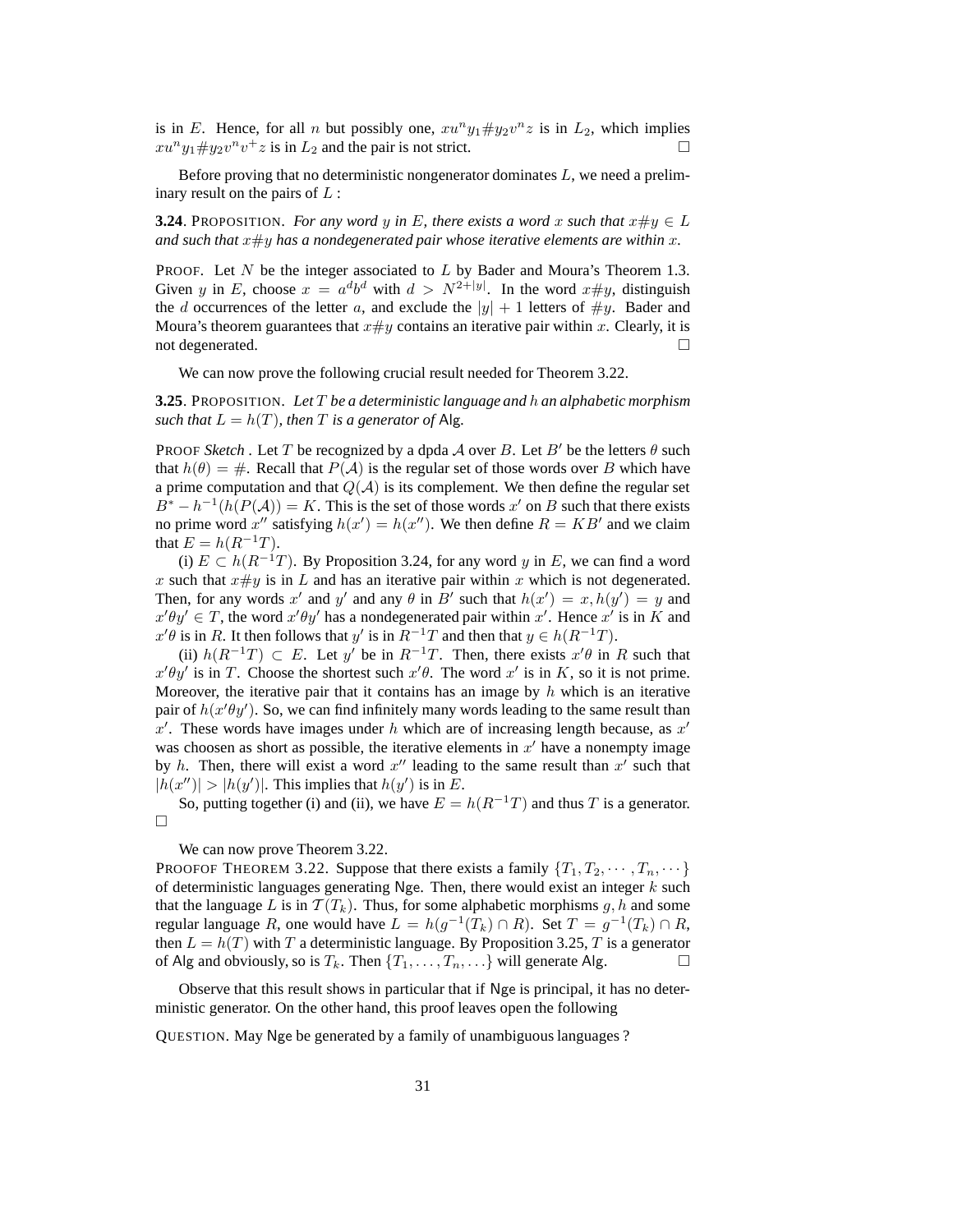## **3.5 Intersection of principal cones**

It is easily verified that the intersection of two cones is again a cone. However, it is not known whether the intersection of two principal cones of context-free languages is again principal. (There is a counter-example by Ullian [63] concerning noncontextfree cones. In his definition, morphisms are required to be nonerasing.) In fact, for no pair of context-free principal cones, the status of the intersection is known, excepted in trivial cases.

Among the various conjectures concerning these problems, two were recently disproved by Brandenburg [19] and Wagner [65]. Consider the languages

 $S = \{a^n b^n \mid n \ge 1\},$   $Copy = \{w \# w \mid w \in \{a, b\}^+\}.$ 

**3.26**. THEOREM (Brandenburg [19]). Let  $B = \{a^i b^j c^m d^n \mid i \neq m \text{ or } j \leq m \leq n\}.$ *Then*  $B \in \textsf{Lin} \cap \textsf{Rocl}, \textit{but } B \notin \mathcal{T}(S)$ *.* 

This result shows that Lin ∩ Rocl strictly contains  $T(S)$ , disproving the conjecture that these two cones coincide. It leaves open the question whether Lin ∩ Rocl is principal. The proof is delicate, and we omit it here.

**3.27**. THEOREM (Wagner [65]). Let  $W = \{u \# v \# w \mid v \neq u^{\sim} \text{ or } v = w\}$ . Then  $W ∈ \mathsf{Lin} \cap \mathsf{Reset}, \mathit{but}\ W \notin \mathsf{Ocl}.$ 

PROOF (*Sketch*). Clearly  $\{u\#v\#w \mid v = w\}$  is in Reset. On the other hand, as  ${u \# v \mid v \neq u^{\sim}} = {fag \# g'bf' \mid a, b \in A, a \neq b, |f| = |f'|},$  we see that  ${u\#v\#w \mid v \neq u^{\sim}}$  is in Reset. Hence  $W \in$  Reset. Similarly, as W can be written  ${u\#v\#w \mid v \neq u^{\sim} \text{ or } w = u^{\sim}}$ , we have that  $W \in$  Lin and, consequently,  $W \in$ Lin ∩ Reset.

The fact that  $W \notin \mathsf{O}$ cl is more delicate. The argument can be sketched as follows. It is known that any counter pda may be assumed to be realtime [34]. Hence, the height of the pushdown store after reading an input of lenght  $n$  is bounded by  $k.n$  for some fixed  $k$ . It follows that the number of different possible configurations reached then is bounded by  $k'.n$  for some  $k'$  (remember that the pda is just a counter). On the other hand, after reading  $u \# u^{\sim} \#$ , the only possible suffix is  $u^{\sim}$ . So, any configuration reached after reading  $u \# u^{\sim} \#$  will accept  $u^{\sim}$  or nothing. This shows that no successfull configuration can be simultaneously reached by  $u \# u^{\sim} \#$  and  $u' \# u'^{\sim} \#$  for  $u \neq u'$ . But, the number of different such words is  $2^n$  whence the number of different configurations is at most  $k'n$ . Hence the contradiction.

Note that Brandenburg [19] shows the same result using, instead of  $W$ , the language

$$
\{a^i b^j c^m d^n a^r b^s c^p d^q \mid i \neq n \text{ or } j \neq m \text{ or } (i = n = r = q \text{ and } j = m = s = p ).
$$

In the same direction, we mention the following result.

**3.28**. THEOREM (Brandenburg [19]). *Let* C *be the language defined by*

 $C = \{a^i b^j c^m d^n \mid i \neq n \text{ or } (i \geq j \text{ and } j = m)\}\.$ 

*Then*  $C$  ∈ Rocl ∩ Reset *and*  $C \notin$  Lin.

Finally, let Queue be the cone of languages accepted by queue machine (FIFO languages or simple Post languages).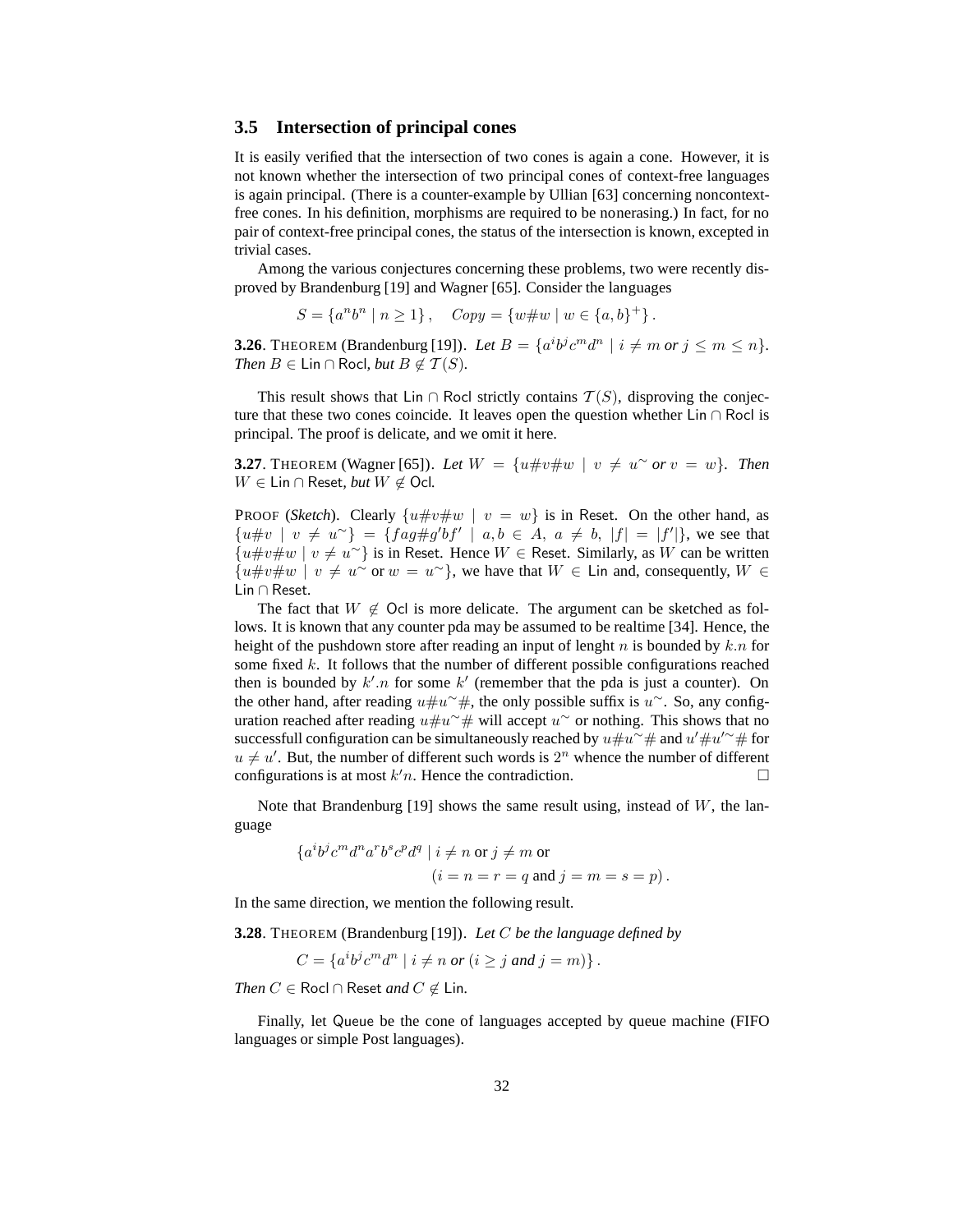**3.29**. THEOREM. Let  $S^{(2)} = \{a^n b^m c^m d^n \mid n, m \ge 0\}$ . Then  $S^{(2)} \in \text{Lin}\cap\text{Queue}$ , but  $S^{(2)} \notin$  Ocl *and*  $S^{(2)} \notin$  Reset.

**3.30**. COROLLARY. *The language*  $S = \{a^n b^n \mid n \geq 1\}$  *is not a generator of any of the following cones :* Lin ∩ Rocl*,* Lin ∩ Reset*,* Rocl ∩ Reset*, and* Lin ∩ Queue*.*

# **4 Context-free groups**

There exist several relations between context-free languages and groups, such as the Hotz group described in Section 1, or the definition of the two-sided Dyck language as the set of words equivalent to the empty word in the morphism of the free monoid onto the free group. This section describes recent results, mainly by Muller and Schupp [46, 47, 48] on the reverse probleme raised by Anisimov [1] : Consider a presentation of a finitely generated group, and consider the language of all words which are equivalent to the empty word. This language may or may not be context-free. What does it mean about the group that the language *is* context-free ? Before we give some recent answers concerning this question, let us recall some basic concepts.

## **4.1 Context-free groups**

### **4.1.1 Presentation**

A *presentation* of a group G is defined by an alphabet A, and a set R of *relators*. A new alphabet  $\overline{A}$ , disjoint from A, is chosen, with a bijection  $a \mapsto \overline{a}$  between A and  $\overline{A}$ . This bijection is extended to  $A\cup\bar{A}$  by setting  $\bar{a}=a$ . For  $w\in (A\cup\bar{A})^*$ ,  $w=a_1a_2\cdots a_n$ , the word  $\bar{w}$  is defined by  $\bar{w} = \bar{a}_n \cdots \bar{a}_1$ . The relators are pairs  $(u, v)$  of words. Since G is wanted to be a group, the *trivial relations* ( $a\bar{a}$ , 1), for  $a \in A \cup \bar{A}$  are tacitely required to be in R and are omitted in the notation. Then any relation  $(u, v)$  is equivalent to  $(u\bar{v}, 1)$ and therefore R may also be considered as a subset of  $(A \cup \overline{A})^*$ . The pair  $\langle A; R \rangle$  is a *presentation* of G if  $G \simeq (A \cup \overline{A})^*/[R]$ , where  $[R]$  is the congruence generated by R. The group is finitely generated if  $A$  is finite.

**4.1**. EXAMPLE. The free commutative group over  $A = \{a, b\}$  is defined by  $R = \{a, b\}$  ${ab = ba}$  (It is easier to read equations than pairs). In the free monoid over the alphabet  $\overline{A} \cup \overline{A} = \{a, b, \overline{a}, \overline{b}\},\$ this relator, together with  $a\overline{a} = \overline{a}a = b\overline{b} = \overline{b}b = 1,$ induces other relators, such as  $\bar{a}\bar{b} = \bar{b}\bar{a}$ ,  $a\bar{b} = \bar{b}a$  etc... In fact, this free abelian group is isomorphic to  $\mathbb{Z}^2$ .

#### **4.1.2 Word problem**

Let G be a finitely generated group with presentation  $\langle A; R \rangle$ . The *word problem* of  $G$  (more accurately one should say the word problem of the presentation), is the set  $W(G)$  of words over  $A \cup \overline{A}$  that are equivalent to the empty word.

**4.2**. EXAMPLE. For the free group  $F(A)$  over an n letter alphabet, the word problem is the two-sided Dyck language  $\hat{D}_n^*$  which is context-free.

**4.3**. EXAMPLE. It is easily seen that the word problem for the free abelian group  $\langle a, b; ab = ba \rangle$  is the set of words  $w \in (A \cup \overline{A})^*$  such that  $|w|_a = |w|_{\overline{a}}$  and  $|w|_b = |w|_{\overline{b}}$ . This language is not context-free.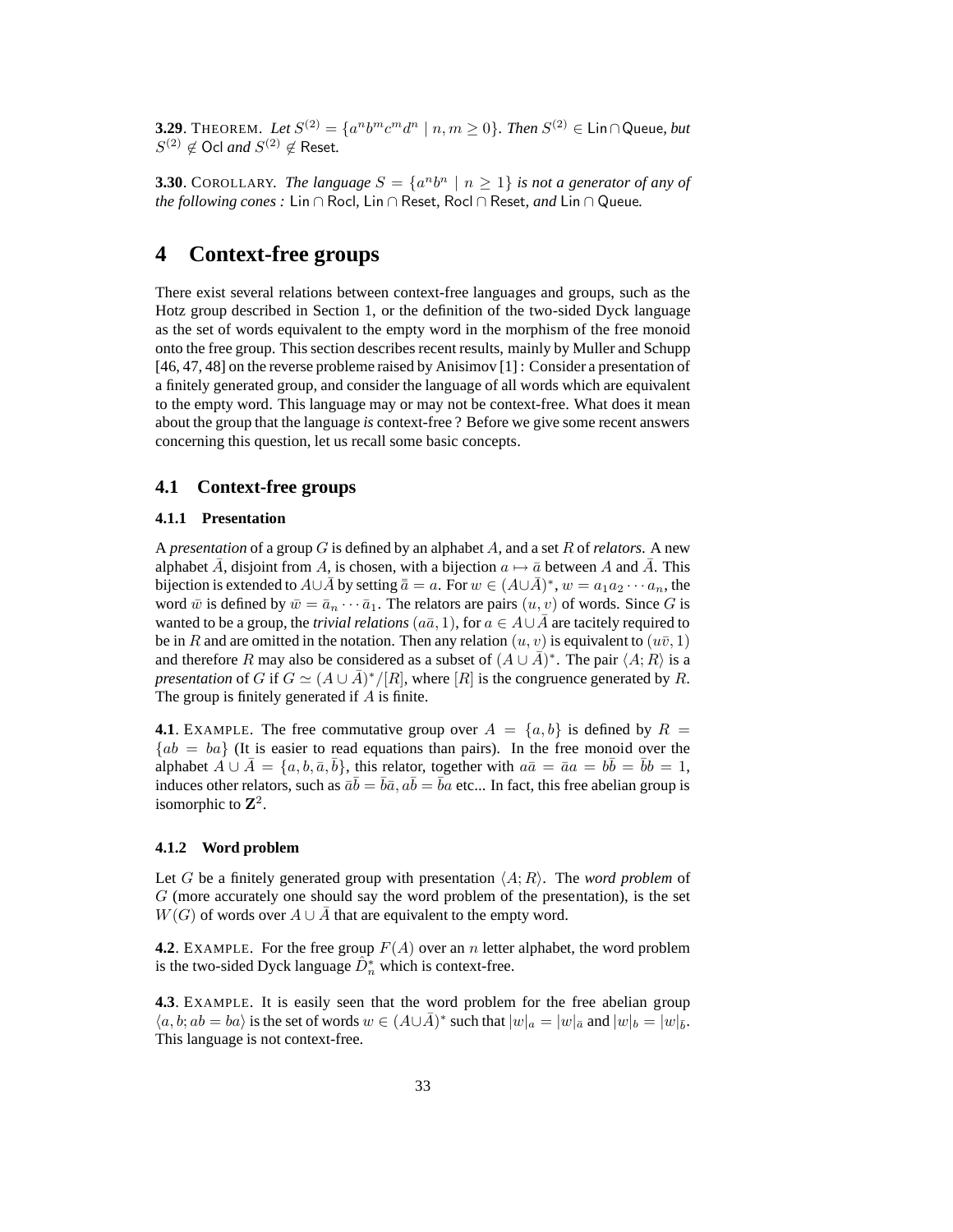A finitely generated group G is called *context-free* if there exists a presentation  $\langle A; R \rangle$  of G for which the word problem is a context-free language. The following observation states that context-freeness is a property of the group and not of the presentation.

**4.4**. PROPOSITION. *Let* G *be a context-free group. Then the word problem of any finitely generated presentation of* G *is a context-free language.*

Thus, the free group is context-free, and the free abelian group with two generators is not.

#### **4.1.3 A global characterization.**

The question to determine the context-free groups was raised by Anisimov. It was solved by Muller and Schupp [47] up to a special argument contributed by Dunwoody [25]. It uses also a theorem of [60] concerning the structure of groups with more than one end (in the sense of Section 4.3 below).

First, we recall that a group G is *virtually free* if G has a free subgroup of finite index.

**4.5**. THEOREM. *Let* G *be a finitely generated group. Then* G *is context-free iff* G *is virtually free.*

It can be expected that there is a relation between special groups and special context-free languages. One such result has been given by Haring-Smith [37] : the word problem of a finitely presented group is freely generated by a simple context-free language [38], if and only if the group is a free product of a free group of finite rank and of a finite number of finite groups.

## **4.2 Cayley graphs**

In this section, we describe a characterization of context-free groups by a triangulation property of the Cayley graph associated to one of its presentation.

Let G be a finitely generated group and let  $\langle A; R \rangle$  be a presentation of G with A finite. The *Cayley graph* Γ(G) of the presentation has as vertices the elements of G. The edges are labelled by elements of the alphabet  $A \cup \overline{A}$ . There is an edge from g to g' labelled by c iff  $gc \equiv g' \mod [R]$ . For each edge, there is an inverse edge, from g' to g and labelled by  $\bar{c}$ .



Figure 7: Cayley graph of  $\mathbb Z$ 

**4.6**. EXAMPLE. Figures 7–9 represent the Cayley graphs of the free group with one generator, the free abelian group with two generators and the free group with two generators. In drawing graphs, we represent only one of the pair composed of an edge and of its inverse. Each edge being labelled (by a letter), the label of a path is the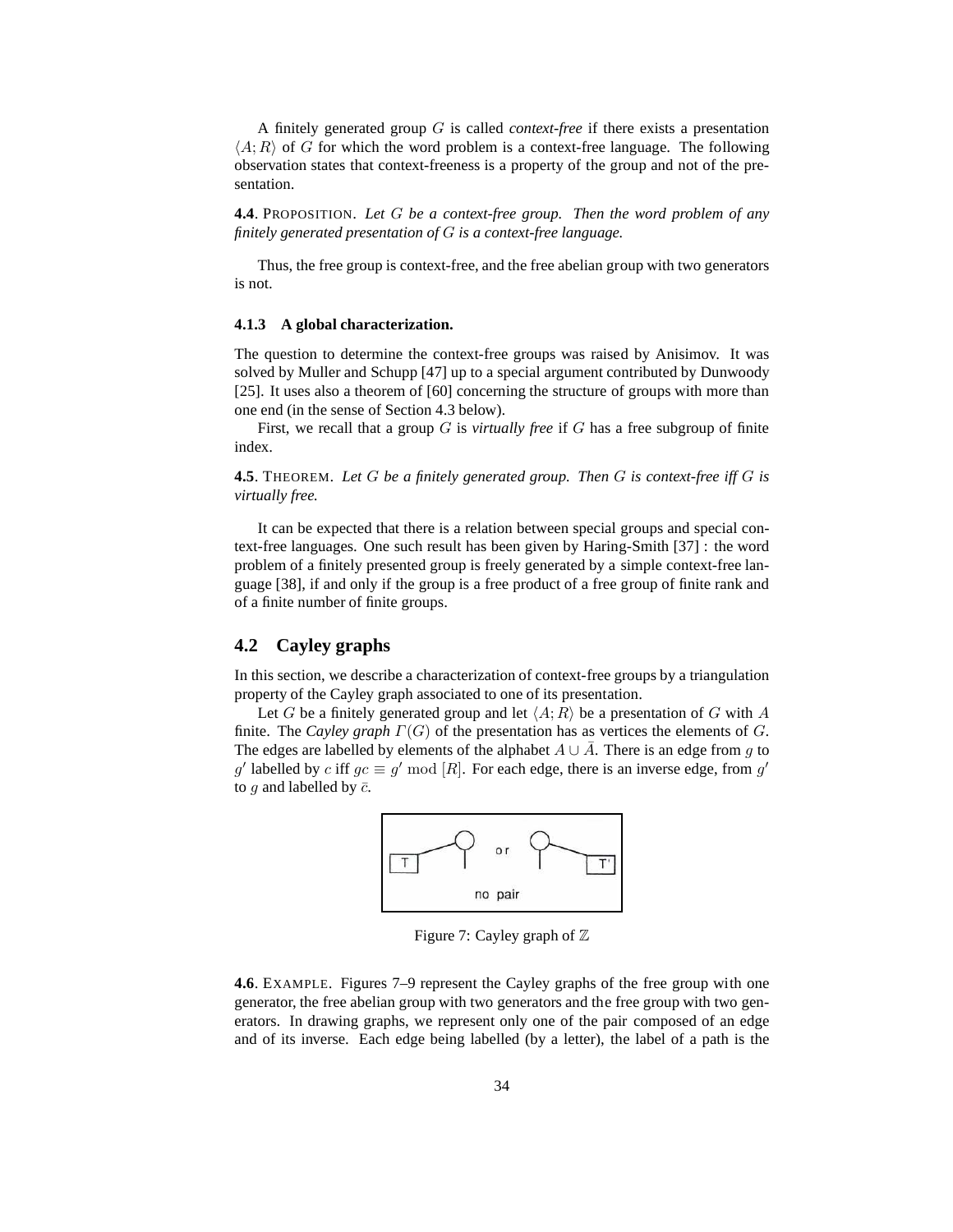word composed of the labels of its edges. Clearly any label of a closed path (a cycle) is in the word problem of the representation, and conversely. A cycle is *simple* if nonconsecutive edges do not share a common vertex.



Figure 8: Cayley graph of  $\mathbb{Z}^2$ 



Figure 9: Cayley graph of the free group with two generators

A *diagonal* triangulation T of a simple cycle P is a triangulation of P with the following properties:

(1) The vertices of the triangles are among those of  $P$ .

(2) Each new edge has a label over  $(A \cup \overline{A})^*$ ; these labels are such that reading around the boundary of each triangle gives a relation which holds in the group G.

A *bound* for the triangulation is an upper bound to the length of the new labels.

**4.7**. EXAMPLE. In the free abelian group over  $\{a, b\}$ , a closed path is given in fat lines in Figure 10, the additional edges are drawn in thin lines. A bound for the triangulation is 3. There is also a triangulation of bound 2, but none of bound 1.



Figure 10: Triangulations in  $\mathbb{Z}^2$ 

The Cayley graph can be *uniformly triangulated* if there is an integer K such that every simple cycle admits a diagonal triangulation with bound K.

**4.8**. THEOREM. A finitely generated group G given by a presentation  $\langle A; R \rangle$  is con*text-free if and only if its Cayley graph can be uniformly triangulated.*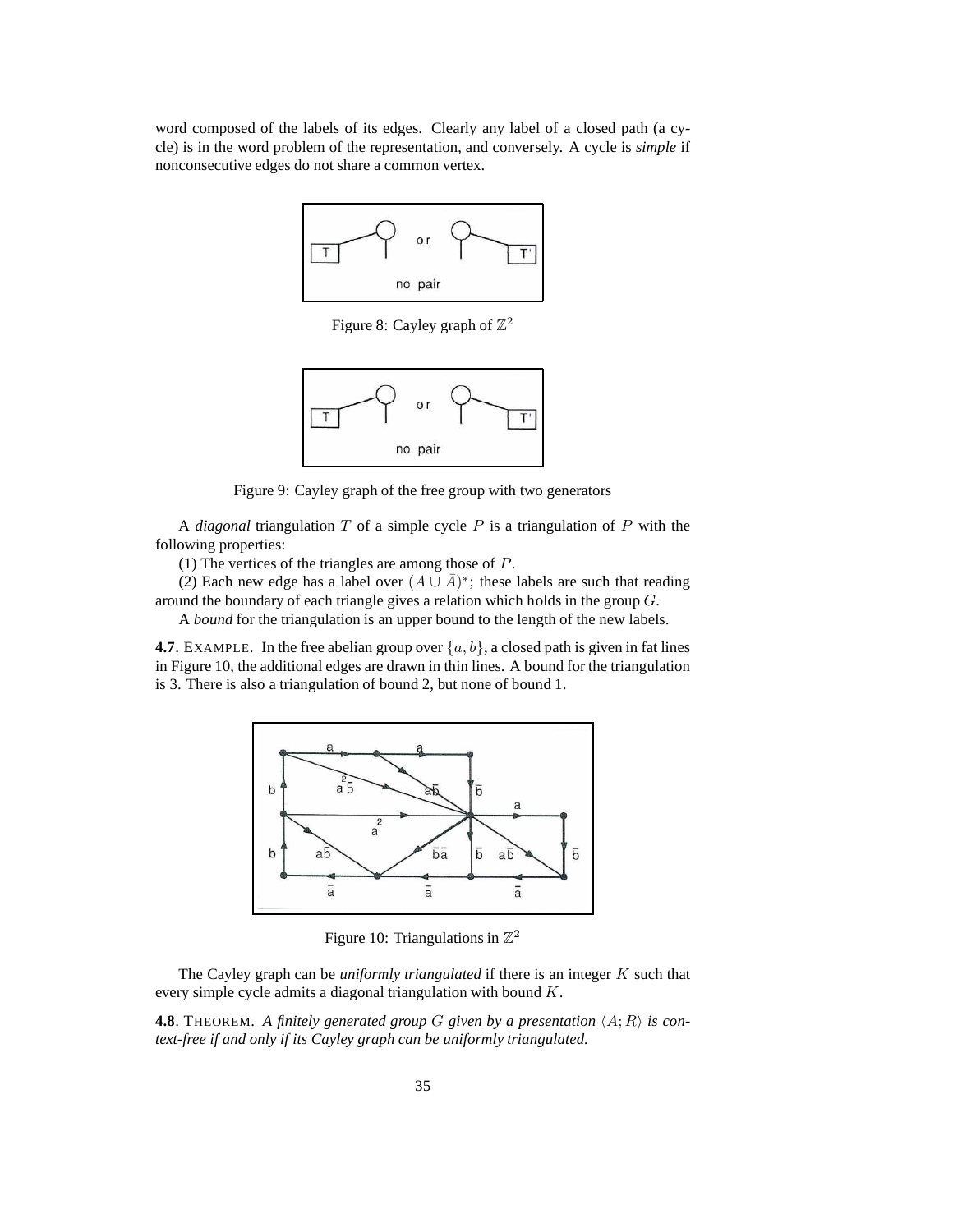PROOF (*Sketch*). Take a reduced context-free grammar  $G = (V, A \cup \overline{A}, P, S)$  generating the word problem, in Chomsky normal form (see Section 1.1). For each variable X, let  $u_X \in (A \cup \overline{A})^*$  be a fixed word generated by X. Let

$$
w = a_1 a_2 \cdots a_n \qquad (a_i \in A \cup \bar{A})
$$

be the labels of a simple cycle, and assume  $n \geq 4$ . Since  $S \stackrel{*}{\rightarrow} w$  one has

$$
S \to XY \xrightarrow{*} xy \qquad x = a_1 \cdots a_i, \quad y = a_{i+1} \cdots a_n.
$$

Introduce a new edge from the starting point of the first edge to the endpoint of the ith edge with label  $u_X = u_Y^{-1}$ ). Then the relations  $u_X = a_1 \cdots a_i$ ,  $u_Y = a_{i+1} \cdots a_n$  hold in G and the cycles are shorter.

The reverse construction is similar. First, a variable  $X_u$  is introduced for any word  $u \in (A \cup \overline{A})^*$  of length less or equal to the uniform bound. Then productions  $A_u \to u$ , and  $A_u \rightarrow A_v A_w$ , are introduced whenever  $u = vw$  in the group G. Finally, one shows by induction on the length of the cycles that if  $u_1, \dots, u_n$  are the labels of the edges of a cycle each of bounded length then  $A_1 \stackrel{*}{\rightarrow} A_2 \stackrel{*}{\rightarrow} A_3 \cdots A_n$ edges of a cycle, each of bounded length, then  $A_1 \stackrel{*}{\to} A_{u_1} A_{u_2} \cdots A_{u_n}$ . — П

This proof shows that in a context-free group  $G$  there always exists a finite subset H with the following property : any word w in the word problem of  $G$  can be split into two parts  $w_1w_2$  such that each  $w_i$  is a product of elements of H. In some sense, the constructed grammar just takes this set  $H$  as set of variables. It is then easily seen that the grammar generates a pre-NTS language. On the other hand, a very similar construction has been used to show that some special languages are NTS [4]. So, it was natural to ask if the above proof could be improved to get the following theorem:

#### **4.9**. THEOREM. *Any context-free group has a NTS word-problem.*

No proof of this result is known which uses the triangulation result. However, using a constructive characterization of virtually free groups, the above theorem was recently shown to be a consequence of Theorem 4.5 [5]. Note that theorem 4.9 may be used to construct a set of generators in a context-free group in such a way that the uniform bound of Theorem 4.8is 1.

### **4.3 Ends**

The triangulation result of the previous section gives a "local" characterization. We now quote a more global one.

Let  $\Gamma$  be the Cayley graph of a finitely generated presentation of a group  $G$  Denote by  $\Gamma^{(n)}$  the subgraph with vertices at distance at most n from the origin (the vertex with label 1), and let  $k_n$  be the number of *connected components* in  $\Gamma - \Gamma^{(n)}$ . The *number of ends* of  $\Gamma$  is  $\lim_{n\to\infty} k_n$ .

**4.10**. EXAMPLE. For the Cayley graph of the infinite cyclic group, the number of ends is 2. For the free abelian group, the number of ends is 1; for the free group with two generators, the number of ends is infinite.

**4.11**. PROPOSITION. *If* G *is an infinite context-free group, then the Cayley graph of one of its finitely generated presentations has more than one end.*

Stallings [60] gives a complete description of the structure of groups with more than one end.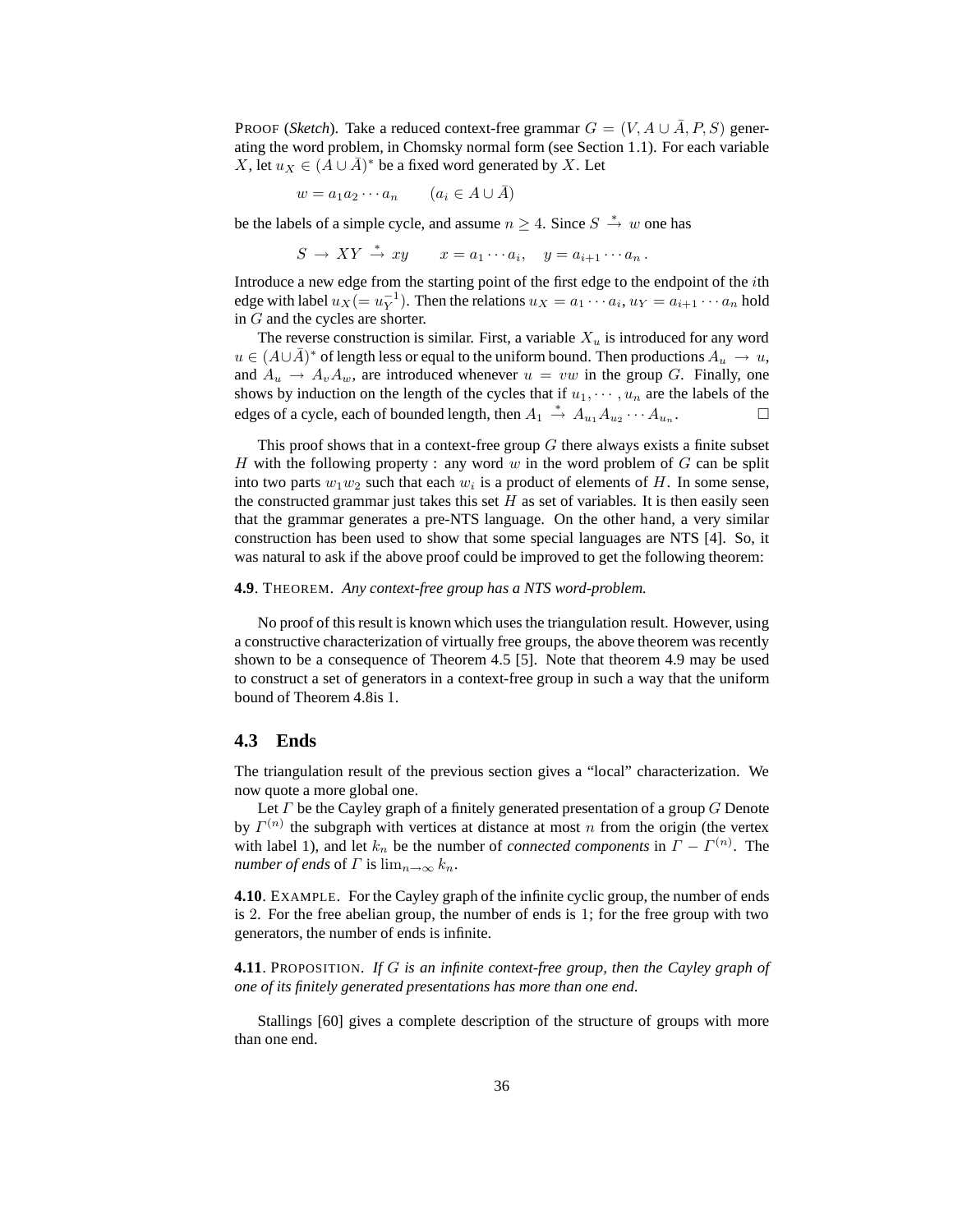This result, showing that there must be several ends for a context-free group, will now be opposed to a statement which claims that there must be only few nonisomorphic subgraphs. For this, we need some definitions.

Let  $n \geq 0$ , and let C be a connected component of  $\Gamma - \Gamma^{(n)}$ . A *frontier point* of C is a vertex u of C at distance  $n + 1$  from the origin. If v is a vertex of  $\Gamma$  at distance say  $n + 1$ , we denote by  $\Gamma(v)$  the component of  $\Gamma - \Gamma^{(n)}$  containing v, and by  $\Delta(v)$ the set of all frontier points of  $\Gamma(v)$ .

An *end-isomorphism* between two subgraphs  $\Gamma(u)$  and  $\Gamma(v)$  is a label preserving graph isomorphism that maps  $\Delta(u)$  onto  $\Delta(v)$ . The Cayley graph is *context-free* if the set  $\{ \Gamma(v) \mid v \text{ a vertex of } \Gamma \}$  has only finitely many isomorphism classes under end-isomorphism.

**4.12**. THEOREM. *A group is context-free if and only if its Cayley graph is context-free.*

**4.13**. EXAMPLE. Consider first the infinite cyclic group. There are exactly two isomorphism classes. For the free abelian group with two generators the number of frontier points of the unique connected component of  $\Gamma - \Gamma^{(n)}$  grows quadratically and therefore all these components are non isomorphic. Thus the Cayley graph is not context-free. For the free group over two generators, again there are four isomorphism classes.

There is a strong relation between context-free graphs and pushdown automata. Muller, Schupp [48] proved this last theorem.

**4.14**. THEOREM. *A graph is context-free if and only if it is the complete transition graph of a pushdown automaton.*

## **Acknowlegments**

We acknowledge helpful discussions with Jean-Michel Autebert, Christophe Reutenauer and Paul Schupp.

# **References**

- [1] A. V. ANISIMOV, Group languages, Kibernetica **4** (1971), 18–24.
- [2] J. M. AUTEBERT, Langages algébriques, Masson, 1987.
- [3] J. M. AUTEBERT, J. BEAUQUIER, L. BOASSON, M. NIVAT, Quelques probl`emes ouverts en th´eorie des langages, RAIRO Informatique th´eorique **13** (1979), 363–379.
- [4] J. M. AUTEBERT, J. BEAUQUIER, L. BOASSON, G. SÉNIZERGUES, Langages de parenthèses, langages NTS et homomorphismes inverses, RAIRO Informatique théorique **18** (1984), 327–344.
- [5] J. M. AUTEBERT, L. BOASSON, G. SÉNIZERGUES, Groups and NTS languages, J. Comput. System Sci. **35** (1987), 213–267.
- [6] J. M. AUTEBERT, P. FLAJOLET, J. GABARRÓ, Prefixes of infinite words and ambiguous context-free languages, Inform. Proc. Letters **25** (1987), 211–216.
- [7] C. BADER, A. MOURA, A generalization of Ogden's lemma, J. Assoc. Comput. Mach. **29** (1982), 404–407.
- [8] D. R. BEAN, A. EHRENFEUCHT, G. F. MCNULTY, Avoidable patterns in strings of symbols, Pacific J. of Math. **85** (1979), 261–294.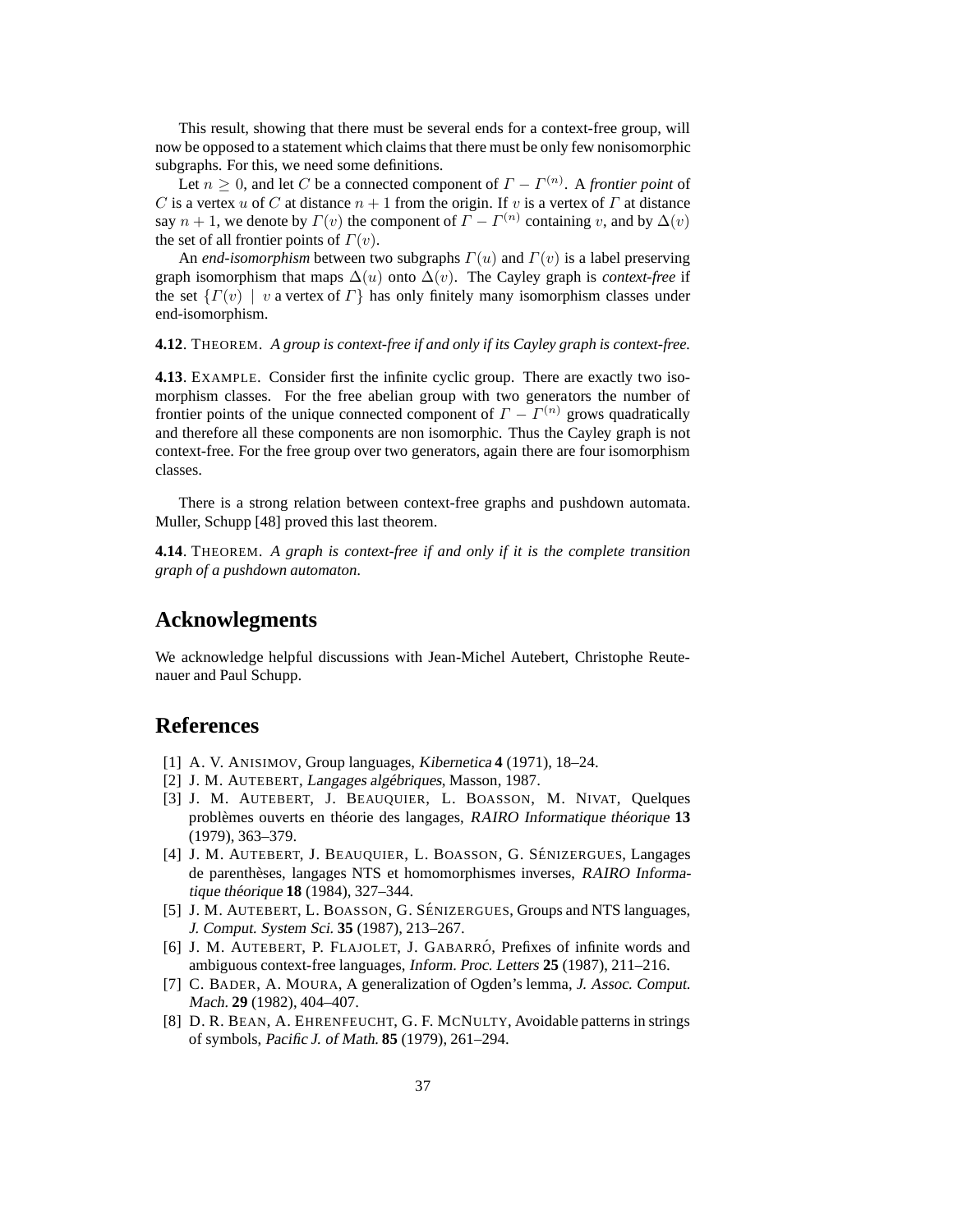- [9] J. BEAUQUIER, Ambiguïté forte, in: Proc. 5th ICALP, Udine, Lecture Notes Comput. Sci. **62** (1978), 52–62.
- [10] J. BEAUQUIER, Générateurs algébriques et systèmes de paires itérantes, Theoret. Comput. Sci. **8** (1979), 293–323.
- [11] J. BEAUQUIER, F. GIRE, On context-free generators, Theoret. Comput. Sci. **51** (1987), 117–127.
- [12] J. BERSTEL, Transductions and Context-Free Languages, Teubner Verlag, 1979.
- [13] J. BERSTEL, Properties of infinite words : recent results, in: R. Cori, B. Monien (eds), Symp. Theoret. Aspects Comput. Sci. '89, Lecture Notes Comput. Sci. **?**  $(1989), ?-?$ .
- [14] M. BLATTNER, S. GINSBURG, Position restricted grammar forms and grammars, Theoret. Comput. Sci. **17** (1982), 1–27.
- [15] L. BOASSON, Non-générateurs algébriques et substitution, RAIRO Informatique théorique **19** (1985), 125–136.
- [16] L. BOASSON, A. PETIT, Deterministic languages and nongenerators, RAIRO Informatique théorique  $21$  (1987), 41–57.
- [17] R. V. BOOK, S. A. GREIBACH, C. WRATHALL, Reset machines, J. Comput. Syst. Sci. **19** (1973), 256–276.
- [18] F. J. BRANDENBURG, Uniformely growing  $k$ -th powerfree homomorphisms, Theoret. Comput. Sci. **23** (1983), 69–82.
- [19] F. J. BRANDENBURG, Intersections of some families of languages, in: Proc. 13th ICALP, Rennes, Lecture Notes Comput. Sci. **226** (1986), 60–68. Also: Counters are not in the GLB of pushdown and queues, Techn. Report MIP 8513, University of Passau (1985).
- [20] D. E. COHEN, Groups of cohomological dimension one, Lecture Notes in Math. **245**, Springer-Verlag, 1972.
- [21] J. P. CRESTIN, Un langage non ambigu dont le carré est d'ambiguïté non bornée, in: Proc. 1st ICALP, Paris, North-Holland, 1973, 377–390.
- [22] M. CROCHEMORE, A sharp characterization of square-free morphisms, Theoret. Comput. Sci. **18** (1982), 221–226.
- [23] V. DIEKERT, Investigations on Hotz groups for arbitrary grammars, Acta Informatica **22** (1986), 679–698.
- [24] V. DIEKERT, A. MÖBUS, Hotz-isomorphism theorems in formal language theory, in: R. Cori, M. Wirsing (eds), Symp. Theoret. Aspects Comput. Sci. '88, Lecture Notes Comput. Sci. **294** (1988), 126–135.
- [25] M. J. DUNWOODY, The accessibility of finitely presented groups, Inventiones Mathematicae **81** (1985), 449–457.
- [26] A. EHRENFEUCHT, G. ROZENBERG, On the separative power of EOL systems, RAIRO Informatique théorique **17** (1983), 13–32.
- [27] A. EHRENFEUCHT, G. ROZENBERG, Strong iterative pairs and the regularity of context-free languages, RAIRO Informatique th´eorique **19** (1685), 43–56.
- [28] P. FLAJOLET, Ambiguity and transcendence, in: Proc. 12th ICALP , Lecture Notes Comput. Sci. **194** (1985), 179–188.
- [29] P. FLAJOLET, Analytic models and ambiguity of context-free languages, Theoret. Comput. Sci. **49** (1987), 283–309.
- [30] C. FROUGNY, J. SAKAROVITCH, E. VALKEMA, On the Hotz group of a contextfree grammar, Acta Informatica **18** (1982), 109-115
- [31] J. GABARRO´, Some applications of the interchange lemma, Bull. EATCS **25** (1985), 19–21.
- [32] S. GINSBURG, The Mathematical Theory of Context-Free Languages, Mc-GrawHill, 1966.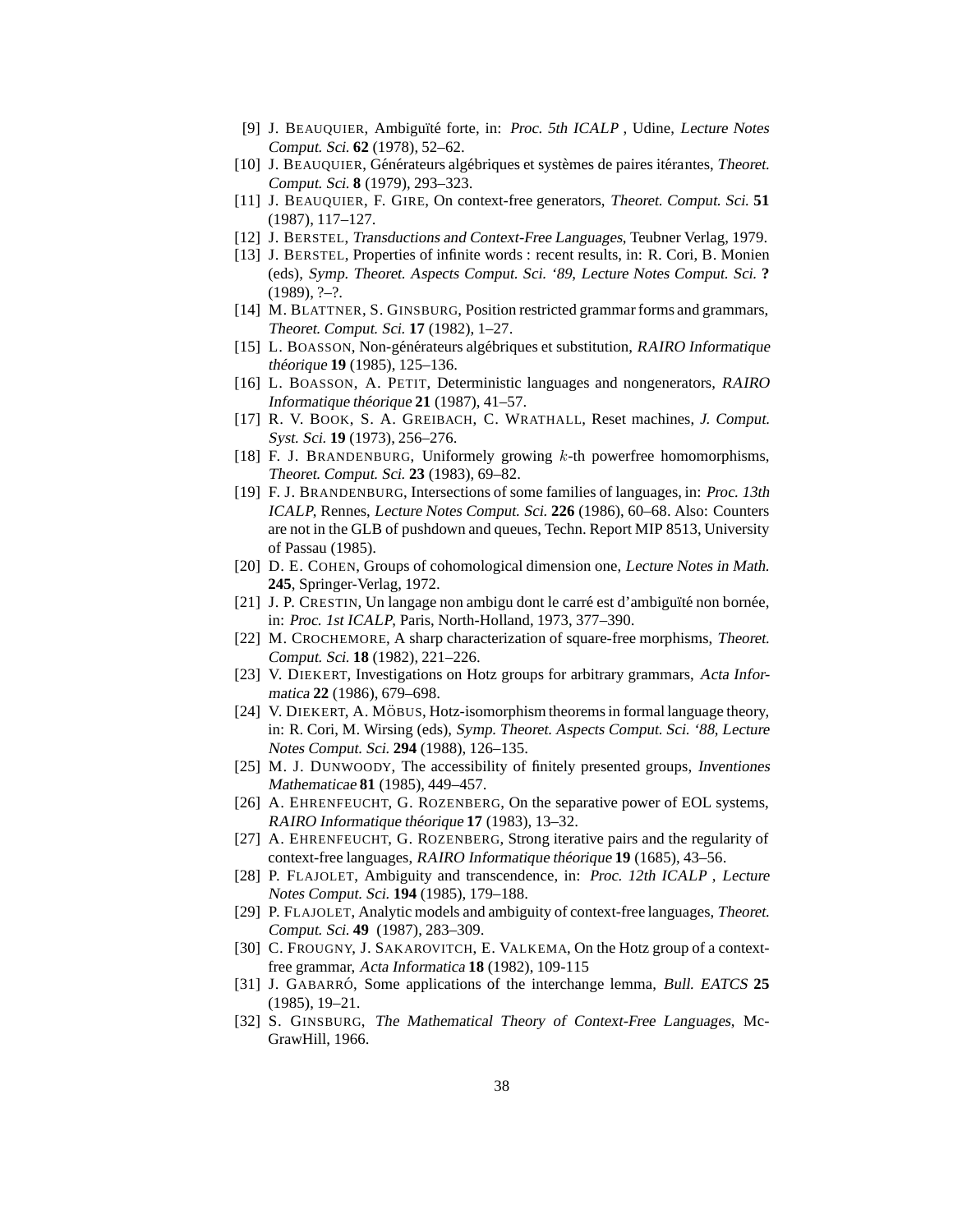- [33] S. GINSBURG, Algebraic and Automata-Theoretic Properties of Formal Languages, North-Holland, 1975.
- [34] S. GINSBURG, J. GOLDSTINE, S. A. GREIBACH, Uniformly erasable families of languages, J. Comput. Syst. Sci. **10** (1975), 165–182.
- [35] A. GRAZON, An infinite word language which is not co-CFL, Inform. Proc. Letters **24** (1987), 81–86.
- [36] S. A. GREIBACH, Checking automata and one-way stack languages, J. Comput. Syst. Sci. **3** (1969), 196–217.
- [37] R. H. HARING-SMITH, Groups and simple languages, Ph. D. Thesis, Urbana (1981).
- [38] M. HARRISON, Introduction to Formal Language Theory, Addison-Wesley, 1978.
- [39] G. HOTZ, Normalform transformations of context-free grammars, Acta Cybernetica **4** (1978), 65–84.
- [40] G. HOTZ, Eine neue Invariante für kontextfreie Sprachen, Theoret. Comput. Sci. **11** (1980), 107–116.
- [41] M. JANTZEN, Confluent String Rewriting, EATCS Monographs Theoret. Comput. Sci. **14**, Springer-Verlag 1988
- [42] R. KEMP, On the number of words in the language  $\{w \in \Sigma^* \mid w = w^{\sim}\},$ Discrete Math. **40** (1980), 225–234.
- [43] W. KUICH, A. SALOMAA, Formal Power Series and Languages, EATCS Monographs Theoret. Comput. Sci. **5**, Springer-Verlag, 1986.
- [44] M. LOTHAIRE, Combinatorics on Words, Addison-Wesley, 1983.
- [45] M. G. MAIN, An infinite square-free co-CFL, Inform. Proc. Letters **20** (1985), 105–107.
- [46] D. E. MULLER, P. E. SCHUPP, Pushdown automata, ends, second-order logic and reachability problems, in: Proc. 13th Annual ACM Symp. on the Theory of Computing, Milwaukee (1981), 46–54.
- [47] D. E. MULLER, P. E. SCHUPP, Groups, the theory of ends, and context-free languages, J. Comput. System Sci. **26** (1983), 295–310.
- [48] D. E. MULLER, P. E. SCHUPP, The theory of ends, pushdown automata, and second-order logic, Theoret. Comput. Sci. **37** (1985), 51–75.
- [49] A. NIJHOLT, An annotated bibliography of pumping, Bull. EATCS **17** (1982), 34–52.
- [50] W. OGDEN, R. ROSS, K. WINKLMANN, An "interchange lemma" for contextfree languages, SIAM J. Comput. **14** (1985), 410–415.
- [51] M. OYAMAGUCHI, The equivalence problem for realtime dpda's, J. Assoc. Math. Comput **34**(3), 1987, 731–760.
- [52] D. PERRIN, Finite Automata, this handbook.
- [53] R. ROSS, K. WINKLMANN, Repetitive strings are not context-free, RAIRO Informatique théorique **16** (1982), 191-199.
- [54] W. RUDIN, Real and Complex Analysis, McGraw Hill, 1974.
- [55] A. SALOMAA, Formal Languages, Academic Press, 1973.
- [56] A. SALOMAA, Formal Languages and Power Series, this handbook.
- [57] M. P. SCHÜTZENBERGER, On a theorem of R. Jungen, Proc. Amer. Math. Soc. **13** (1962), 885–889.
- [58] G. SÉNIZERGUES, The equivalence and inclusion problems for NTS languages, J. Comput. Syst. Sci. **31** (1985), 303–331.
- [59] G. SÉNIZERGUES, Some decision problems about controlled rewriting systems, Theoret. Comput. Sci. **?** (198?), ?–?.